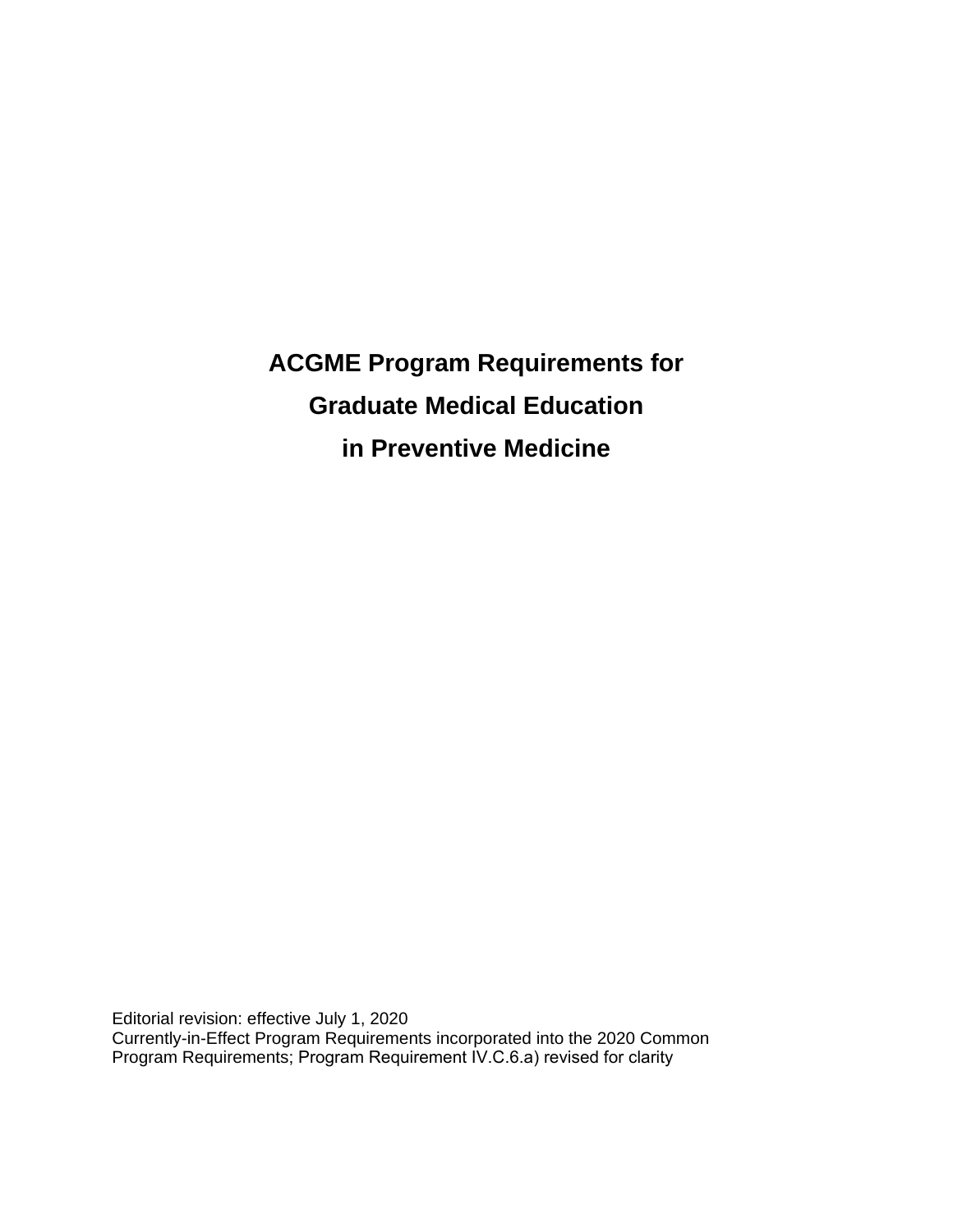| Int.A.<br>Int.B.<br>Int.C.<br>I. Oversight<br>I.A.<br>I.B.<br>l.C.<br>I.D.<br>I.E.<br>II.A.<br>II.B.<br>II.C.<br>II.D.<br>III.A.<br>III.B.<br>III.C.<br>IV.A.<br>IV.B.<br>Patient Care and Procedural Skills: Core Preventive Medicine 21<br>$\bullet$<br>$\bullet$<br>$\bullet$<br>Patient Care and Procedural Skills: Public Health/General Preventive Medicine24<br>$\bullet$<br>IV.C.<br>$\bullet$ |
|--------------------------------------------------------------------------------------------------------------------------------------------------------------------------------------------------------------------------------------------------------------------------------------------------------------------------------------------------------------------------------------------------------|
|                                                                                                                                                                                                                                                                                                                                                                                                        |
|                                                                                                                                                                                                                                                                                                                                                                                                        |
|                                                                                                                                                                                                                                                                                                                                                                                                        |
|                                                                                                                                                                                                                                                                                                                                                                                                        |
|                                                                                                                                                                                                                                                                                                                                                                                                        |
|                                                                                                                                                                                                                                                                                                                                                                                                        |
|                                                                                                                                                                                                                                                                                                                                                                                                        |
|                                                                                                                                                                                                                                                                                                                                                                                                        |
|                                                                                                                                                                                                                                                                                                                                                                                                        |
|                                                                                                                                                                                                                                                                                                                                                                                                        |
|                                                                                                                                                                                                                                                                                                                                                                                                        |
|                                                                                                                                                                                                                                                                                                                                                                                                        |
|                                                                                                                                                                                                                                                                                                                                                                                                        |
|                                                                                                                                                                                                                                                                                                                                                                                                        |
|                                                                                                                                                                                                                                                                                                                                                                                                        |
|                                                                                                                                                                                                                                                                                                                                                                                                        |
|                                                                                                                                                                                                                                                                                                                                                                                                        |
|                                                                                                                                                                                                                                                                                                                                                                                                        |
|                                                                                                                                                                                                                                                                                                                                                                                                        |
|                                                                                                                                                                                                                                                                                                                                                                                                        |
|                                                                                                                                                                                                                                                                                                                                                                                                        |
|                                                                                                                                                                                                                                                                                                                                                                                                        |
|                                                                                                                                                                                                                                                                                                                                                                                                        |
|                                                                                                                                                                                                                                                                                                                                                                                                        |
|                                                                                                                                                                                                                                                                                                                                                                                                        |
|                                                                                                                                                                                                                                                                                                                                                                                                        |
|                                                                                                                                                                                                                                                                                                                                                                                                        |
| $\bullet$                                                                                                                                                                                                                                                                                                                                                                                              |
| $\bullet$<br>Public Health and General Preventive Medicine Curriculum 34                                                                                                                                                                                                                                                                                                                               |
| IV.D.                                                                                                                                                                                                                                                                                                                                                                                                  |
|                                                                                                                                                                                                                                                                                                                                                                                                        |
| V.A.                                                                                                                                                                                                                                                                                                                                                                                                   |
| V.B.                                                                                                                                                                                                                                                                                                                                                                                                   |
| V.C.                                                                                                                                                                                                                                                                                                                                                                                                   |
|                                                                                                                                                                                                                                                                                                                                                                                                        |
| Patient Safety, Quality Improvement, Supervision, and Accountability 46<br>VI.A.                                                                                                                                                                                                                                                                                                                       |
| VI.B.                                                                                                                                                                                                                                                                                                                                                                                                  |
| VI.C.                                                                                                                                                                                                                                                                                                                                                                                                  |
| VI.D.                                                                                                                                                                                                                                                                                                                                                                                                  |
| Clinical Responsibilities, Teamwork, and Transitions of Care57<br>VI.E.                                                                                                                                                                                                                                                                                                                                |
| VI.F.                                                                                                                                                                                                                                                                                                                                                                                                  |

#### **Contents**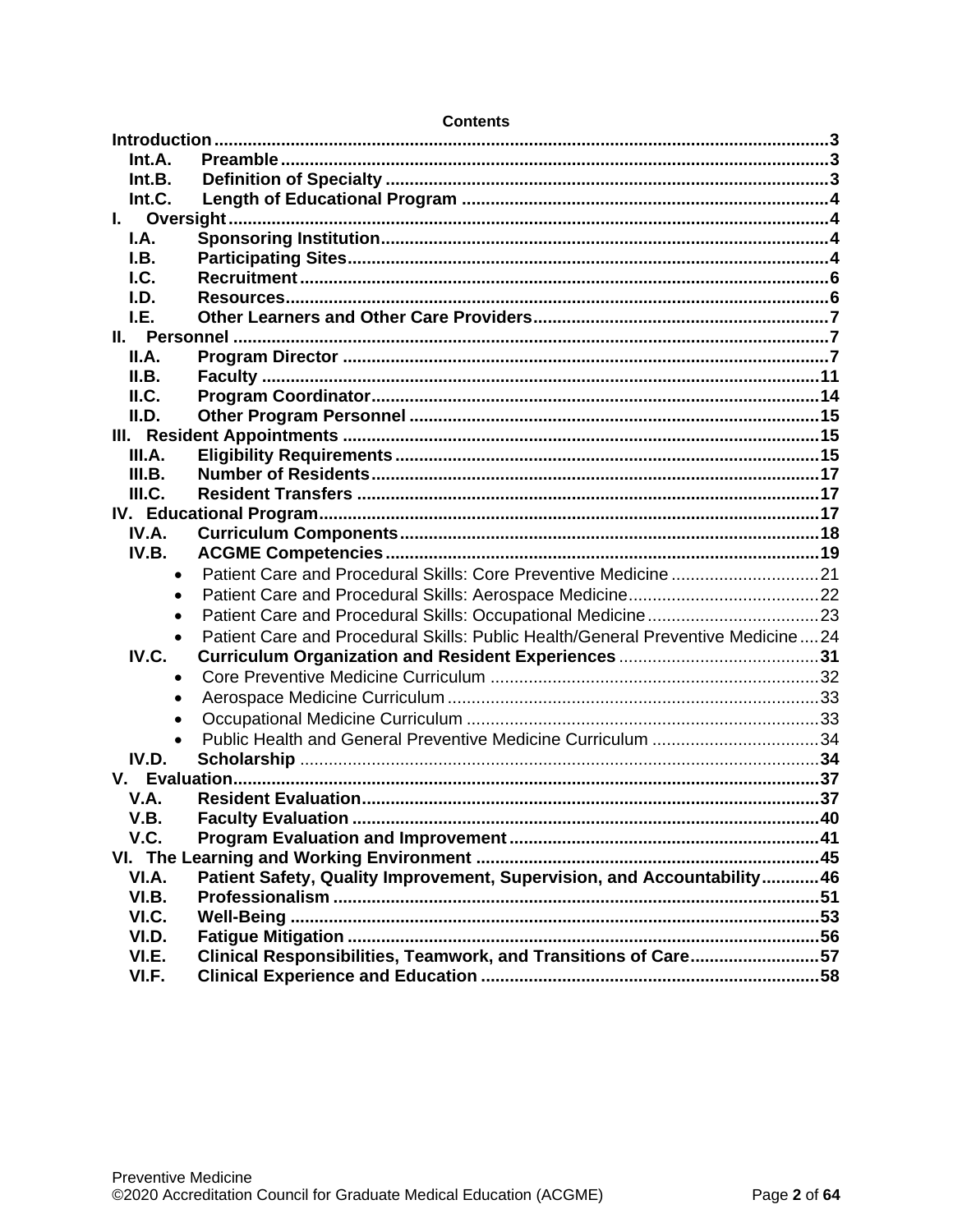#### **ACGME Program Requirements for Graduate Medical Education in Preventive Medicine**

#### **Common Program Requirements (Residency) are in BOLD**

Where applicable, text in italics describes the underlying philosophy of the requirements in that section. These philosophic statements are not program requirements and are therefore not citable.

#### <span id="page-2-0"></span>**Introduction**

<span id="page-2-1"></span>**Int.A.** *Graduate medical education is the crucial step of professional development between medical school and autonomous clinical practice. It is in this vital phase of the continuum of medical education that residents learn to provide optimal patient care under the supervision of faculty members who not only instruct, but serve as role models of excellence, compassion, professionalism, and scholarship.*

> *Graduate medical education transforms medical students into physician scholars who care for the patient, family, and a diverse community; create and integrate new knowledge into practice; and educate future generations of physicians to serve the public. Practice patterns established during graduate medical education persist many years later.*

> *Graduate medical education has as a core tenet the graded authority and responsibility for patient care. The care of patients is undertaken with appropriate faculty supervision and conditional independence, allowing residents to attain the knowledge, skills, attitudes, and empathy required for autonomous practice. Graduate medical education develops physicians who focus on excellence in delivery of safe, equitable, affordable, quality care; and the health of the populations they serve. Graduate medical education values the strength that a diverse group of physicians brings to medical care.*

> *Graduate medical education occurs in clinical settings that establish the foundation for practice-based and lifelong learning. The professional development of the physician, begun in medical school, continues through faculty modeling of the effacement of self-interest in a humanistic environment that emphasizes joy in curiosity, problem-solving, academic rigor, and discovery. This transformation is often physically, emotionally, and intellectually demanding and occurs in a variety of clinical learning environments committed to graduate medical education and the well-being of patients, residents, fellows, faculty members, students, and all members of the health care team.*

#### <span id="page-2-2"></span>**Int.B. Definition of Specialty**

Preventive medicine is the medical specialty that focuses on the promotion, protection, and maintenance of health and well-being, the prevention of disease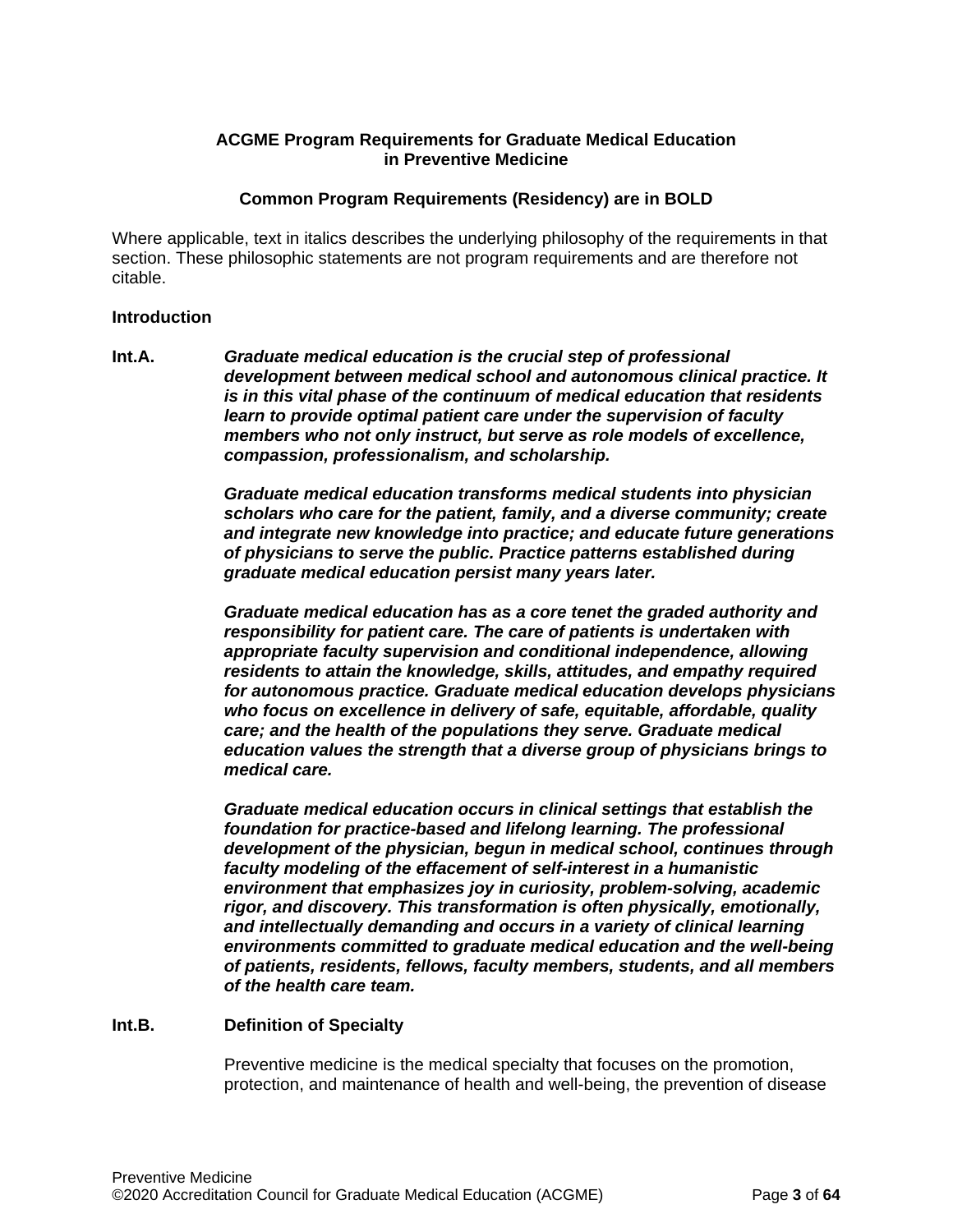and disability, and the premature death of individuals in defined populations. The areas and populations of focus are:

- Int.B.1. aerospace medicine, which focuses on the health of a population group consisting of the operational crews and passengers of air and space vehicles, and the support personnel who are required to operate such vehicles;
- Int.B.2. occupational medicine, which focuses on the relationships among the health of workers, the arrangements of work, the physical, chemical and social environments in the workplace, and the health outcomes of environmental exposures; and,
- Int.B.3. public health and general preventive medicine, which focuses on health promotion and disease prevention in defined communities and populations.

#### <span id="page-3-0"></span>**Int.C. Length of Educational Program**

The educational programs in preventive medicine are configured in 24-month and 36-month formats. The latter includes 12 months of education in fundamental clinical skills of medicine, and both include 24 months of education in clinical preventive medicine (PM-1 and PM-2). (Core)**\***

#### <span id="page-3-1"></span>**I. Oversight**

#### <span id="page-3-2"></span>**I.A. Sponsoring Institution**

*The Sponsoring Institution is the organization or entity that assumes the ultimate financial and academic responsibility for a program of graduate medical education, consistent with the ACGME Institutional Requirements.*

*When the Sponsoring Institution is not a rotation site for the program, the most commonly utilized site of clinical activity for the program is the primary clinical site.*

**Background and Intent: Participating sites will reflect the health care needs of the community and the educational needs of the residents. A wide variety of organizations may provide a robust educational experience and, thus, Sponsoring Institutions and participating sites may encompass inpatient and outpatient settings including, but not limited to a university, a medical school, a teaching hospital, a nursing home, a school of public health, a health department, a public health agency, an organized health care delivery system, a medical examiner's office, an educational consortium, a teaching health center, a physician group practice, federally qualified health center, or an educational foundation.**

#### **I.A.1. The program must be sponsored by one ACGME-accredited Sponsoring Institution. (Core)**

#### <span id="page-3-3"></span>**I.B. Participating Sites**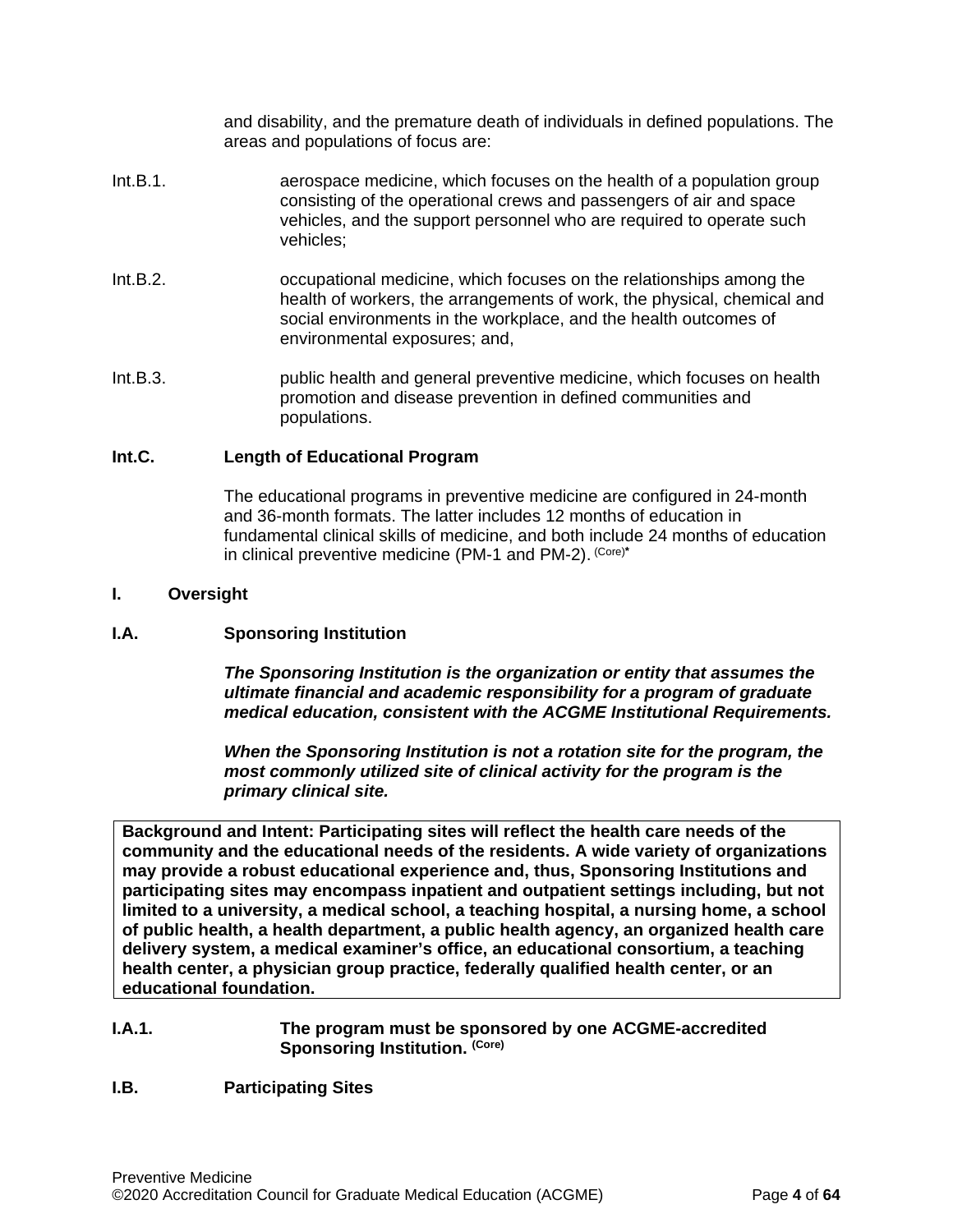|             | A participating site is an organization providing educational experiences or<br>educational assignments/rotations for residents.                                                                                                          |
|-------------|-------------------------------------------------------------------------------------------------------------------------------------------------------------------------------------------------------------------------------------------|
| I.B.1.      | The program, with approval of its Sponsoring Institution, must<br>designate a primary clinical site. (Core)                                                                                                                               |
| I.B.2.      | There must be a program letter of agreement (PLA) between the<br>program and each participating site that governs the relationship<br>between the program and the participating site providing a required<br>assignment. (Core)           |
| I.B.2.a)    | The PLA must:                                                                                                                                                                                                                             |
| I.B.2.a)(1) | be renewed at least every 10 years; and, (Core)                                                                                                                                                                                           |
| I.B.2.a)(2) | be approved by the designated institutional official<br>$(DIO)$ . $(Core)$                                                                                                                                                                |
| I.B.3.      | The program must monitor the clinical learning and working<br>environment at all participating sites. (Core)                                                                                                                              |
| I.B.3.a)    | At each participating site there must be one faculty member,<br>designated by the program director as the site director, who<br>is accountable for resident education at that site, in<br>collaboration with the program director. (Core) |

**Background and Intent: While all residency programs must be sponsored by a single ACGME-accredited Sponsoring Institution, many programs will utilize other clinical settings to provide required or elective training experiences. At times it is appropriate to utilize community sites that are not owned by or affiliated with the Sponsoring Institution. Some of these sites may be remote for geographic, transportation, or communication issues. When utilizing such sites the program must ensure the quality of the educational experience. The requirements under I.B.3. are intended to ensure that this will be the case.**

**Suggested elements to be considered in PLAs will be found in the ACGME Program Directors' Guide to the Common Program Requirements. These include:**

- **Identifying the faculty members who will assume educational and supervisory responsibility for residents**
- **Specifying the responsibilities for teaching, supervision, and formal evaluation of residents**
- **Specifying the duration and content of the educational experience**
- **Stating the policies and procedures that will govern resident education during the assignment**
- **I.B.4. The program director must submit any additions or deletions of participating sites routinely providing an educational experience, required for all residents, of one month full time equivalent (FTE) or more through the ACGME's Accreditation Data System (ADS). (Core)**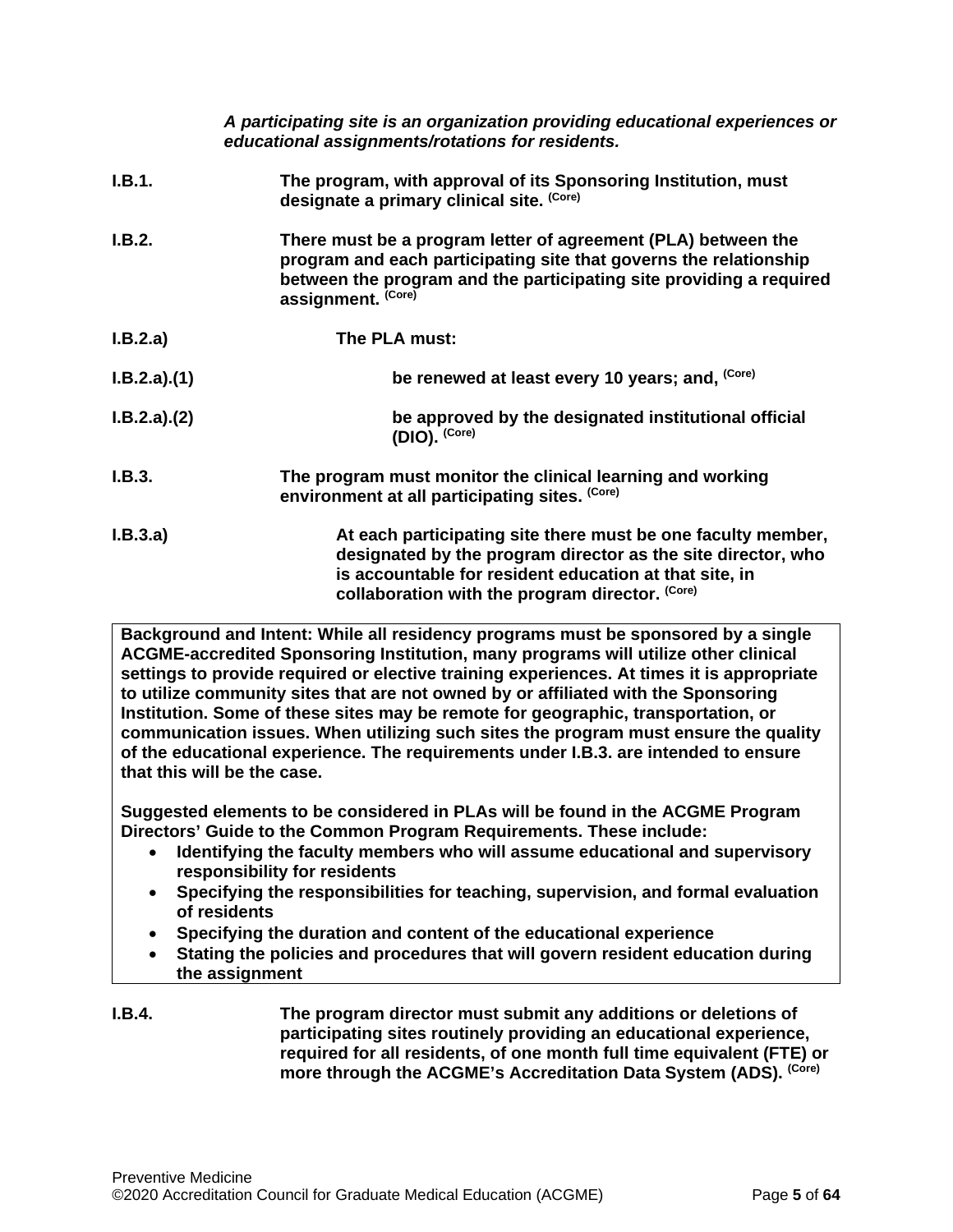<span id="page-5-0"></span>**I.C. The program, in partnership with its Sponsoring Institution, must engage in practices that focus on mission-driven, ongoing, systematic recruitment and retention of a diverse and inclusive workforce of residents, fellows (if present), faculty members, senior administrative staff members, and other relevant members of its academic community. (Core)**

**Background and Intent: It is expected that the Sponsoring Institution has, and programs implement, policies and procedures related to recruitment and retention of minorities underrepresented in medicine and medical leadership in accordance with the Sponsoring Institution's mission and aims. The program's annual evaluation must include an assessment of the program's efforts to recruit and retain a diverse workforce, as noted in V.C.1.c).(5).(c).**

#### <span id="page-5-1"></span>**I.D. Resources**

| I.D.1.   | The program, in partnership with its Sponsoring Institution, must<br>ensure the availability of adequate resources for resident education.<br>(Core)                                       |
|----------|--------------------------------------------------------------------------------------------------------------------------------------------------------------------------------------------|
| I.D.1.a) | Preventive medicine programs with a concentration in aerospace<br>medicine must have a flight training program. (Core)                                                                     |
| I.D.2.   | The program, in partnership with its Sponsoring Institution, must<br>ensure healthy and safe learning and working environments that<br>promote resident well-being and provide for: (Core) |
| I.D.2.a) | access to food while on duty; (Core)                                                                                                                                                       |
| I.D.2.b) | safe, quiet, clean, and private sleep/rest facilities available<br>and accessible for residents with proximity appropriate for<br>safe patient care; (Core)                                |

**Background and Intent: Care of patients within a hospital or health system occurs continually through the day and night. Such care requires that residents function at their peak abilities, which requires the work environment to provide them with the ability to meet their basic needs within proximity of their clinical responsibilities. Access to food and rest are examples of these basic needs, which must be met while residents are working. Residents should have access to refrigeration where food may be stored. Food should be available when residents are required to be in the hospital overnight. Rest facilities are necessary, even when overnight call is not required, to accommodate the fatigued resident.**

**I.D.2.c) clean and private facilities for lactation that have refrigeration capabilities, with proximity appropriate for safe patient care; (Core)**

**Background and Intent: Sites must provide private and clean locations where residents may lactate and store the milk within a refrigerator. These locations should be in close proximity to clinical responsibilities. It would be helpful to have additional support within these locations that may assist the resident with the continued care of patients,**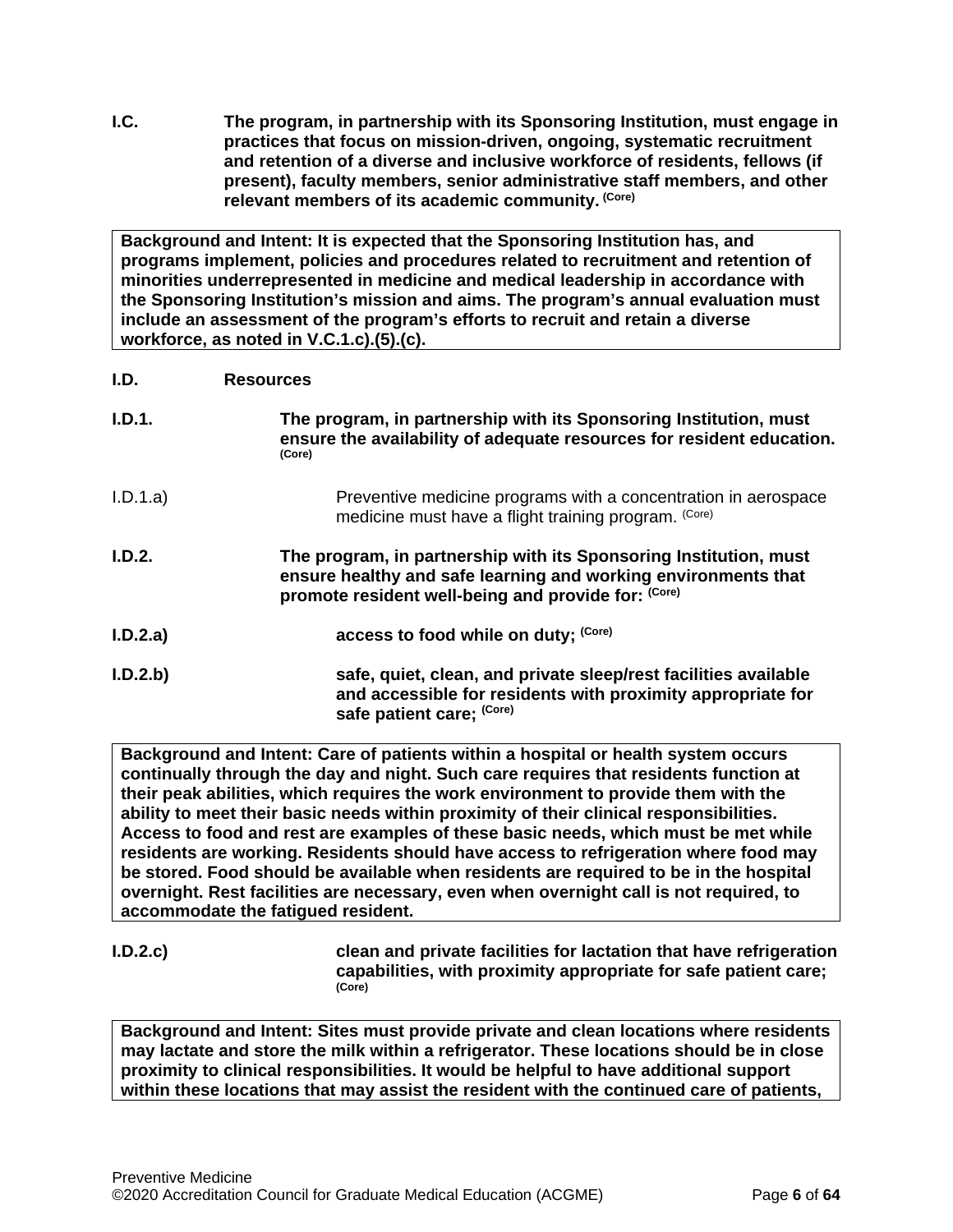**such as a computer and a phone. While space is important, the time required for lactation is also critical for the well-being of the resident and the resident's family, as outlined in VI.C.1.d).(1).**

| I.D.2.d | security and safety measures appropriate to the participating<br>site; and, (Core)                                                                                                                                                              |
|---------|-------------------------------------------------------------------------------------------------------------------------------------------------------------------------------------------------------------------------------------------------|
| I.D.2.e | accommodations for residents with disabilities consistent<br>with the Sponsoring Institution's policy. (Core)                                                                                                                                   |
| I.D.3.  | Residents must have ready access to specialty-specific and other<br>appropriate reference material in print or electronic format. This<br>must include access to electronic medical literature databases with<br>full text capabilities. (Core) |
| I.D.4.  | The program's educational and clinical resources must be adequate<br>to support the number of residents appointed to the program. (Core)                                                                                                        |
| I.E.    | The presence of other learners and other care providers, including, but not<br>limited to, residents from other programs, subspecialty fellows, and<br>advanced practice providers, must enrich the appointed residents'<br>education. (Core)   |
| I.E.1.  | The program must report circumstances when the presence of other<br>learners has interfered with the residents' education to the DIO and<br>Graduate Medical Education Committee (GMEC). (Core)                                                 |
|         | Background and Intent: The clinical learning environment has become increasingly                                                                                                                                                                |

<span id="page-6-0"></span>**complex and often includes care providers, students, and post-graduate residents and fellows from multiple disciplines. The presence of these practitioners and their learners enriches the learning environment. Programs have a responsibility to monitor the learning environment to ensure that residents' education is not compromised by the presence of other providers and learners.**

<span id="page-6-1"></span>**II. Personnel**

<span id="page-6-2"></span>

| <b>II.A.1.</b> | There must be one faculty member appointed as program director<br>with authority and accountability for the overall program, including<br>compliance with all applicable program requirements. (Core) |
|----------------|-------------------------------------------------------------------------------------------------------------------------------------------------------------------------------------------------------|
| II.A.1.a)      | The Sponsoring Institution's GMEC must approve a change in<br>program director. (Core)                                                                                                                |
| II.A.1.b)      | Final approval of the program director resides with the<br>Review Committee. (Core)                                                                                                                   |

**Background and Intent: While the ACGME recognizes the value of input from numerous individuals in the management of a residency, a single individual must be**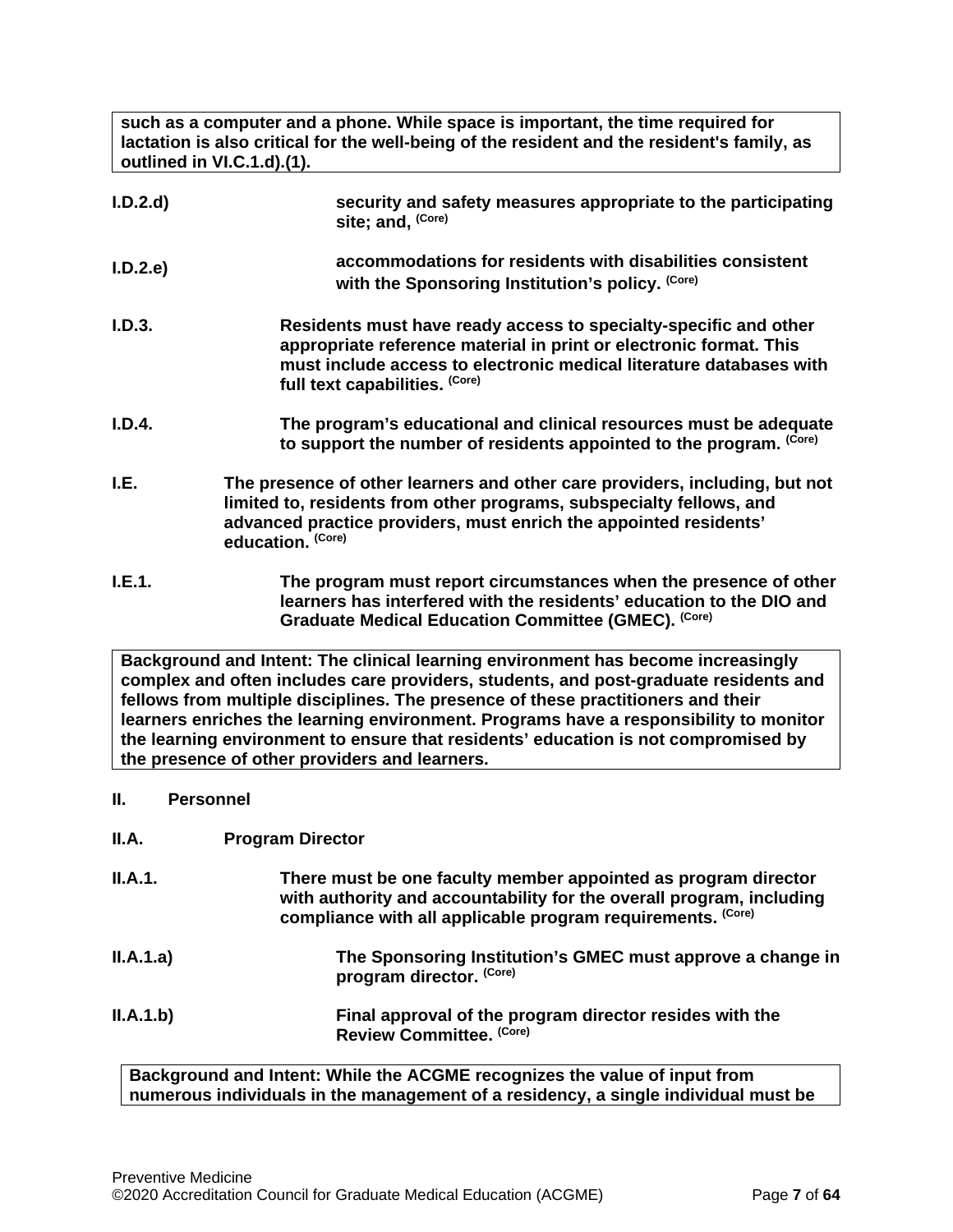**designated as program director and made responsible for the program. This individual will have dedicated time for the leadership of the residency, and it is this individual's responsibility to communicate with the residents, faculty members, DIO, GMEC, and the ACGME. The program director's nomination is reviewed and approved by the GMEC. Final approval of program directors resides with the Review Committee.**

**II.A.1.c) The program must demonstrate retention of the program director for a length of time adequate to maintain continuity of leadership and program stability. (Core)**

**Background and Intent: The success of residency programs is generally enhanced by continuity in the program director position. The professional activities required of a program director are unique and complex and take time to master. All programs are encouraged to undertake succession planning to facilitate program stability when there is necessary turnover in the program director position.**

- **II.A.2. At a minimum, the program director must be provided with the salary support required to devote 20 percent FTE of non-clinical time to the administration of the program. (Core)**
- II.A.2.a) Additional salary support of 10 percent FTE should be devoted to administration of the program by the program director or by a combination of the program director and associate program director. (Core)

**Background and Intent: Twenty percent FTE is defined as one day per week.** 

**"Administrative time" is defined as non-clinical time spent meeting the responsibilities of the program director as detailed in requirements II.A.4.-II.A.4.a).(16).** 

**The requirement does not address the source of funding required to provide the specified salary support.**

**II.A.3. Qualifications of the program director:**

**II.A.3.a) must include specialty expertise and at least three years of documented educational and/or administrative experience, or qualifications acceptable to the Review Committee; (Core)**

**Background and Intent: Leading a program requires knowledge and skills that are established during residency and subsequently further developed. The time period from completion of residency until assuming the role of program director allows the individual to cultivate leadership abilities while becoming professionally established. The three-year period is intended for the individual's professional maturation.**

**The broad allowance for educational and/or administrative experience recognizes that strong leaders arise through diverse pathways. These areas of expertise are important when identifying and appointing a program director. The choice of a program director should be informed by the mission of the program and the needs of the community.**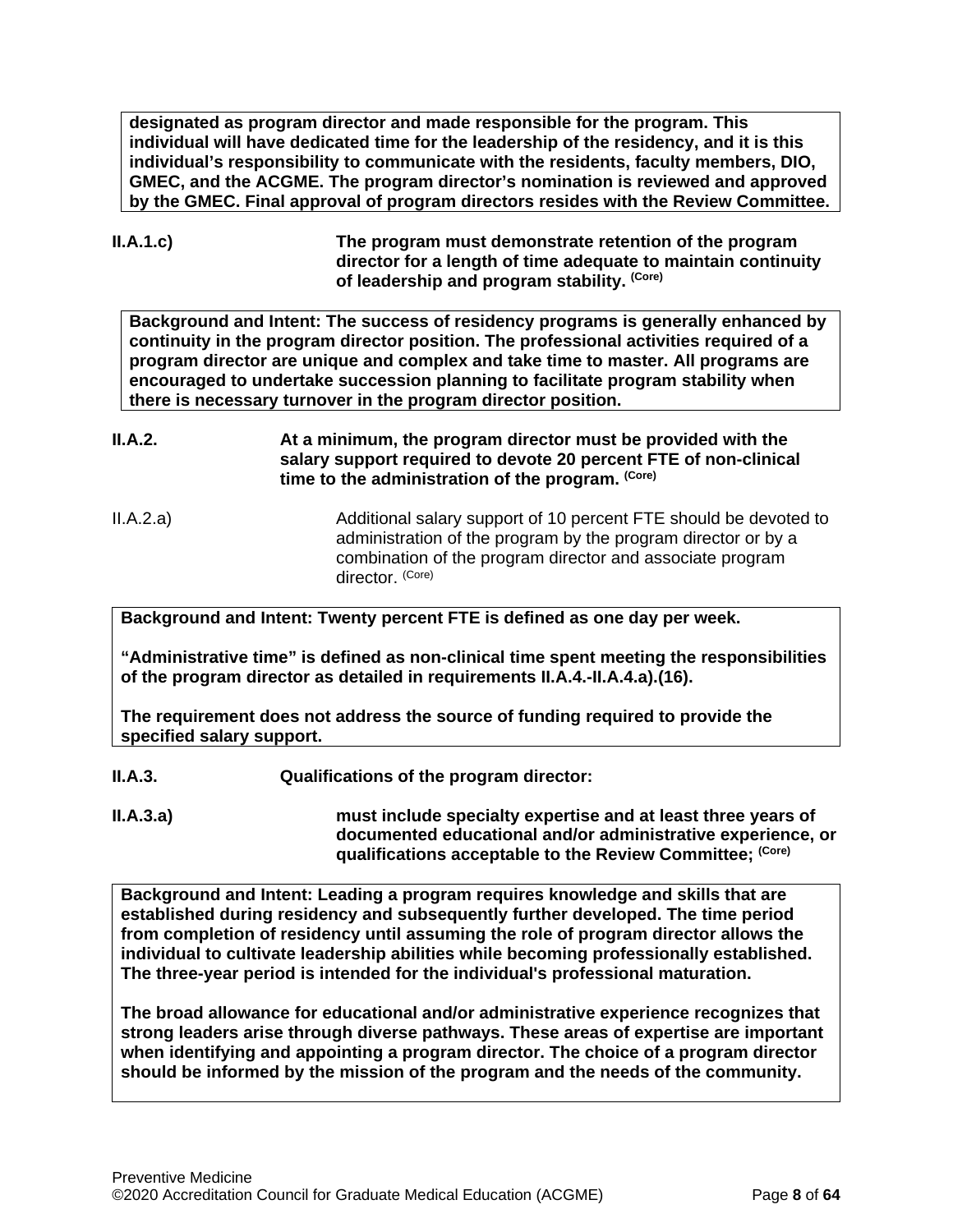**In certain circumstances, the program and Sponsoring Institution may propose and the Review Committee may accept a candidate for program director who fulfills these goals but does not meet the three-year minimum.**

| II.A.3.b) | must include current certification in the specialty for which<br>they are the program director by the American Board of<br>Preventive Medicine or by the American Osteopathic Board of<br>Preventive Medicine, or specialty qualifications that are<br>acceptable to the Review Committee; (Core) |
|-----------|---------------------------------------------------------------------------------------------------------------------------------------------------------------------------------------------------------------------------------------------------------------------------------------------------|
| II.A.3.c  | must include current medical licensure and appropriate<br>medical staff appointment; and, (Core)                                                                                                                                                                                                  |
| II.A.3.d) | must include ongoing clinical activity. (Core)                                                                                                                                                                                                                                                    |
|           |                                                                                                                                                                                                                                                                                                   |

**Background and Intent: A program director is a role model for faculty members and residents. The program director must participate in clinical activity consistent with the specialty. This activity will allow the program director to role model the Core Competencies for the faculty members and residents.**

## **II.A.4. Program Director Responsibilities**

**The program director must have responsibility, authority, and accountability for: administration and operations; teaching and scholarly activity; resident recruitment and selection, evaluation, and promotion of residents, and disciplinary action; supervision of residents; and resident education in the context of patient care. (Core)**

- **II.A.4.a) The program director must:**
- 

**II.A.4.a).(1) be a role model of professionalism;** <sup>(Core)</sup>

**Background and Intent: The program director, as the leader of the program, must serve as a role model to residents in addition to fulfilling the technical aspects of the role. As residents are expected to demonstrate compassion, integrity, and respect for others, they must be able to look to the program director as an exemplar. It is of utmost importance, therefore, that the program director model outstanding professionalism, high quality patient care, educational excellence, and a scholarly approach to work. The program director creates an environment where respectful discussion is welcome, with the goal of continued improvement of the educational experience.**

**II.A.4.a).(2) design and conduct the program in a fashion consistent with the needs of the community, the mission(s) of the Sponsoring Institution, and the mission(s) of the program; (Core)**

**Background and Intent: The mission of institutions participating in graduate medical education is to improve the health of the public. Each community has health needs that vary based upon location and demographics. Programs must understand the social**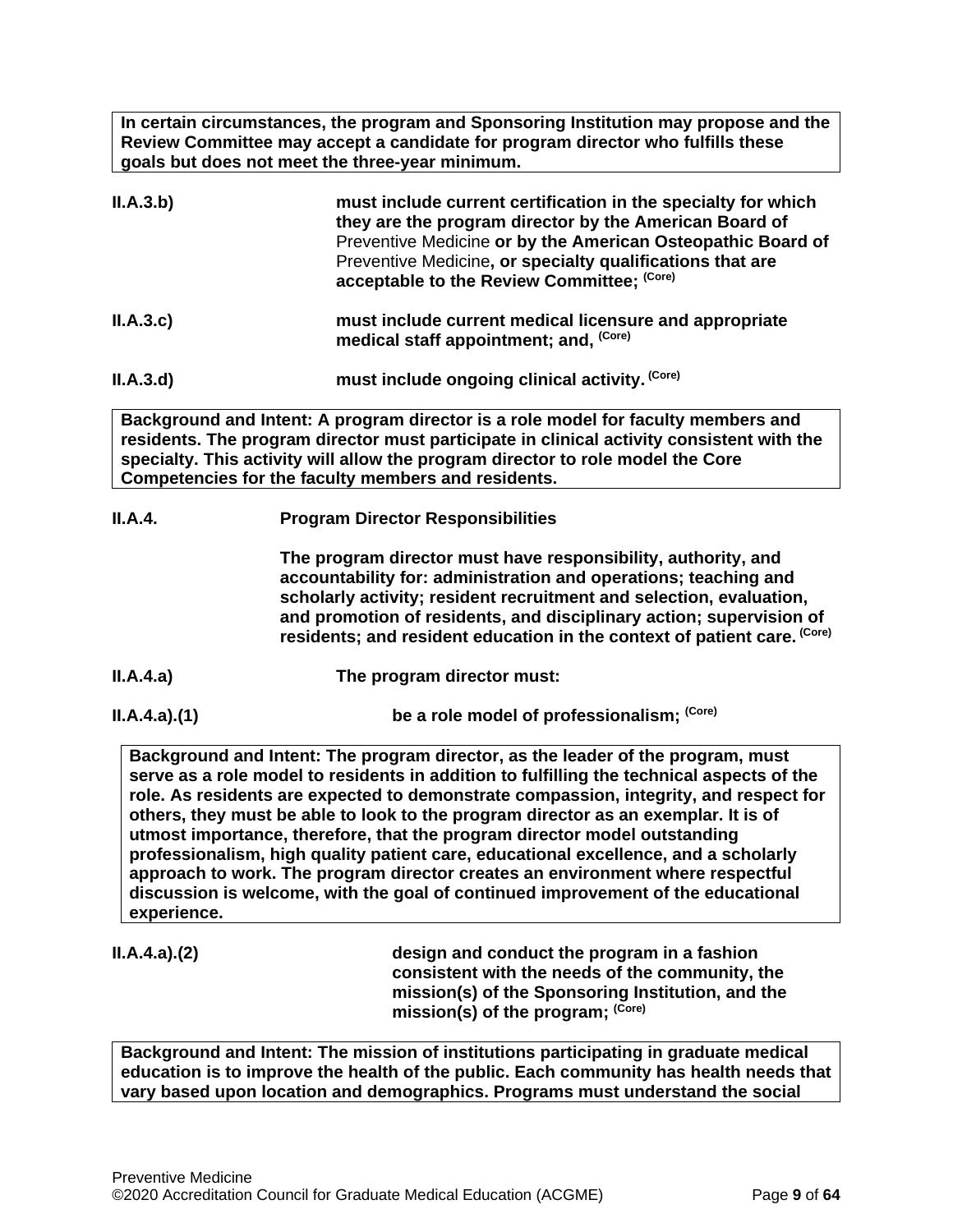**determinants of health of the populations they serve and incorporate them in the design and implementation of the program curriculum, with the ultimate goal of addressing these needs and health disparities.**

| ILA.4.a)(3) | administer and maintain a learning environment<br>conducive to educating the residents in each of the<br><b>ACGME Competency domains; (Core)</b>                                                                                                                                                                                                                                                                                    |
|-------------|-------------------------------------------------------------------------------------------------------------------------------------------------------------------------------------------------------------------------------------------------------------------------------------------------------------------------------------------------------------------------------------------------------------------------------------|
| experience. | Background and Intent: The program director may establish a leadership team to<br>assist in the accomplishment of program goals. Residency programs can be highly<br>complex. In a complex organization, the leader typically has the ability to delegate<br>authority to others, yet remains accountable. The leadership team may include<br>physician and non-physician personnel with varying levels of education, training, and |
| ILA.4.a)(4) | develop and oversee a process to evaluate candidates<br>prior to approval as program faculty members for<br>participation in the residency program education and<br>at least annually thereafter, as outlined in V.B.; (Core)                                                                                                                                                                                                       |
| ILA.4.a)(5) | have the authority to approve program faculty<br>members for participation in the residency program<br>education at all sites; (Core)                                                                                                                                                                                                                                                                                               |
| ILA.4.a)(6) | have the authority to remove program faculty<br>members from participation in the residency program<br>education at all sites; (Core)                                                                                                                                                                                                                                                                                               |
| ILA.4.a)(7) | have the authority to remove residents from<br>supervising interactions and/or learning environments<br>that do not meet the standards of the program; (Core)                                                                                                                                                                                                                                                                       |

**Background and Intent: The program director has the responsibility to ensure that all who educate residents effectively role model the Core Competencies. Working with a resident is a privilege that is earned through effective teaching and professional role modeling. This privilege may be removed by the program director when the standards of the clinical learning environment are not met.**

**There may be faculty in a department who are not part of the educational program, and the program director controls who is teaching the residents.**

| ILA.4.a)(8)  | submit accurate and complete information required<br>and requested by the DIO, GMEC, and ACGME; (Core)                                                                |
|--------------|-----------------------------------------------------------------------------------------------------------------------------------------------------------------------|
| ILA.4.a)(9)  | provide applicants who are offered an interview with<br>information related to the applicant's eligibility for the<br>relevant specialty board examination(s); (Core) |
| ILA.4.a)(10) | provide a learning and working environment in which<br>residents have the opportunity to raise concerns and                                                           |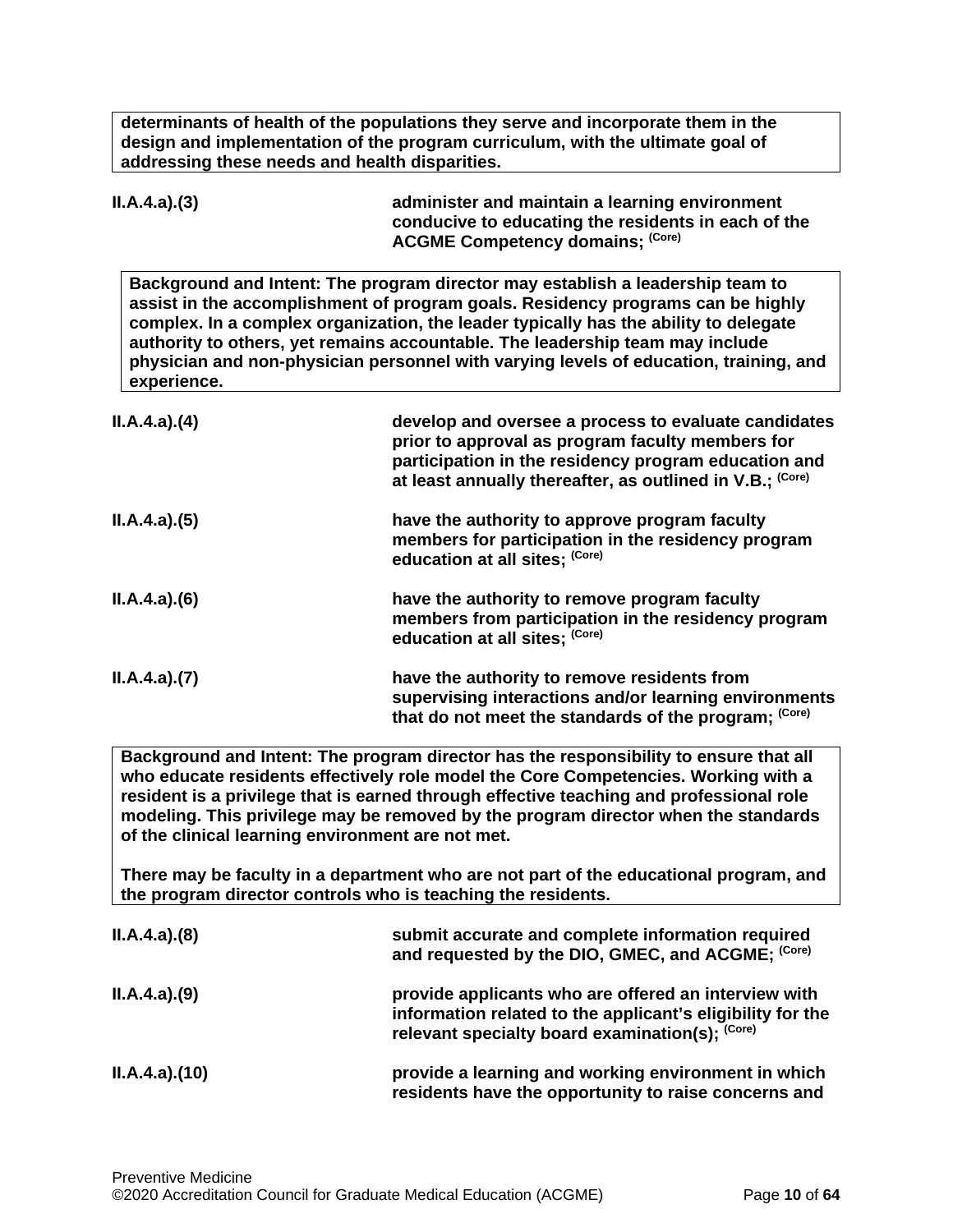|                 | provide feedback in a confidential manner as<br>appropriate, without fear of intimidation or retaliation;<br>(Core)                                                                                                                                                                                                                       |
|-----------------|-------------------------------------------------------------------------------------------------------------------------------------------------------------------------------------------------------------------------------------------------------------------------------------------------------------------------------------------|
| ILA.4.a)(11)    | ensure the program's compliance with the Sponsoring<br>Institution's policies and procedures related to<br>grievances and due process; (Core)                                                                                                                                                                                             |
| ILA.4.a)(12)    | ensure the program's compliance with the Sponsoring<br>Institution's policies and procedures for due process<br>when action is taken to suspend or dismiss, not to<br>promote, or not to renew the appointment of a<br>resident; (Core)                                                                                                   |
|                 | Background and Intent: A program does not operate independently of its Sponsoring<br>Institution. It is expected that the program director will be aware of the Sponsoring<br>Institution's policies and procedures, and will ensure they are followed by the<br>program's leadership, faculty members, support personnel, and residents. |
| ILA.4.a)(13)    | ensure the program's compliance with the Sponsoring<br>Institution's policies and procedures on employment<br>and non-discrimination; (Core)                                                                                                                                                                                              |
| ILA.4.a)(13)(a) | Residents must not be required to sign a non-<br>competition guarantee or restrictive covenant.<br>(Core)                                                                                                                                                                                                                                 |
| ILA.4.a)(14)    | document verification of program completion for all<br>graduating residents within 30 days; (Core)                                                                                                                                                                                                                                        |
| ILA.4.a)(15)    | provide verification of an individual resident's<br>completion upon the resident's request, within 30<br>days; and, (Core)                                                                                                                                                                                                                |
|                 | Background and Intent: Primary verification of graduate medical education is<br>important to credentialing of physicians for further training and practice. Such                                                                                                                                                                          |

**verification must be accurate and timely. Sponsoring Institution and program policies for record retention are important to facilitate timely documentation of residents who have previously completed the program. Residents who leave the program prior to completion also require timely documentation of their summative evaluation.**

**II.A.4.a).(16) obtain review and approval of the Sponsoring Institution's DIO before submitting information or requests to the ACGME, as required in the Institutional Requirements and outlined in the ACGME Program Directors' Guide to the Common Program Requirements. (Core)**

<span id="page-10-0"></span>**II.B. Faculty**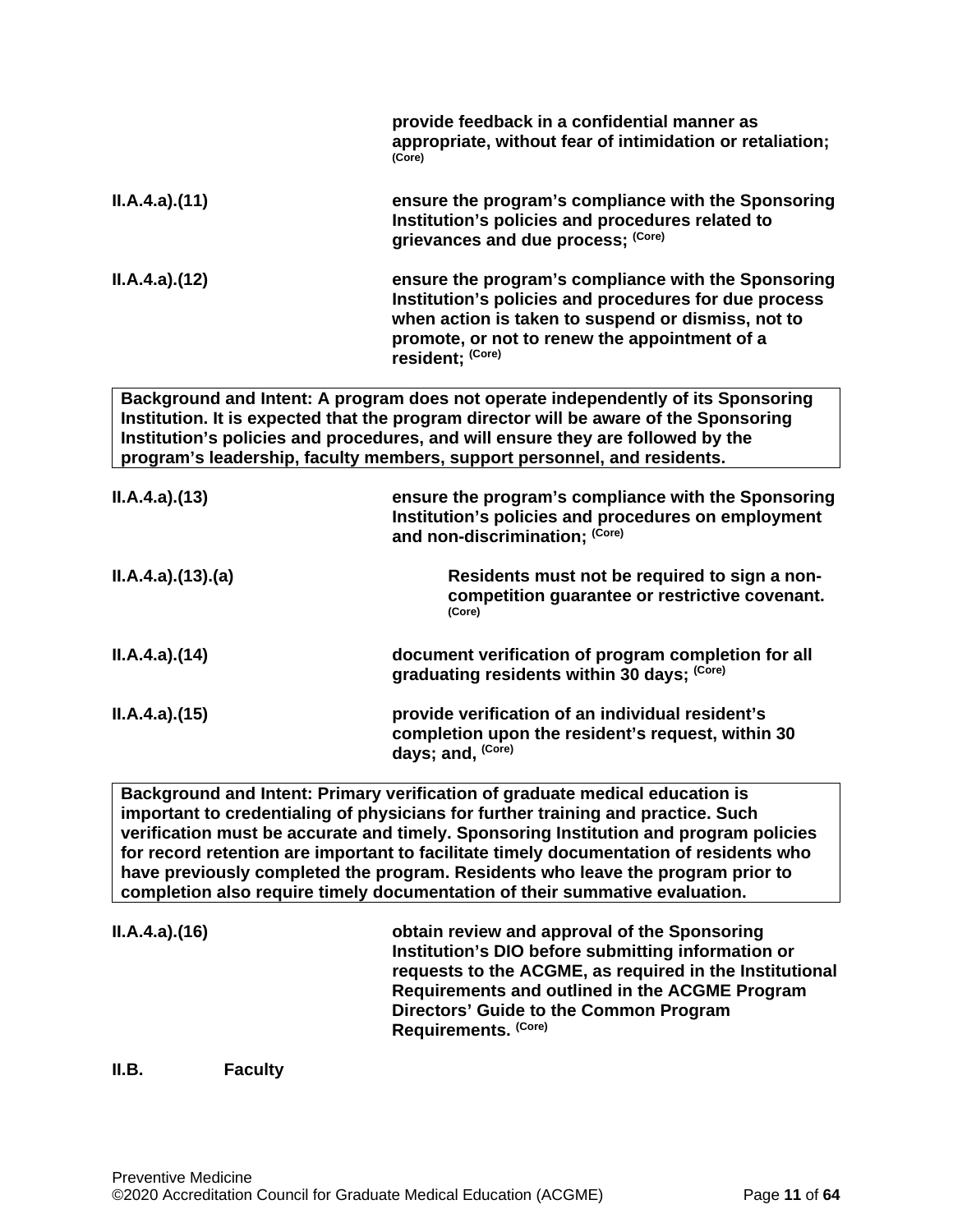*Faculty members are a foundational element of graduate medical education – faculty members teach residents how to care for patients. Faculty members provide an important bridge allowing residents to grow and become practice-ready, ensuring that patients receive the highest quality of care. They are role models for future generations of physicians by demonstrating compassion, commitment to excellence in teaching and patient care, professionalism, and a dedication to lifelong learning. Faculty members experience the pride and joy of fostering the growth and development of future colleagues. The care they provide is enhanced by the opportunity to teach. By employing a scholarly approach to patient care, faculty members, through the graduate medical education system, improve the health of the individual and the population.*

*Faculty members ensure that patients receive the level of care expected from a specialist in the field. They recognize and respond to the needs of the patients, residents, community, and institution. Faculty members provide appropriate levels of supervision to promote patient safety. Faculty members create an effective learning environment by acting in a professional manner and attending to the well-being of the residents and themselves.*

**Background and Intent: "Faculty" refers to the entire teaching force responsible for educating residents. The term "faculty," including "core faculty," does not imply or require an academic appointment or salary support.**

| II.B.1.   | At each participating site, there must be a sufficient number of<br>faculty members with competence to instruct and supervise all<br>residents at that location. (Core)                                                                                                                                                                                                                  |
|-----------|------------------------------------------------------------------------------------------------------------------------------------------------------------------------------------------------------------------------------------------------------------------------------------------------------------------------------------------------------------------------------------------|
| II.B.2.   | <b>Faculty members must:</b>                                                                                                                                                                                                                                                                                                                                                             |
| II.B.2.a) | be role models of professionalism; (Core)                                                                                                                                                                                                                                                                                                                                                |
| II.B.2.b) | demonstrate commitment to the delivery of safe, quality,<br>cost-effective, patient-centered care; (Core)                                                                                                                                                                                                                                                                                |
|           | Background and Intent: Patients have the right to expect quality, cost-effective care<br>with patient safety at its core. The foundation for meeting this expectation is formed<br>during residency and fellowship. Faculty members model these goals and continually<br>strive for improvement in care and cost, embracing a commitment to the patient and<br>the community they serve. |
| II.B.2.c  | demonstrate a strong interest in the education of residents;<br>(Core)                                                                                                                                                                                                                                                                                                                   |

| II.B.2.d) | devote sufficient time to the educational program to fulfill<br>their supervisory and teaching responsibilities; (Core) |
|-----------|-------------------------------------------------------------------------------------------------------------------------|
| II.B.2.e  | administer and maintain an educational environment<br>conducive to educating residents; (Core)                          |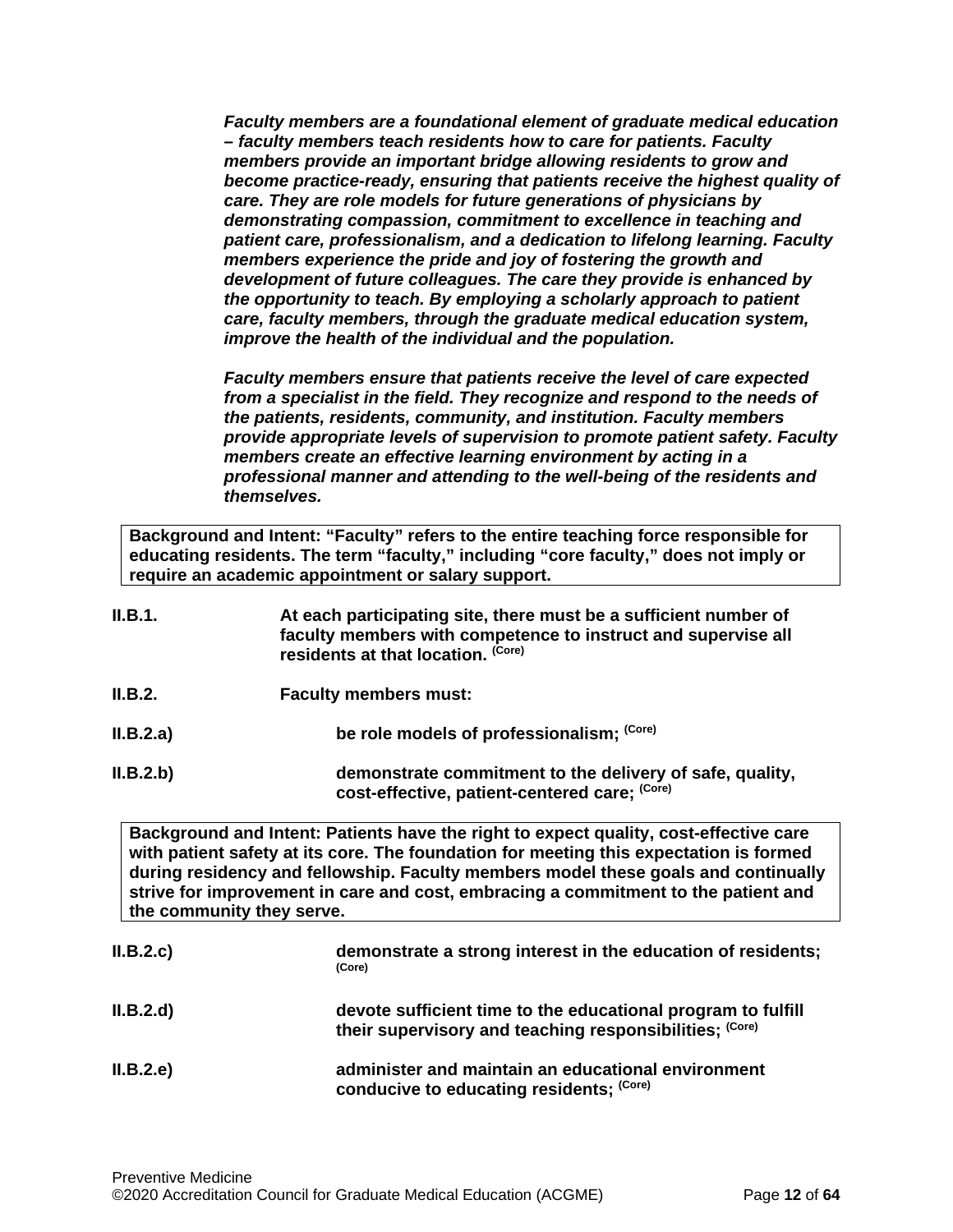| II.B.2.f) | regularly participate in organized clinical discussions,<br>rounds, journal clubs, and conferences; and, (Core) |
|-----------|-----------------------------------------------------------------------------------------------------------------|
| II.B.2.g. | pursue faculty development designed to enhance their skills<br>at least annually: (Core)                        |

**Background and Intent: Faculty development is intended to describe structured programming developed for the purpose of enhancing transference of knowledge, skill, and behavior from the educator to the learner. Faculty development may occur in a variety of configurations (lecture, workshop, etc.) using internal and/or external resources. Programming is typically needs-based (individual or group) and may be specific to the institution or the program. Faculty development programming is to be reported for the residency program faculty in the aggregate.**

| ILB.2.g. (1) | as educators; (Core)                                                                      |
|--------------|-------------------------------------------------------------------------------------------|
| ILB.2.g. (2) | in quality improvement and patient safety; (Core)                                         |
| ILB.2.g. (3) | in fostering their own and their residents' well-being;<br>and. <sup>(Core)</sup>         |
| ILB.2.g. (4) | in patient care based on their practice-based learning<br>and improvement efforts. (Core) |

**Background and Intent: Practice-based learning serves as the foundation for the practice of medicine. Through a systematic analysis of one's practice and review of the literature, one is able to make adjustments that improve patient outcomes and care. Thoughtful consideration to practice-based analysis improves quality of care, as well as patient safety. This allows faculty members to serve as role models for residents in practice-based learning.**

| II.B.3.     | <b>Faculty Qualifications</b>                                                                                                                                                                                                                            |  |
|-------------|----------------------------------------------------------------------------------------------------------------------------------------------------------------------------------------------------------------------------------------------------------|--|
| II.B.3.a)   | Faculty members must have appropriate qualifications in<br>their field and hold appropriate institutional appointments.<br>(Core)                                                                                                                        |  |
| II.B.3.b)   | <b>Physician faculty members must:</b>                                                                                                                                                                                                                   |  |
| ILB.3.b)(1) | have current certification in the specialty by the<br><b>American Board of Preventive Medicine or the American</b><br><b>Osteopathic Board of Preventive Medicine, or possess</b><br>qualifications judged acceptable to the Review<br>Committee. (Core) |  |
| II.B.3.c    | Any non-physician faculty members who participate in<br>residency program education must be approved by the<br>program director. (Core)                                                                                                                  |  |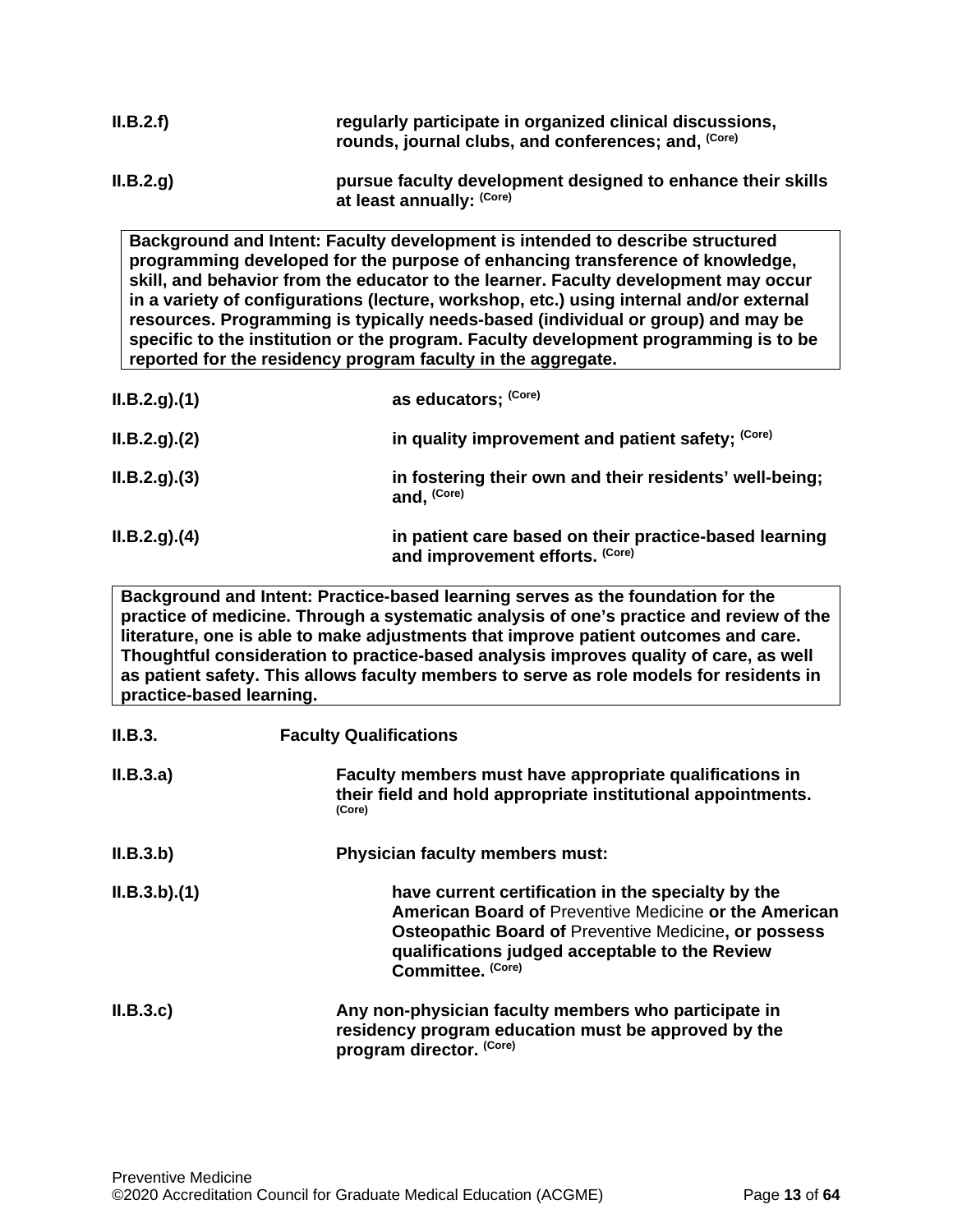**Background and Intent: The provision of optimal and safe patient care requires a team approach. The education of residents by non-physician educators enables the resident to better manage patient care and provides valuable advancement of the residents' knowledge. Furthermore, other individuals contribute to the education of the resident in the basic science of the specialty or in research methodology. If the program director determines that the contribution of a non-physician individual is significant to the education of the residents, the program director may designate the individual as a program faculty member or a program core faculty member.**

### **II.B.4. Core Faculty**

**Core faculty members must have a significant role in the education and supervision of residents and must devote a significant portion of their entire effort to resident education and/or administration, and must, as a component of their activities, teach, evaluate, and provide formative feedback to residents. (Core)**

**Background and Intent: Core faculty members are critical to the success of resident education. They support the program leadership in developing, implementing, and assessing curriculum and in assessing residents' progress toward achievement of competence in the specialty. Core faculty members should be selected for their broad knowledge of and involvement in the program, permitting them to effectively evaluate the program, including completion of the annual ACGME Faculty Survey.**

| II.B.4.a) | Core faculty members must be designated by the program<br>director. (Core)                                                                                                                                                                                      |  |
|-----------|-----------------------------------------------------------------------------------------------------------------------------------------------------------------------------------------------------------------------------------------------------------------|--|
| II.B.4.b) | Core faculty members must complete the annual ACGME<br>Faculty Survey. (Core)                                                                                                                                                                                   |  |
| II.B.4.c  | Not including the program director, programs with up to eight<br>residents must have a minimum of two core faculty members, and<br>programs with more than eight residents must have a core faculty<br>member-to-resident ratio of at least one-to-four. (Core) |  |
| II.C.     | <b>Program Coordinator</b>                                                                                                                                                                                                                                      |  |
| ILC.1.    | There must be a program coordinator. (Core)                                                                                                                                                                                                                     |  |
| II.C.2.   | At a minimum, the program coordinator must be supported at 50<br>percent FTE for the administration of the program. (Core)                                                                                                                                      |  |

<span id="page-13-0"></span>**Background and Intent: Fifty percent FTE is defined as two-and-a-half (2.5) days per week.** 

**The requirement does not address the source of funding required to provide the specified salary support.**

**Each program requires a lead administrative person, frequently referred to as a program coordinator, administrator, or as titled by the institution. This person will**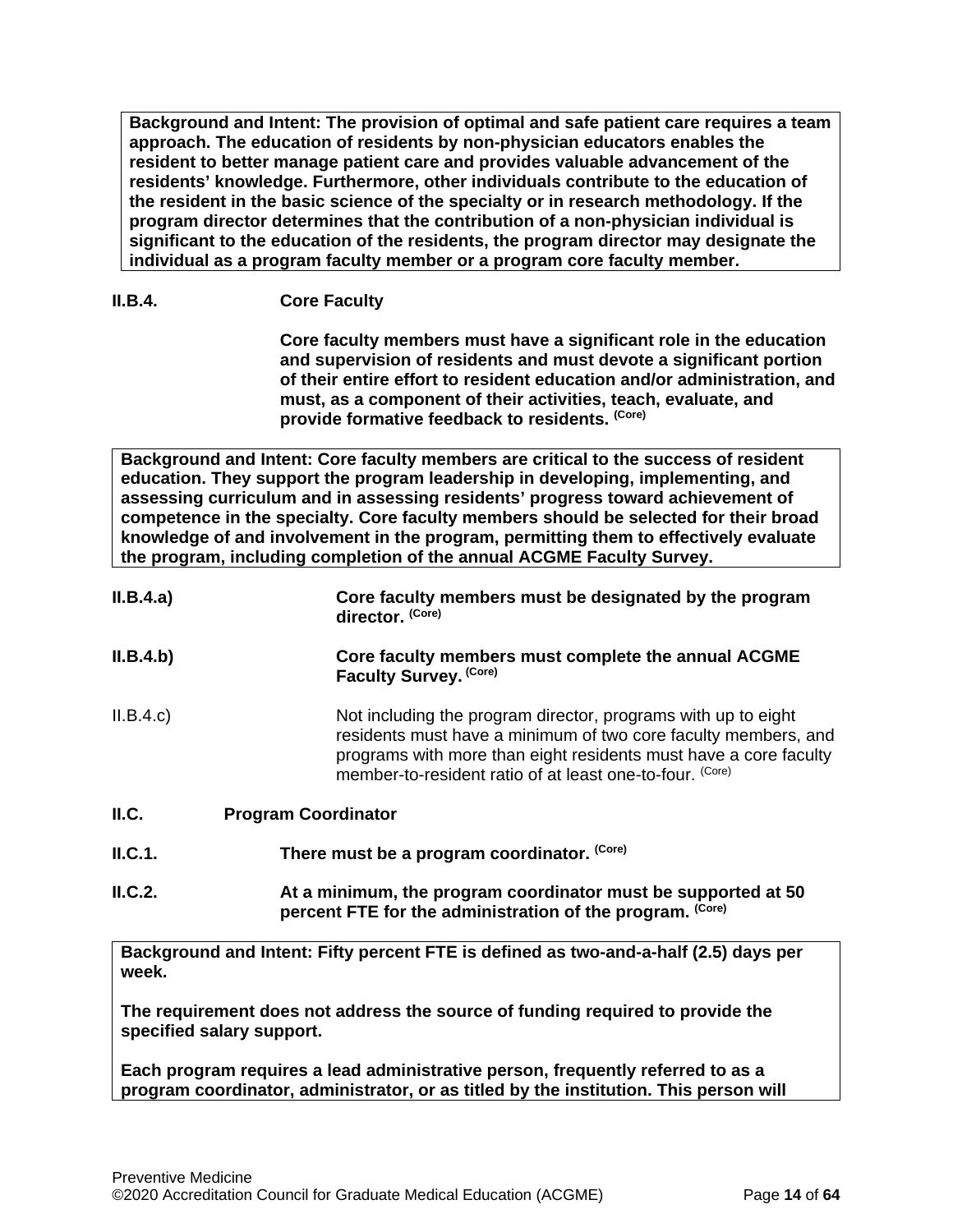**frequently manage the day-to-day operations of the program and serve as an important liaison with learners, faculty and other staff members, and the ACGME. Individuals serving in this role are recognized as program coordinators by the ACGME.**

**The program coordinator is a member of the leadership team and is critical to the success of the program. As such, the program coordinator must possess skills in leadership and personnel management. Program coordinators are expected to develop unique knowledge of the ACGME and Program Requirements, policies, and procedures. Program coordinators assist the program director in accreditation efforts, educational programming, and support of residents.**

**Programs, in partnership with their Sponsoring Institutions, should encourage the professional development of their program coordinators and avail them of opportunities for both professional and personal growth. Programs with fewer residents may not require a full-time coordinator; one coordinator may support more than one program.**

#### <span id="page-14-0"></span>**II.D. Other Program Personnel**

**The program, in partnership with its Sponsoring Institution***,* **must jointly ensure the availability of necessary personnel for the effective administration of the program. (Core)**

**Background and Intent: Multiple personnel may be required to effectively administer a program. These may include staff members with clerical skills, project managers, education experts, and staff members to maintain electronic communication for the program. These personnel may support more than one program in more than one discipline.**

#### <span id="page-14-1"></span>**III. Resident Appointments**

<span id="page-14-2"></span>

| III.A.        | <b>Eligibility Requirements</b>                                                                                                                                                                                                                                                                                                                                |
|---------------|----------------------------------------------------------------------------------------------------------------------------------------------------------------------------------------------------------------------------------------------------------------------------------------------------------------------------------------------------------------|
| III.A.1.      | An applicant must meet one of the following qualifications to be<br>eligible for appointment to an ACGME-accredited program: (Core)                                                                                                                                                                                                                            |
| III.A.1.a)    | graduation from a medical school in the United States or<br>Canada, accredited by the Liaison Committee on Medical<br>Education (LCME) or graduation from a college of<br>osteopathic medicine in the United States, accredited by the<br>American Osteopathic Association Commission on<br>Osteopathic College Accreditation (AOACOCA); or, <sup>(Core)</sup> |
| III.A.1.b)    | graduation from a medical school outside of the United<br>States or Canada, and meeting one of the following additional<br>qualifications: (Core)                                                                                                                                                                                                              |
| III.A.1.b)(1) | holding a currently valid certificate from the<br><b>Educational Commission for Foreign Medical</b><br>Graduates (ECFMG) prior to appointment; or, (Core)                                                                                                                                                                                                      |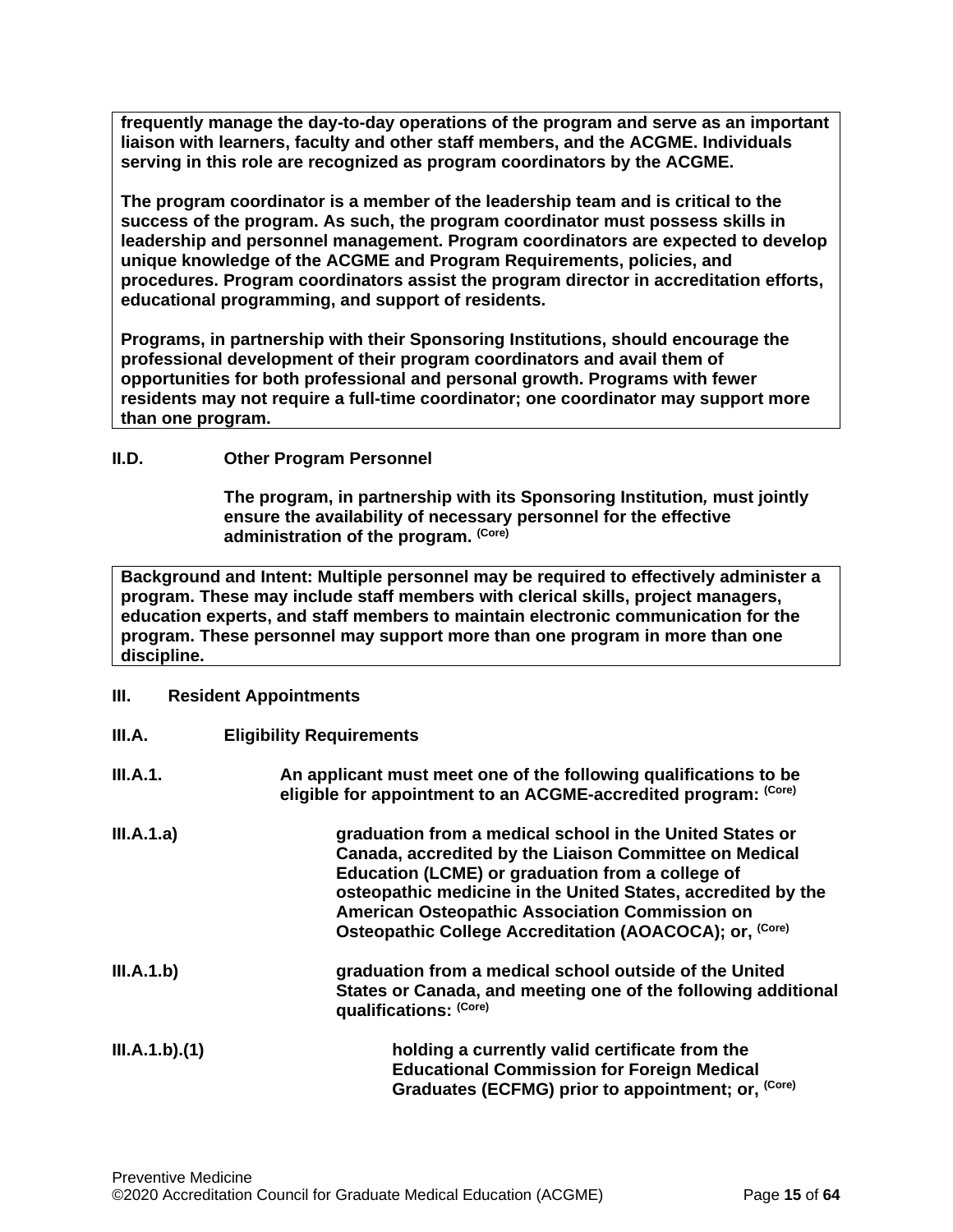| III.A.1.b)(2)       | holding a full and unrestricted license to practice<br>medicine in the United States licensing jurisdiction in<br>which the ACGME-accredited program is located. (Core)                                                                                                                                                                                                                                                                                                                                                         |  |
|---------------------|---------------------------------------------------------------------------------------------------------------------------------------------------------------------------------------------------------------------------------------------------------------------------------------------------------------------------------------------------------------------------------------------------------------------------------------------------------------------------------------------------------------------------------|--|
| III.A.2.            | All prerequisite post-graduate clinical education required for initial<br>entry or transfer into ACGME-accredited residency programs must<br>be completed in ACGME-accredited residency programs, AOA-<br>approved residency programs, Royal College of Physicians and<br>Surgeons of Canada (RCPSC)-accredited or College of Family<br>Physicians of Canada (CFPC)-accredited residency programs<br>located in Canada, or in residency programs with ACGME<br>International (ACGME-I) Advanced Specialty Accreditation. (Core) |  |
| III.A.2.a)          | Residency programs must receive verification of each<br>resident's level of competency in the required clinical field<br>using ACGME, CanMEDS, or ACGME-I Milestones evaluations<br>from the prior training program upon matriculation. (Core)                                                                                                                                                                                                                                                                                  |  |
| III.A.2.b)          | Residents entering a 24-month preventive medicine program that<br>does not include education in fundamental clinical skills of<br>medicine must have successfully completed at least 12 months of<br>clinical education in a residency program that satisfies III.A.2. (Core)                                                                                                                                                                                                                                                   |  |
| III.A.2.b)(1)       | PGY-1 resident experience must include at least 10<br>months of direct patient care in both inpatient and<br>outpatient settings. (Core)                                                                                                                                                                                                                                                                                                                                                                                        |  |
| III.A.2.c)          | To be eligible for appointment at the PM-2 level, residents must<br>have completed:                                                                                                                                                                                                                                                                                                                                                                                                                                             |  |
| $III.A.2.c$ . $(1)$ | a residency program that is ACGME accredited or AOA<br>approved; a residency program accredited by the Royal<br>College of Physicians and Surgeons of Canada (RCPSC)<br>or the College of Family Physicians of Canada (CFPC) and<br>located in Canada; or a residency program with ACGME<br>International (ACGME-I) Advanced Specialty Accreditation;<br>and, (Core)                                                                                                                                                            |  |
| $III.A.2.c$ . $(2)$ | at least 50 percent of the requirements for a Master's<br>degree in public health or another equivalent degree. (Core)                                                                                                                                                                                                                                                                                                                                                                                                          |  |

**Background and Intent: Programs with ACGME-I Foundational Accreditation or from institutions with ACGME-I accreditation do not qualify unless the program has also achieved ACGME-I Advanced Specialty Accreditation. To ensure entrants into ACGMEaccredited programs from ACGME-I programs have attained the prerequisite milestones for this training, they must be from programs that have ACGME-I Advanced Specialty Accreditation.**

#### **III.A.3. A physician who has completed a residency program that was not accredited by ACGME, AOA, RCPSC, CFPC, or ACGME-I (with Advanced Specialty Accreditation) may enter an ACGME-accredited**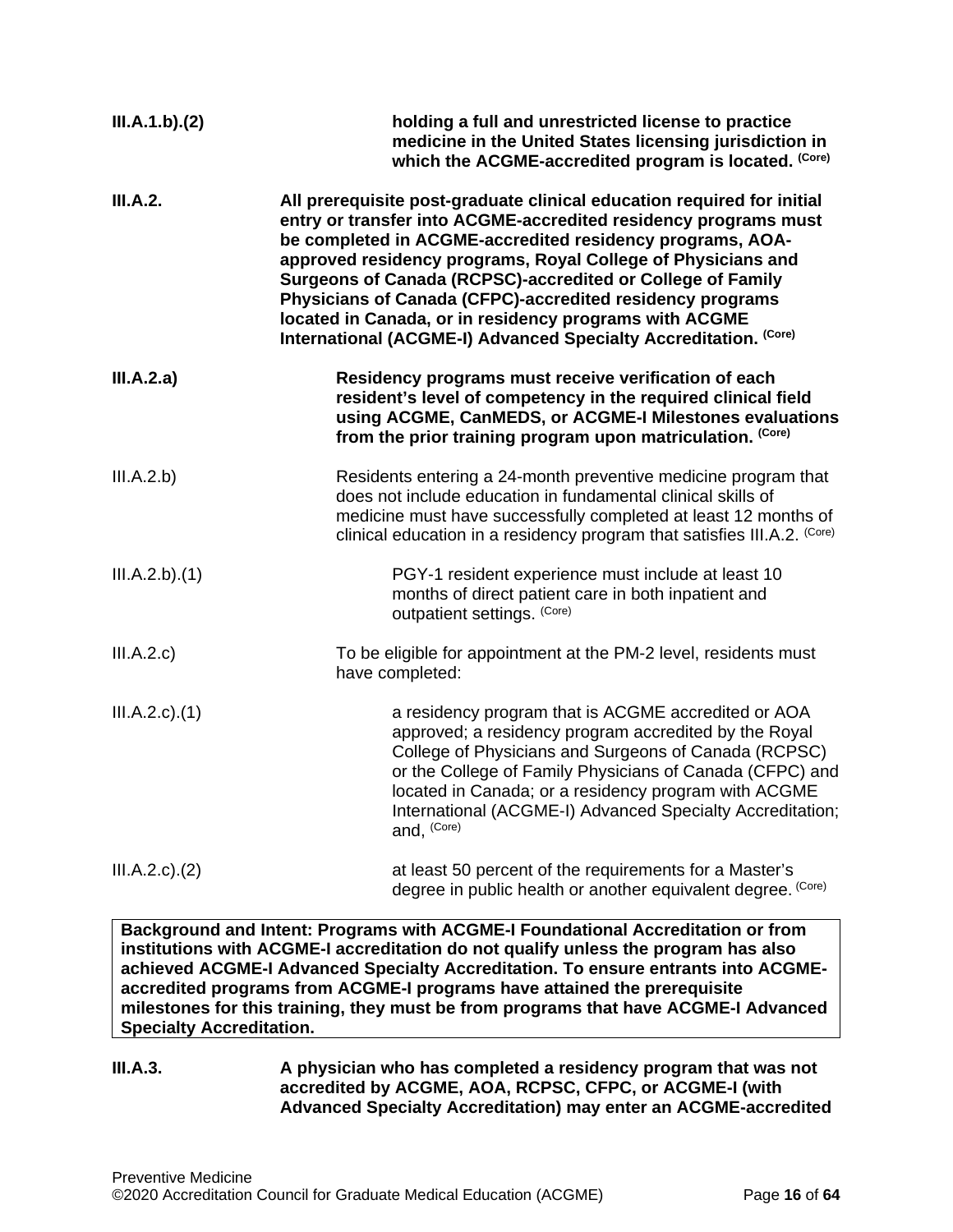|                 | residency program in the same specialty at the PGY-1 level and, at<br>the discretion of the program director of the ACGME-accredited<br>program and with approval by the GMEC, may be advanced to the<br>PGY-2 level based on ACGME Milestones evaluations at the ACGME-<br>accredited program. This provision applies only to entry into<br>residency in those specialties for which an initial clinical year is not<br>required for entry. (Core) |  |
|-----------------|-----------------------------------------------------------------------------------------------------------------------------------------------------------------------------------------------------------------------------------------------------------------------------------------------------------------------------------------------------------------------------------------------------------------------------------------------------|--|
| <b>III.A.4.</b> | <b>Resident Eligibility Exception</b>                                                                                                                                                                                                                                                                                                                                                                                                               |  |
|                 | The Review Committee for Preventive Medicine will allow the<br>following exception to the resident eligibility requirements (for<br>residents entering the program via III.A.2.c)): (Core)                                                                                                                                                                                                                                                          |  |
| III.A.4.a)      | An ACGME-accredited residency program may accept an<br>exceptionally qualified international graduate applicant who<br>does not satisfy the eligibility requirements listed in III.A.1.-<br>III.A.3., but who does meet all of the following additional<br>qualifications and conditions: (Core)                                                                                                                                                    |  |
| III.A.4.a)(1)   | evaluation by the program director and residency<br>selection committee of the applicant's suitability to<br>enter the program, based on prior training and review<br>of the summative evaluations of this training; and, (Core)                                                                                                                                                                                                                    |  |
| III.A.4.a)(2)   | review and approval of the applicant's exceptional<br>qualifications by the GMEC; and, (Core)                                                                                                                                                                                                                                                                                                                                                       |  |
| III.A.4.a)(3)   | verification of Educational Commission for Foreign<br>Medical Graduates (ECFMG) certification. (Core)                                                                                                                                                                                                                                                                                                                                               |  |
| III.A.4.b)      | Applicants accepted through this exception must have an<br>evaluation of their performance by the Clinical Competency<br>Committee within 12 weeks of matriculation. (Core)                                                                                                                                                                                                                                                                         |  |
| III.B.          | The program director must not appoint more residents than approved by<br>the Review Committee. (Core)                                                                                                                                                                                                                                                                                                                                               |  |
| III.B.1.        | All complement increases must be approved by the Review<br>Committee. (Core)                                                                                                                                                                                                                                                                                                                                                                        |  |
| III.C.          | <b>Resident Transfers</b>                                                                                                                                                                                                                                                                                                                                                                                                                           |  |
|                 | The program must obtain verification of previous educational experiences<br>and a summative competency-based performance evaluation prior to<br>acceptance of a transferring resident, and Milestones evaluations upon<br>matriculation. (Core)                                                                                                                                                                                                     |  |

# <span id="page-16-2"></span><span id="page-16-1"></span><span id="page-16-0"></span>**IV. Educational Program**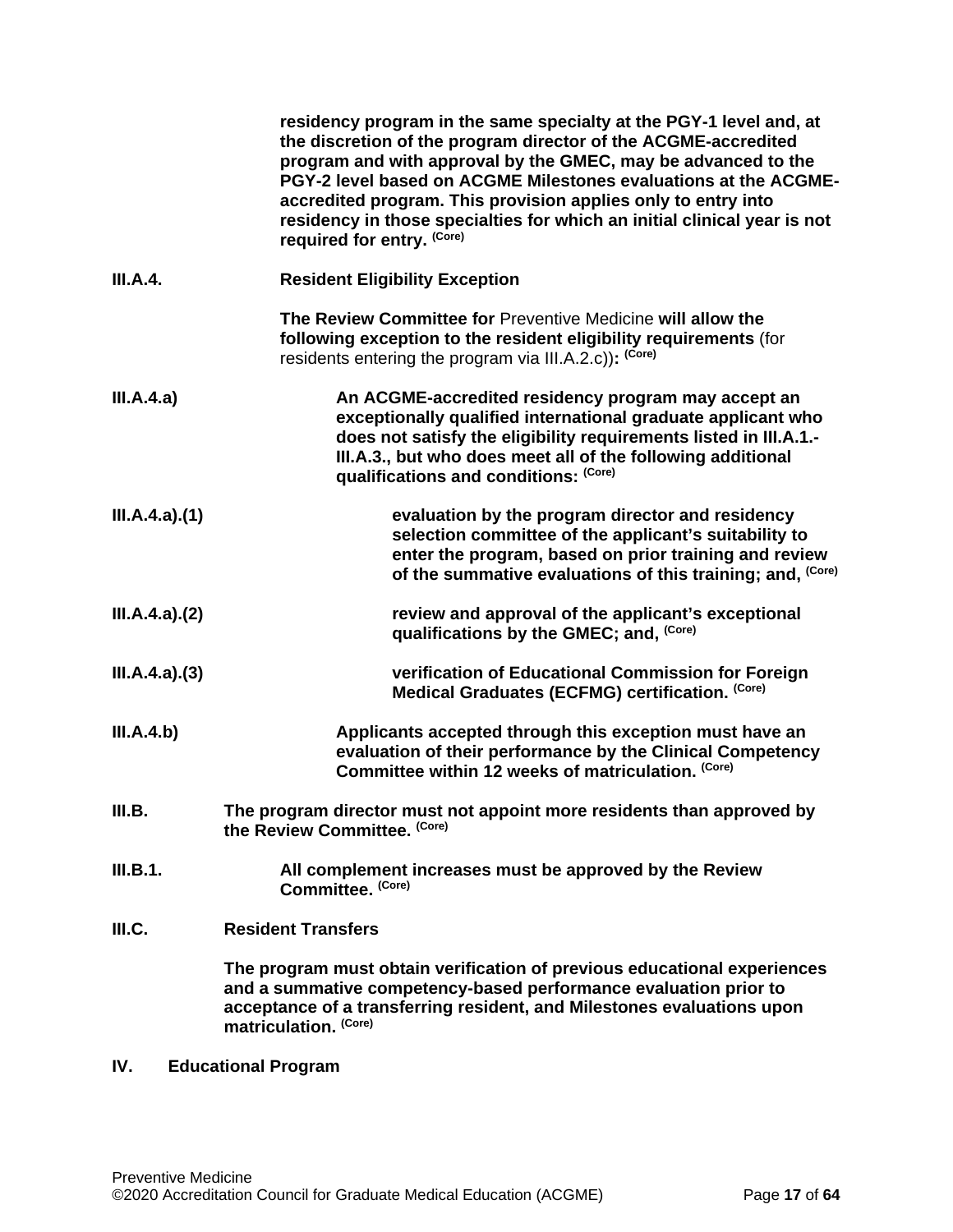*The ACGME accreditation system is designed to encourage excellence and innovation in graduate medical education regardless of the organizational affiliation, size, or location of the program.*

*The educational program must support the development of knowledgeable, skillful physicians who provide compassionate care.*

*In addition, the program is expected to define its specific program aims consistent with the overall mission of its Sponsoring Institution, the needs of the community it serves and that its graduates will serve, and the distinctive capabilities of physicians it intends to graduate. While programs must demonstrate substantial compliance with the Common and specialty-specific Program Requirements, it is recognized that within this framework, programs may place different emphasis on research, leadership, public health, etc. It is expected that the program aims will reflect the nuanced program-specific goals for it and its graduates; for example, it is expected that a program aiming to prepare physician-scientists will have a different curriculum from one focusing on community health.*

- <span id="page-17-0"></span>**IV.A. The curriculum must contain the following educational components: (Core)**
- **IV.A.1. a set of program aims consistent with the Sponsoring Institution's mission, the needs of the community it serves, and the desired distinctive capabilities of its graduates; (Core)**
- **IV.A.1.a) The program's aims must be made available to program applicants, residents, and faculty members. (Core)**
- **IV.A.2. competency-based goals and objectives for each educational experience designed to promote progress on a trajectory to autonomous practice. These must be distributed, reviewed, and available to residents and faculty members; (Core)**

**Background and Intent: The trajectory to autonomous practice is documented by Milestones evaluation. The Milestones detail the progress of a resident in attaining skill in each competency domain. They are developed by each specialty group and allow evaluation based on observable behaviors. Milestones are considered formative and should be used to identify learning needs. This may lead to focused or general curricular revision in any given program or to individualized learning plans for any specific resident.**

**IV.A.3. delineation of resident responsibilities for patient care, progressive responsibility for patient management, and graded supervision; (Core)**

**Background and Intent: These responsibilities may generally be described by PGY level and specifically by Milestones progress as determined by the Clinical Competency Committee. This approach encourages the transition to competencybased education. An advanced learner may be granted more responsibility independent of PGY level and a learner needing more time to accomplish a certain task may do so in a focused rather than global manner.**

**IV.A.4. a broad range of structured didactic activities; (Core)**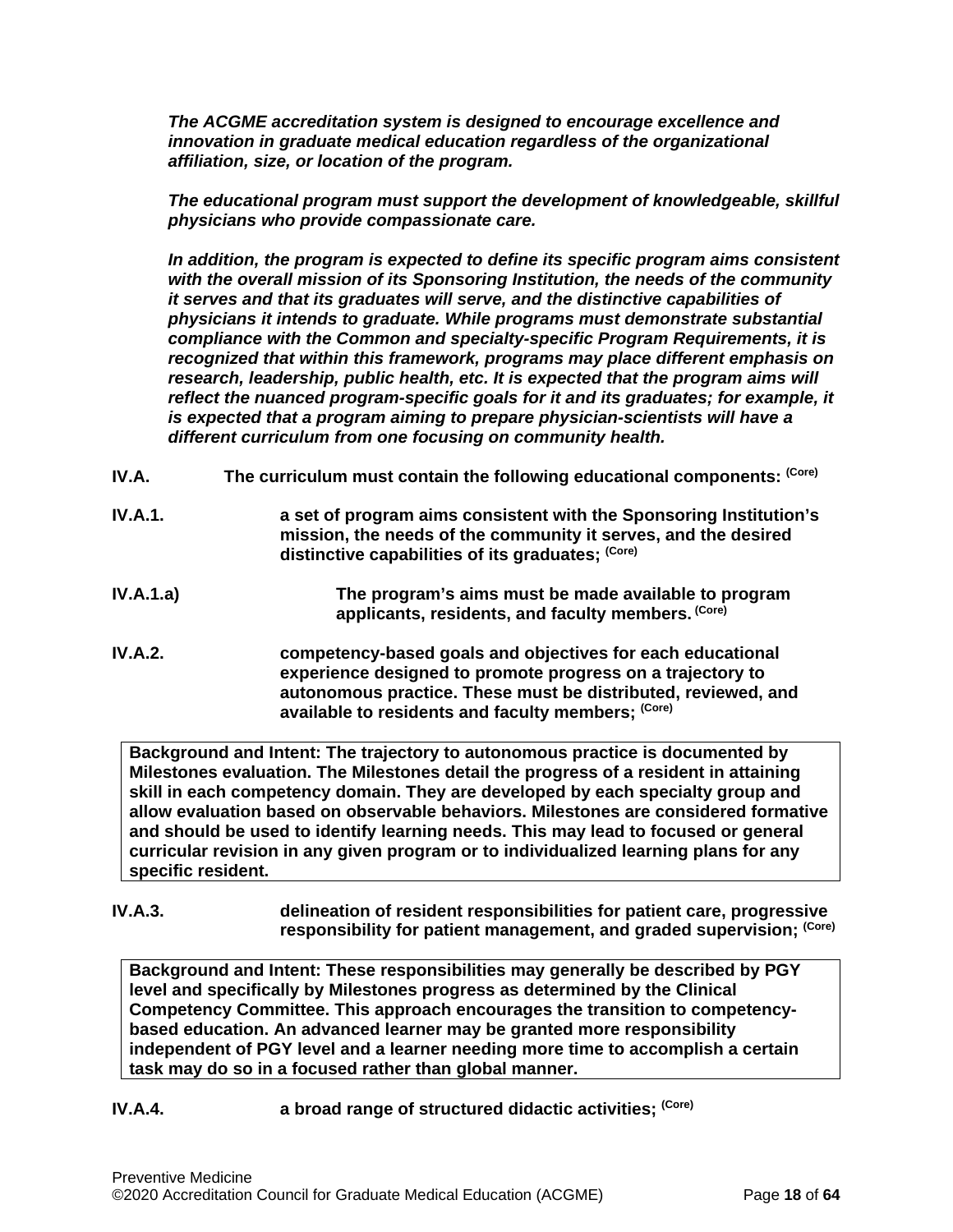**Background and Intent: It is intended that residents will participate in structured didactic activities. It is recognized that there may be circumstances in which this is not possible. Programs should define core didactic activities for which time is protected and the circumstances in which residents may be excused from these didactic activities. Didactic activities may include, but are not limited to, lectures, conferences, courses, labs, asynchronous learning, simulations, drills, case discussions, grand rounds, didactic teaching, and education in critical appraisal of medical evidence.**

- **IV.A.5. advancement of residents' knowledge of ethical principles foundational to medical professionalism; and, (Core)**
- **IV.A.6. advancement in the residents' knowledge of the basic principles of scientific inquiry, including how research is designed, conducted, evaluated, explained to patients, and applied to patient care. (Core)**

## <span id="page-18-0"></span>**IV.B. ACGME Competencies**

**Background and Intent: The Competencies provide a conceptual framework describing the required domains for a trusted physician to enter autonomous practice. These Competencies are core to the practice of all physicians, although the specifics are further defined by each specialty. The developmental trajectories in each of the Competencies are articulated through the Milestones for each specialty.**

| <b>IV.B.1.</b>  | The program must integrate the following ACGME Competencies<br>into the curriculum: (Core)                   |
|-----------------|--------------------------------------------------------------------------------------------------------------|
| IV.B.1.a)       | <b>Professionalism</b>                                                                                       |
|                 | Residents must demonstrate a commitment to<br>professionalism and an adherence to ethical principles. (Core) |
| IV.B.1.a)(1)    | Residents must demonstrate competence in:                                                                    |
| IV.B.1.a)(1)(a) | compassion, integrity, and respect for others;<br>(Core)                                                     |
| IV.B.1.a)(1)(b) | responsiveness to patient needs that<br>supersedes self-interest; (Core)                                     |

**Background and Intent: This includes the recognition that under certain circumstances, the interests of the patient may be best served by transitioning care to another provider. Examples include fatigue, conflict or duality of interest, not connecting well with a patient, or when another physician would be better for the situation based on skill set or knowledge base.**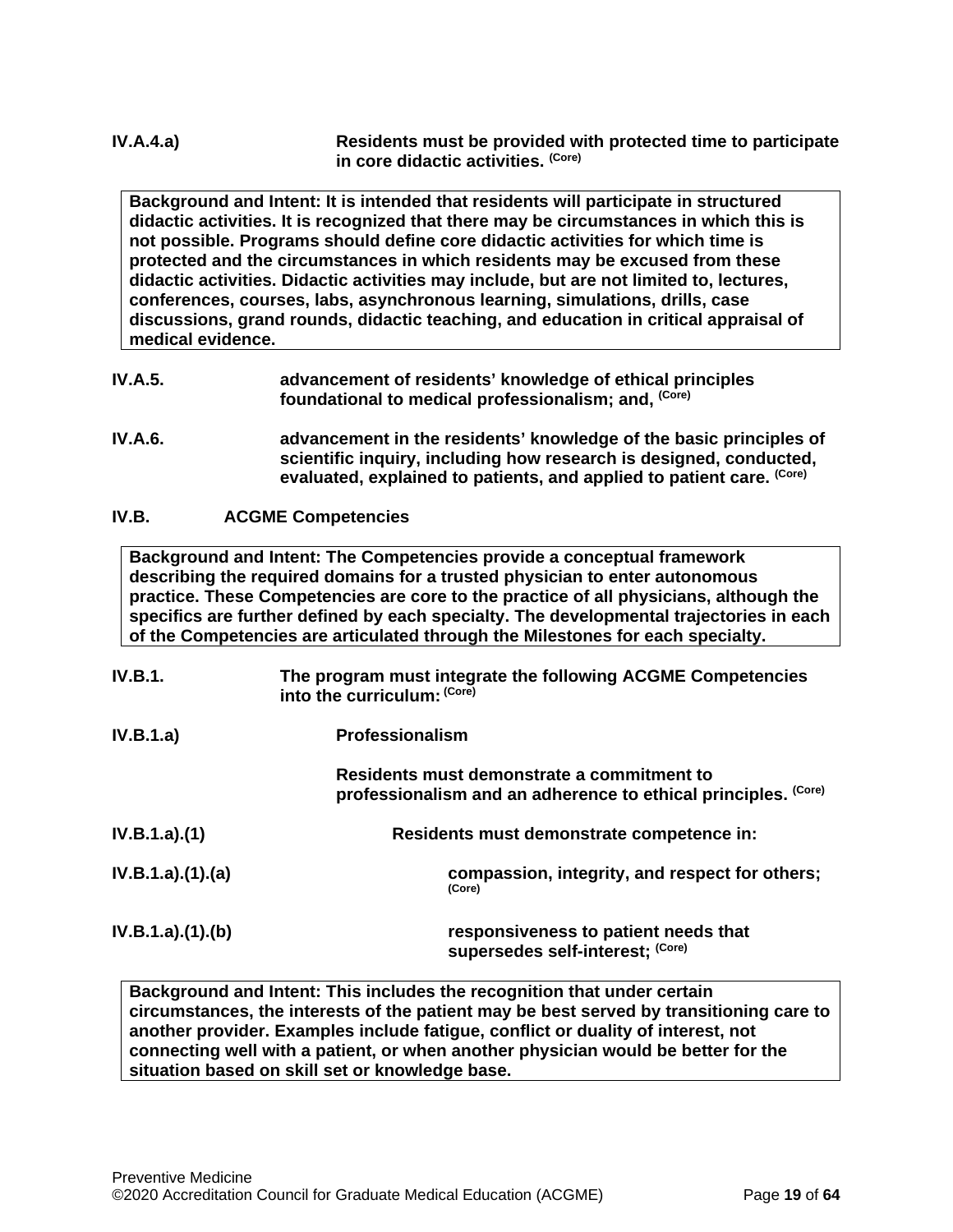| IV.B.1.b)       | <b>Patient Care and Procedural Skills</b>                                                                                                                                                                                                  |  |
|-----------------|--------------------------------------------------------------------------------------------------------------------------------------------------------------------------------------------------------------------------------------------|--|
| IV.B.1.a)(1)(g) | appropriately disclosing and addressing<br>conflict or duality of interest. (Core)                                                                                                                                                         |  |
| IV.B.1.a)(1)(f) | ability to recognize and develop a plan for one's<br>own personal and professional well-being; and,<br>(Core)                                                                                                                              |  |
| IV.B.1.a)(1)(e) | respect and responsiveness to diverse patient<br>populations, including but not limited to<br>diversity in gender, age, culture, race, religion,<br>disabilities, national origin, socioeconomic<br>status, and sexual orientation; (Core) |  |
| IV.B.1.a)(1)(d) | accountability to patients, society, and the<br>profession; (Core)                                                                                                                                                                         |  |
| IV.B.1.a)(1)(c) | respect for patient privacy and autonomy; (Core)                                                                                                                                                                                           |  |

**Background and Intent: Quality patient care is safe, effective, timely, efficient, patientcentered, equitable, and designed to improve population health, while reducing per capita costs. (See the Institute of Medicine [IOM]'s** *Crossing the Quality Chasm: A New Health System for the 21st Century***, 2001 and Berwick D, Nolan T, Whittington J.**  *The Triple Aim: care, cost, and quality. Health Affairs.* **2008; 27(3):759-769.). In addition, there should be a focus on improving the clinician's well-being as a means to improve patient care and reduce burnout among residents, fellows, and practicing physicians.**

**These organizing principles inform the Common Program Requirements across all Competency domains. Specific content is determined by the Review Committees with input from the appropriate professional societies, certifying boards, and the community.**

| IV.B.1.b)(1)        | Residents must be able to provide patient care that is<br>compassionate, appropriate, and effective for the<br>treatment of health problems and the promotion of<br>health. (Core) |
|---------------------|------------------------------------------------------------------------------------------------------------------------------------------------------------------------------------|
| IV.B.1.b)(1)(a)     | If the prerequisite clinical education is integrated<br>into a 36-month preventive medicine residency<br>program, residents must demonstrate competence<br>in:                     |
| IV.B.1.b)(1)(a)(i)  | obtaining a comprehensive medical history;<br>(Core)                                                                                                                               |
| IV.B.1.b)(1)(a)(ii) | performing a comprehensive physical<br>examination; (Core)                                                                                                                         |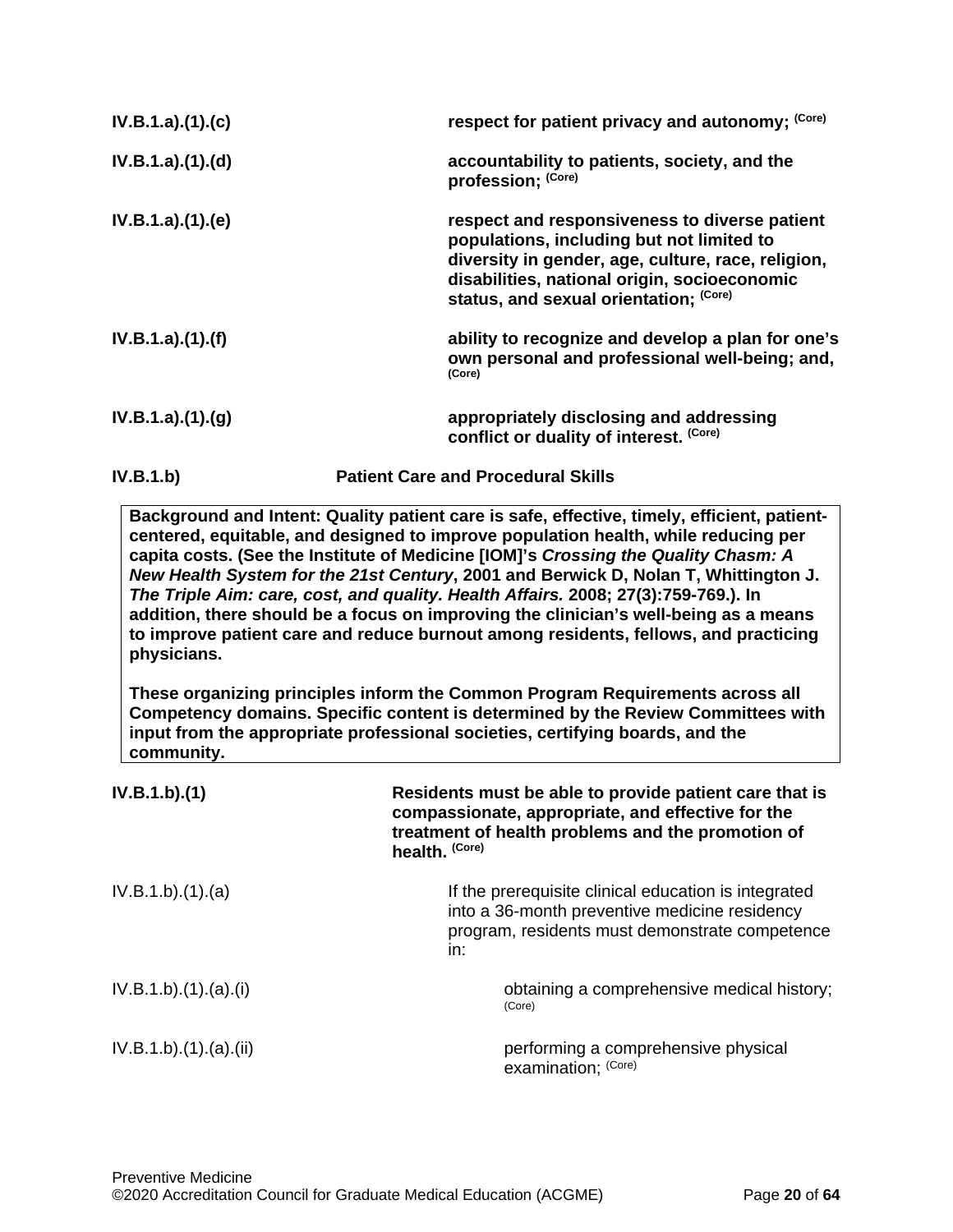<span id="page-20-0"></span>

| IV.B.1.b)(1)(a)(iii)    | assessing a patient's medical conditions;<br>(Core)                                                                                                              |
|-------------------------|------------------------------------------------------------------------------------------------------------------------------------------------------------------|
| IV.B.1.b)(1)(a)(iv)     | making appropriate use of diagnostic<br>studies and tests; (Core)                                                                                                |
| IV.B.1.b)(1)(a)(v)      | integrating information to develop a<br>differential diagnosis; and, (Core)                                                                                      |
| IV.B.1.b)(1)(a)(vi)     | developing, implementing, and evaluating a<br>treatment plan. (Core)                                                                                             |
| IV.B.1.b)(1)(b)         | Residents must demonstrate competence in the<br>following, regardless of their specialty area:                                                                   |
| IV.B.1.b)(1)(b)(i)      | assessing and responding to individual and<br>population risks for common occupational<br>and environmental disorders; (Core)                                    |
| IV.B.1.b).(1).(b).(ii)  | conducting research for innovative solutions<br>to health problems; (Core)                                                                                       |
| IV.B.1.b)(1)(b)(iii)    | diagnosing and investigating medical<br>problems and medical hazards in the<br>community; (Core)                                                                 |
| IV.B.1.b)(1)(b)(iv)     | directing individuals to needed personal<br>health services; (Core)                                                                                              |
| IV.B.1.b)(1)(b)(v)      | informing and educating populations about<br>health threats and risks; (Core)                                                                                    |
| IV.B.1.b)(1)(b)(vi)     | planning and evaluating the medical portion<br>of emergency preparedness programs and<br>training exercises; (Core)                                              |
| IV.B.1.b).(1).(b).(Vii) | providing clinical preventive medicine<br>services, including the ability to: (Core)                                                                             |
| IV.B.1.b)(1)(b)(vii)(a) | diagnose and treat medical<br>problems and chronic conditions for<br>both individuals and populations;<br>(Core)                                                 |
| IV.B.1.b)(1)(b)(vii)(b) | apply primary, secondary, and<br>tertiary preventive approaches to<br>individual and population-based<br>disease prevention and health<br>promotion; and, (Core) |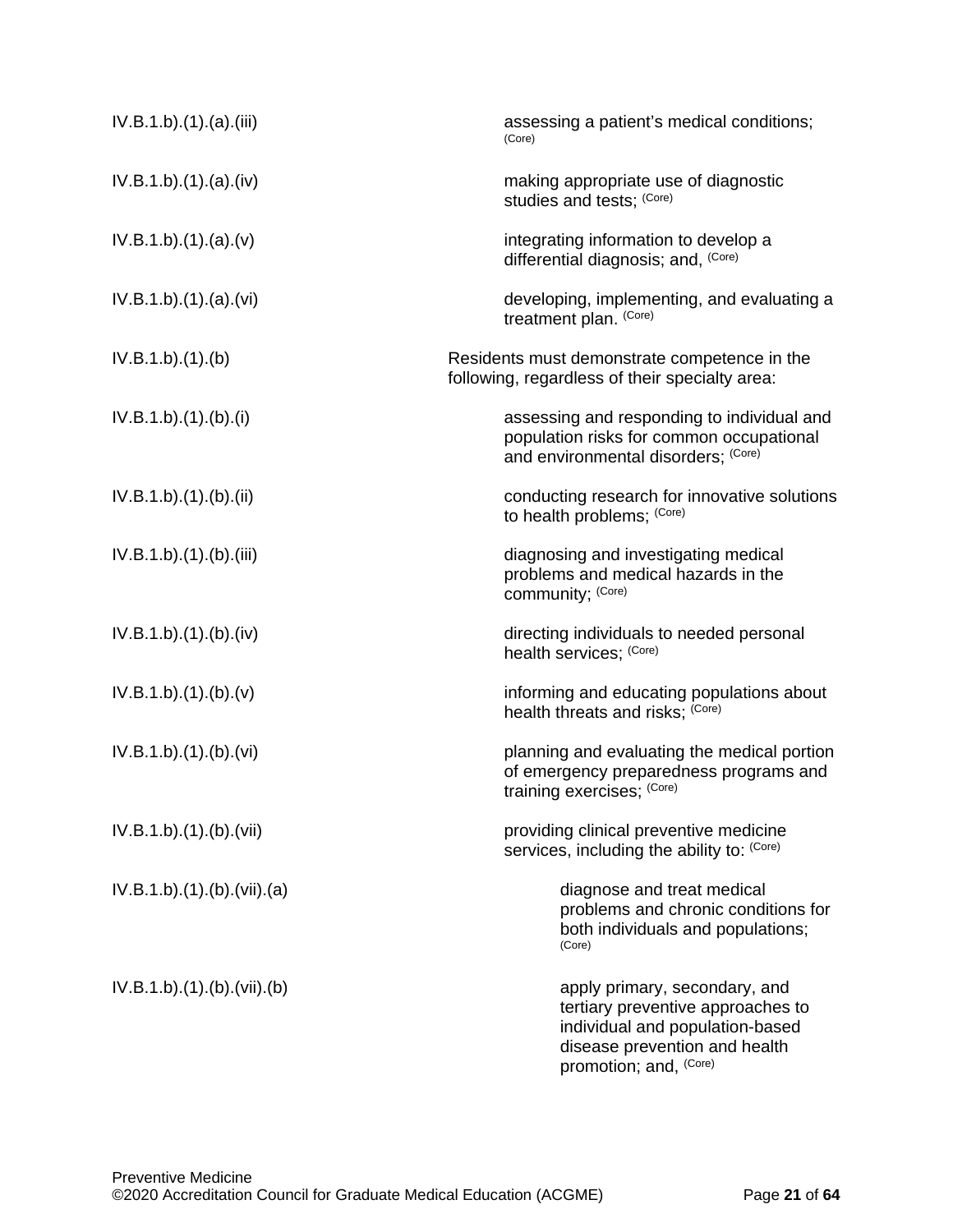<span id="page-21-0"></span>

| IV.B.1.b)(1)(b)(vii)(c)  | evaluate the effectiveness of clinical<br>preventive services for both<br>individuals and populations. (Core)                                                                                                                                 |
|--------------------------|-----------------------------------------------------------------------------------------------------------------------------------------------------------------------------------------------------------------------------------------------|
| IV.B.1.b).(1).(b).(viii) | developing policies and plans to support<br>individual and community health efforts.<br>(Core)                                                                                                                                                |
| IV.B.1.b)(1)(c)          | For programs with a concentration in aerospace<br>medicine, residents must demonstrate competence<br>in:                                                                                                                                      |
| IV.B.1.b)(1)(c)(i)       | advising in the development of: air and<br>space flight equipment, biomedical<br>equipment, and vehicles for flight and space<br>flight; techniques for enhancing human<br>performance; and techniques of crew<br>resource management; (Core) |
| IV.B.1.b)(1)(c)(ii)      | applying or granting exceptions to medical<br>standards, and facilitating the prevention,<br>early diagnosis, and treatment of health<br>hazards; (Core)                                                                                      |
| IV.B.1.b)(1)(c)(iii)     | conducting aeromedical research into<br>health, safety, human factors, and<br>biomedical engineering aspects of the flight<br>environment; (Core)                                                                                             |
| IV.B.1.b)(1)(c)(iv)      | developing and applying medical care<br>standards and programs and evaluating the<br>physiologic effects of aviation, spaceflight,<br>and austere environments, including: (Core)                                                             |
| IV.B.1.b)(1)(c)(iv)(a)   | conducting longitudinal health<br>studies on pilots, astronauts, and<br>others who work in austere<br>environments; (Core)                                                                                                                    |
| IV.B.1.b)(1)(c)(iv)(b)   | developing medical standards and<br>waiver criteria for work in austere<br>environments; (Core)                                                                                                                                               |
| IV.B.1.b)(1)(c)(iv)(c)   | developing medical treatment<br>protocols for illnesses and injuries in<br>austere environments; (Core)                                                                                                                                       |
| IV.B.1.b)(1)(c)(iv)(d)   | drafting government or corporate<br>aeromedical or spaceflight medical<br>standards, waiver criteria, or clinical<br>practice guidelines; and, (Core)                                                                                         |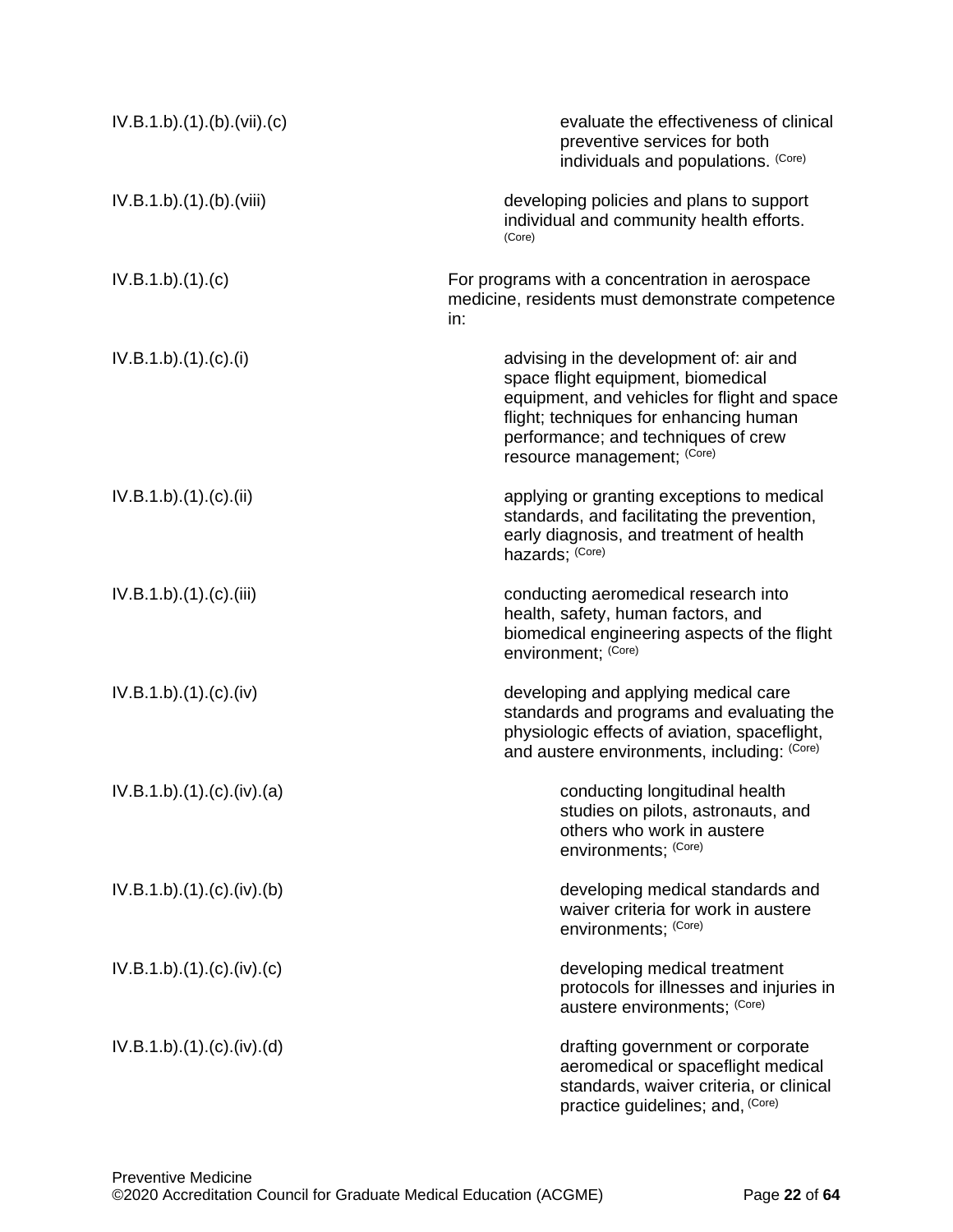<span id="page-22-0"></span>

| IV.B.1.b)(1)(c)(iv)(e)  | conducting research on medical<br>conditions in pilots, astronauts, and<br>others who work in austere<br>environments. (Core)                                                                                                                                            |
|-------------------------|--------------------------------------------------------------------------------------------------------------------------------------------------------------------------------------------------------------------------------------------------------------------------|
| IV.B.1.b)(1)(c)(v)      | identifying appropriate patients for<br>aeromedical transport, and providing<br>guidance for safe aeromedical transport of<br>patients; (Core)                                                                                                                           |
| IV.B.1.b)(1)(c)(vi)     | managing aerospace and general medical<br>problems in aerospace personnel; and, (Core)                                                                                                                                                                                   |
| IV.B.1.b).(1).(c).(vii) | providing safety information and education<br>and conducting the medical aspects of any<br>mishap investigation, including making<br>recommendations to prevent recurrences.<br>(Core)                                                                                   |
| IV.B.1.b)(1)(d)         | For programs with a concentration in occupational<br>medicine, residents must demonstrate competence<br>in:                                                                                                                                                              |
| IV.B.1.b)(1).(d).(i)    | applying the principles of ergonomics in a<br>real or simulated workplace setting to<br>reduce or prevent worker injury; (Core)                                                                                                                                          |
| IV.B.1.b).(1).(d).(ii)  | applying the principles of toxicology in a real<br>or simulated workplace setting to reduce or<br>prevent worker injury; (Core)                                                                                                                                          |
| IV.B.1.b)(1)(d)(iii)    | approaching the practice of occupational<br>medicine from an ethical base that<br>promotes the health and welfare of the<br>individual worker in the context of the<br>workplace environment and public health<br>and public safety, including the ability to:<br>(Core) |
| IV.B.1.b)(1)(d)(iii)(a) | apply an ethical approach to<br>workers' rights and privacy in the<br>context of overriding public health<br>and safety; and, (Core)                                                                                                                                     |
| IV.B.1.b)(1)(d)(iii)(b) | conduct a thorough musculoskeletal<br>examination. (Core)                                                                                                                                                                                                                |
| IV.B.1.b)(1)(d)(iv)     | assembling and working with a team to<br>evaluate and identify workplace causes of<br>injury and illness; (Core)                                                                                                                                                         |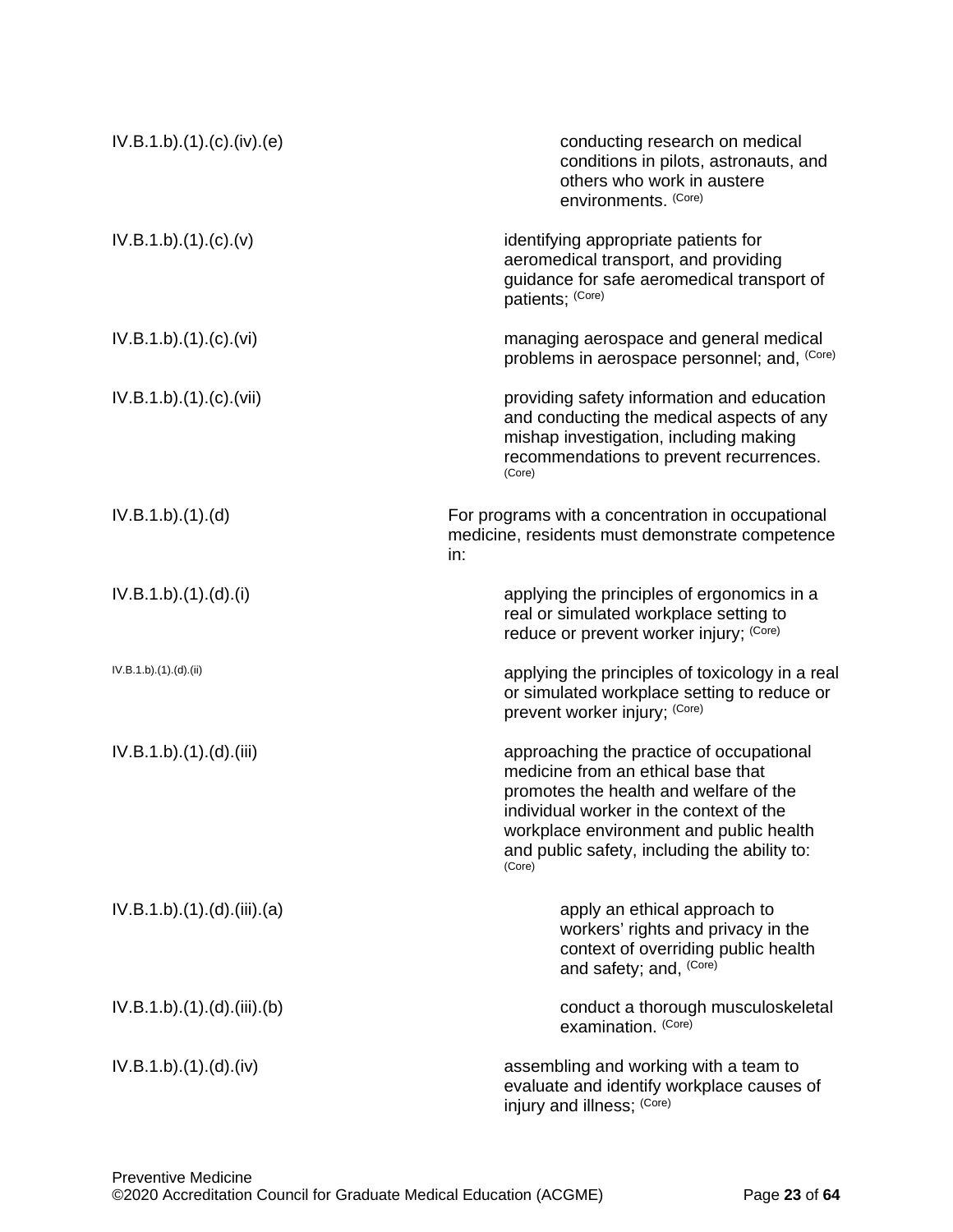<span id="page-23-0"></span>

| IV.B.1.b)(1)(d)(v)       | conducting a real or simulated workplace<br>walk-through to identify and mitigate<br>hazards and relay this information to<br>worksite administration; (Core)                                                                               |
|--------------------------|---------------------------------------------------------------------------------------------------------------------------------------------------------------------------------------------------------------------------------------------|
| IV.B.1.b)(1)(d)(v)(a)    | Residents must apply toxicologic<br>and risk assessment principles in the<br>evaluation of hazards. (Core)                                                                                                                                  |
| IV.B.1.b)(1)(d)(vi)      | developing plans in response to sentinel<br>events using primary, secondary, and<br>tertiary prevention methods; (Core)                                                                                                                     |
| IV.B.1.b)(1)(d)(vii)     | managing the health status of individuals<br>employed in diverse work settings,<br>including: (Core)                                                                                                                                        |
| IV.B.1.b)(1)(d)(vii)(a)  | preventing, mitigating, and<br>managing medical problems of<br>workers; and, (Core)                                                                                                                                                         |
| IV.B.1.b)(1)(d)(vii)(b)  | using appropriate techniques to<br>assess safe and unsafe work<br>practices. (Core)                                                                                                                                                         |
| IV.B.1.b).(1).(d).(viii) | managing workers' compensation insurance<br>documentation and paperwork, including the<br>ability to: (Core)                                                                                                                                |
| IV.B.1.b)(1)(d)(viii)(a) | open, manage, and direct workers'<br>compensation treatment plans, and<br>close workers' compensation<br>injury/illness cases following the<br>relevant state, federal, and public<br>workers' compensation insurance<br>rules; and, (Core) |
| IV.B.1.b)(1)(d)(viii)(b) | apply evidence-based clinical<br>practice guidelines in the treatment<br>and management of workers'<br>compensation cases. (Core)                                                                                                           |
| IV.B.1.b)(1)(d)(ix)      | participating in emergency preparedness<br>programs in at least one workplace setting.<br>(Core)                                                                                                                                            |
| IV.B.1.b)(1)(e)          | For programs with a concentration in public health<br>and general preventive medicine, residents must<br>demonstrate competence in:                                                                                                         |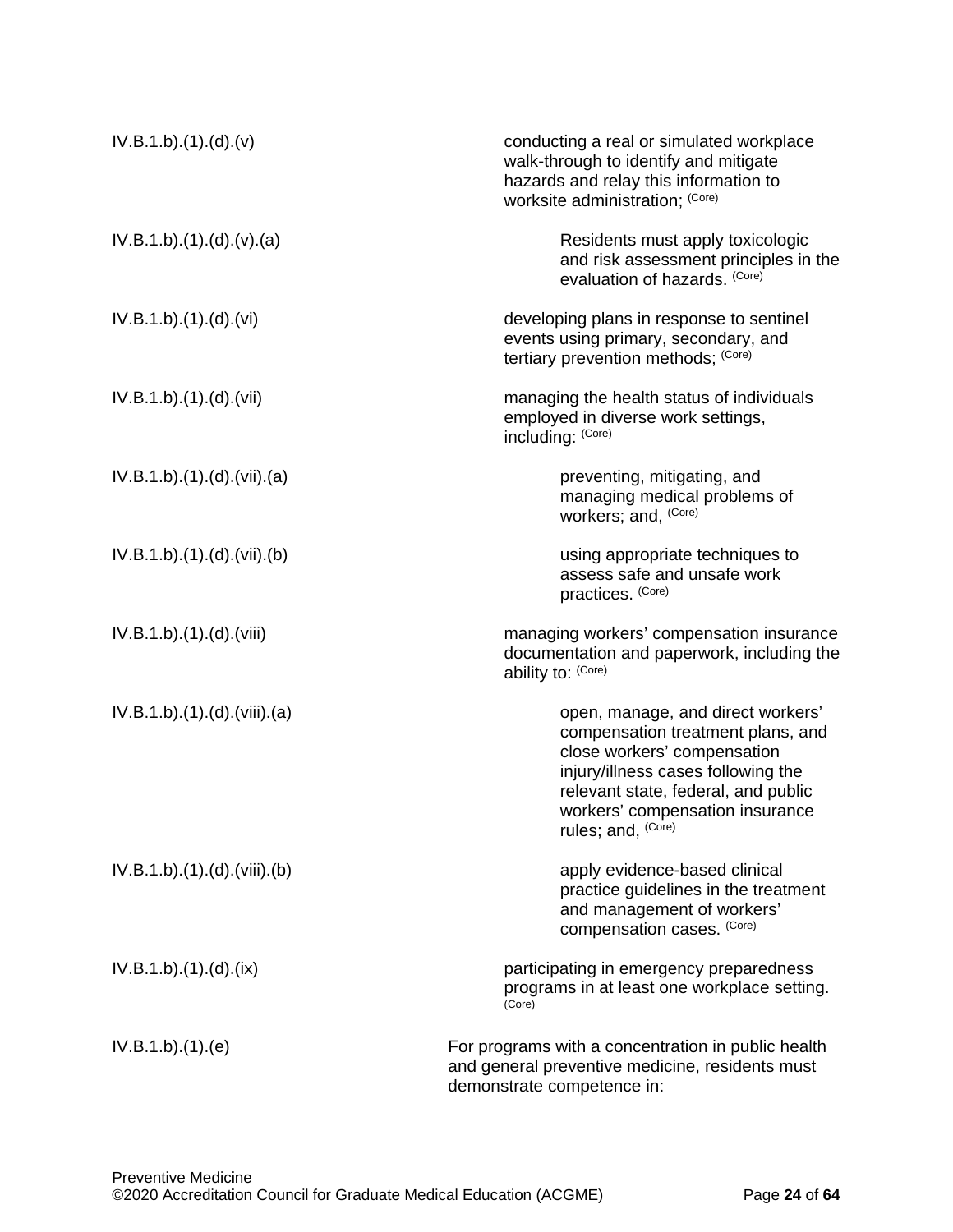| IV.B.1.b)(1)(e)(i)         | public health practice, including the ability<br>to: (Core)                                                                                                                                                           |
|----------------------------|-----------------------------------------------------------------------------------------------------------------------------------------------------------------------------------------------------------------------|
| IV.B.1.b)(1)(e)(i)(a)      | develop plans to reduce the<br>exposure to risk factors for an illness<br>or condition in a population; and,<br>(Core)                                                                                                |
| IV.B.1.b)(1)(e)(i)(b)      | recognize and respond to a disease<br>outbreak, involving individual<br>patients and populations. (Core)                                                                                                              |
| IV.B.1.b)(1)(e)(ii)        | clinical preventive medicine, including the<br>ability to: (Core)                                                                                                                                                     |
| IV.B.1.b)(1)(e)(ii)(a)     | analyze evidence regarding the<br>performance of proposed clinical<br>preventive services for individuals<br>and populations; (Core)                                                                                  |
| IV.B.1.b).(1).(e).(ii).(b) | recommend immunizations,<br>chemoprophylaxis, and screening<br>tests to individuals and appropriate<br>populations; and, (Core)                                                                                       |
| IV.B.1.b)(1)(e)(ii)(c)     | select appropriate, evidence-based,<br>clinical preventive services for<br>individuals and populations. (Core)                                                                                                        |
| IV.B.1.b)(2)               | Residents must be able to perform all medical,<br>diagnostic, and surgical procedures considered<br>essential for the area of practice. (Core)                                                                        |
| IV.B.1.c)                  | <b>Medical Knowledge</b>                                                                                                                                                                                              |
|                            | Residents must demonstrate knowledge of established and<br>evolving biomedical, clinical, epidemiological and social-<br>behavioral sciences, as well as the application of this<br>knowledge to patient care. (Core) |
| $IV.B.1.c$ ). $(1)$        | Residents must demonstrate competence in their<br>knowledge of all content areas included in the required<br>graduate courses for completion of the program. (Core)                                                   |
| IV.B.1.c.)(2)              | Residents must demonstrate competence in their<br>knowledge of factors that impact the health of individuals<br>and populations, including:                                                                           |
| IV.B.1.c). (2). (a)        | lifestyle management; and, (Core)                                                                                                                                                                                     |
| IV.B.1.c). (2). (b)        | social determinants of health. (Core)                                                                                                                                                                                 |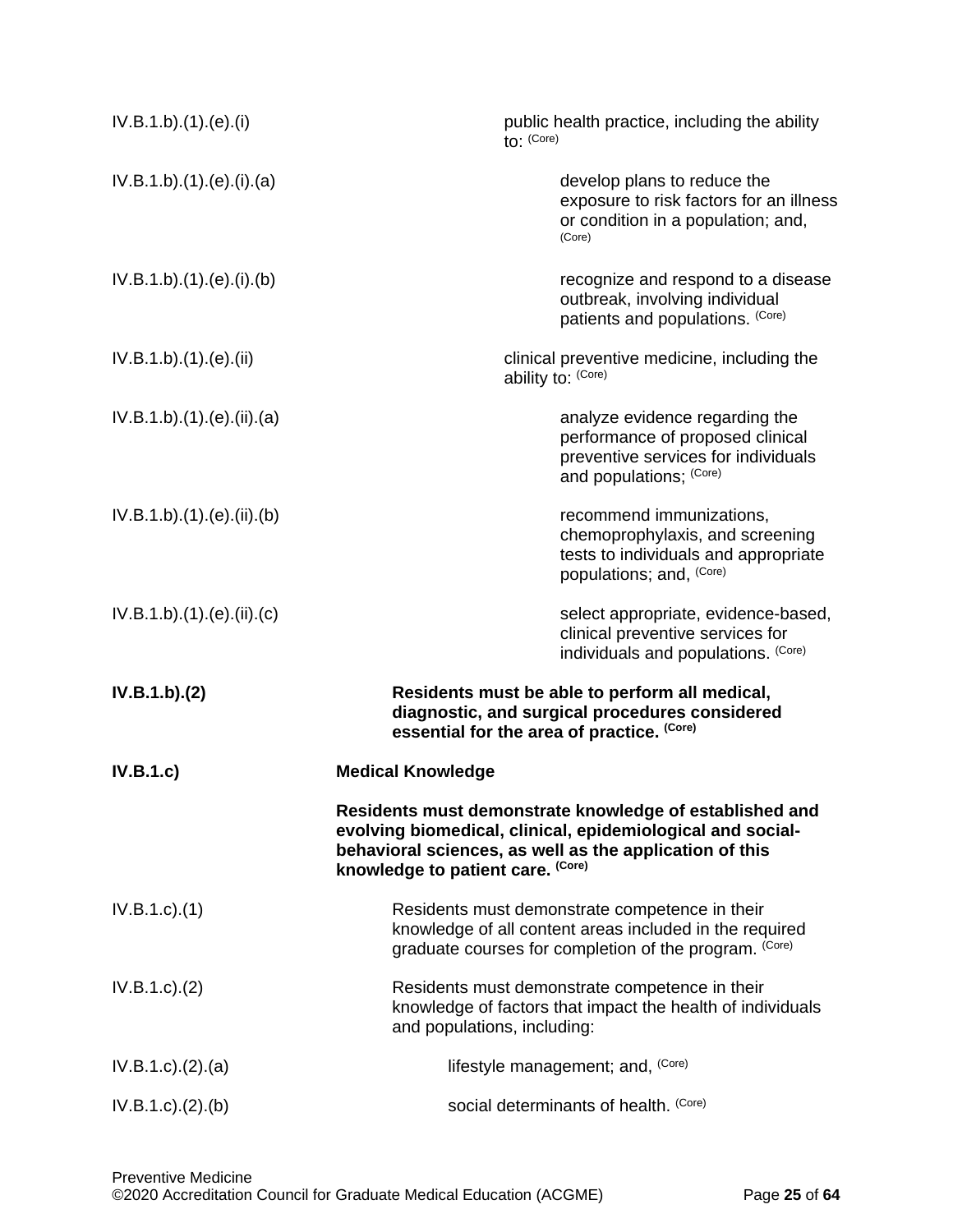| IV.B.1.d)                   | <b>Practice-based Learning and Improvement</b>                                                                                                                       |
|-----------------------------|----------------------------------------------------------------------------------------------------------------------------------------------------------------------|
| IV.B.1.c)(6)(e)             | risk/hazard control and communication. (Core)                                                                                                                        |
| IV.B.1.c)(6)(d)             | health services management; and, (Core)                                                                                                                              |
| IV.B.1.c). (6). (c)         | clinical preventive services; (Core)                                                                                                                                 |
| IV.B.1.c)(6)(b)             | applied epidemiology, including acute and chronic<br>disease; (Core)                                                                                                 |
| IV.B.1.c)(6)(a)             | application of biostatistics; (Core)                                                                                                                                 |
| $IV.B.1.c.$ (6)             | For programs with a concentration in public health and<br>general preventive medicine, residents must demonstrate<br>competence in their knowledge of principles of: |
| IV.B.1.c)(5)(d)             | toxicology. (Core)                                                                                                                                                   |
| IV.B.1.c). (5). (c)         | risk/hazard control and communication; and, (Core)                                                                                                                   |
| IV.B.1.c)(5)(b)             | occupational epidemiology; (Core)                                                                                                                                    |
| IV.B.1.c)(5)(a)             | industrial hygiene, safety, and ergonomics; (Core)                                                                                                                   |
| IV.B.1.c. (5)               | For programs with a concentration in occupational<br>medicine, residents must demonstrate competence in their<br>knowledge of principles of:                         |
| $IV.B.1.c$ . $(4)$ . $(e)$  | toxicology. (Core)                                                                                                                                                   |
| $IV.B.1.c$ . $(4)$ . $(d)$  | principles of aviation and space medicine; and, (Core)                                                                                                               |
| $IV.B.1.c$ ). $(4)$ . $(c)$ | identification and mitigation of workplace hazards;<br>(Core)                                                                                                        |
| $IV.B.1.c$ . $(4).$ (b)     | global health and travel medicine; (Core)                                                                                                                            |
| $IV.B.1.c$ . $(4)$ . $(a)$  | accident investigation/risk management and<br>mitigation; (Core)                                                                                                     |
| $IV.B.1.c$ . $(4)$          | For programs with a concentration in aerospace medicine,<br>residents must demonstrate competence in their<br>knowledge of principles of:                            |
| IV.B.1.c.3)                 | Residents must demonstrate competence in their<br>knowledge of the use of available technology, such as<br>telemedicine, to reduce health disparities. (Core)        |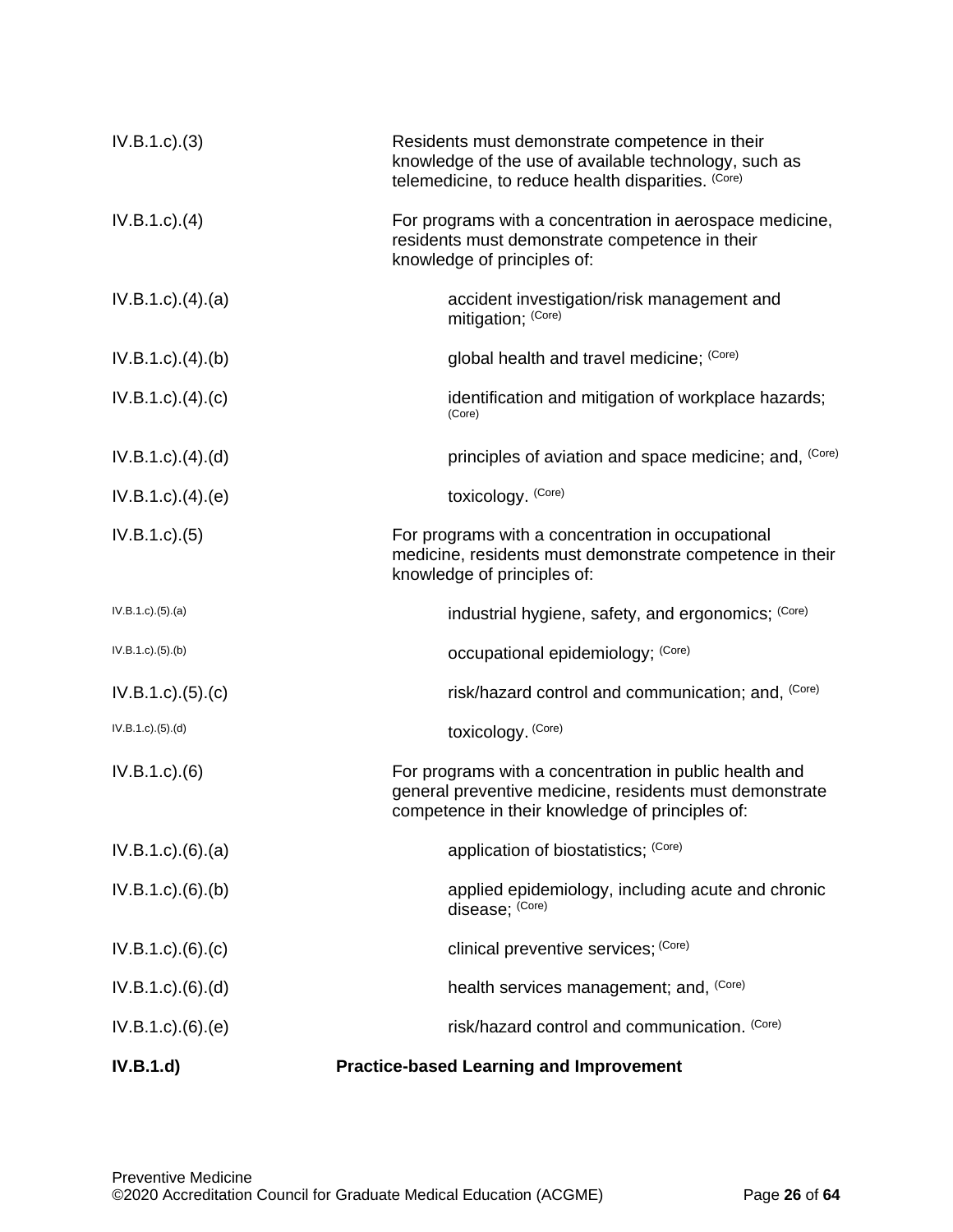**Residents must demonstrate the ability to investigate and evaluate their care of patients, to appraise and assimilate scientific evidence, and to continuously improve patient care based on constant self-evaluation and lifelong learning. (Core)**

**Background and Intent: Practice-based learning and improvement is one of the defining characteristics of being a physician. It is the ability to investigate and evaluate the care of patients, to appraise and assimilate scientific evidence, and to continuously improve patient care based on constant self-evaluation and lifelong learning.**

**The intention of this Competency is to help a physician develop the habits of mind required to continuously pursue quality improvement, well past the completion of residency.**

| IV.B.1.d)(1)               | Residents must demonstrate competence in:                                                                                                            |
|----------------------------|------------------------------------------------------------------------------------------------------------------------------------------------------|
| IV.B.1.d)(1)(a)            | identifying strengths, deficiencies, and limits in<br>one's knowledge and expertise; (Core)                                                          |
| IV.B.1.d)(1)(b)            | setting learning and improvement goals; (Core)                                                                                                       |
| $IV.B.1.d$ $.(1).(c)$      | identifying and performing appropriate learning<br>activities; (Core)                                                                                |
| $IV.B.1.d$ $.(1).(d)$      | systematically analyzing practice using quality<br>improvement methods, and implementing<br>changes with the goal of practice improvement;<br>(Core) |
| IV.B.1.d).(1).(e)          | incorporating feedback and formative<br>evaluation into daily practice; (Core)                                                                       |
| IV.B.1.d)(1)(f)            | locating, appraising, and assimilating evidence<br>from scientific studies related to their patients'<br>health problems; (Core)                     |
| IV.B.1.d)(1)(g)            | using information technology to optimize<br>learning; (Core)                                                                                         |
| $IV.B.1.d$ $(1).(h)$       | using information technology for reference retrieval,<br>statistical analysis, graphic display, database<br>management, and communication; (Core)    |
| $IV.B.1.d$ $.(1).(i)$      | using epidemiologic principles and biostatistics<br>methods, including the ability to: (Core)                                                        |
| $IV.B.1.d$ $.(1).(i).(i)$  | characterize the health of a community; (Core)                                                                                                       |
| $IV.B.1.d$ $.(1).(i).(ii)$ | conduct a virtual or actual outbreak or<br>cluster investigation; (Core)                                                                             |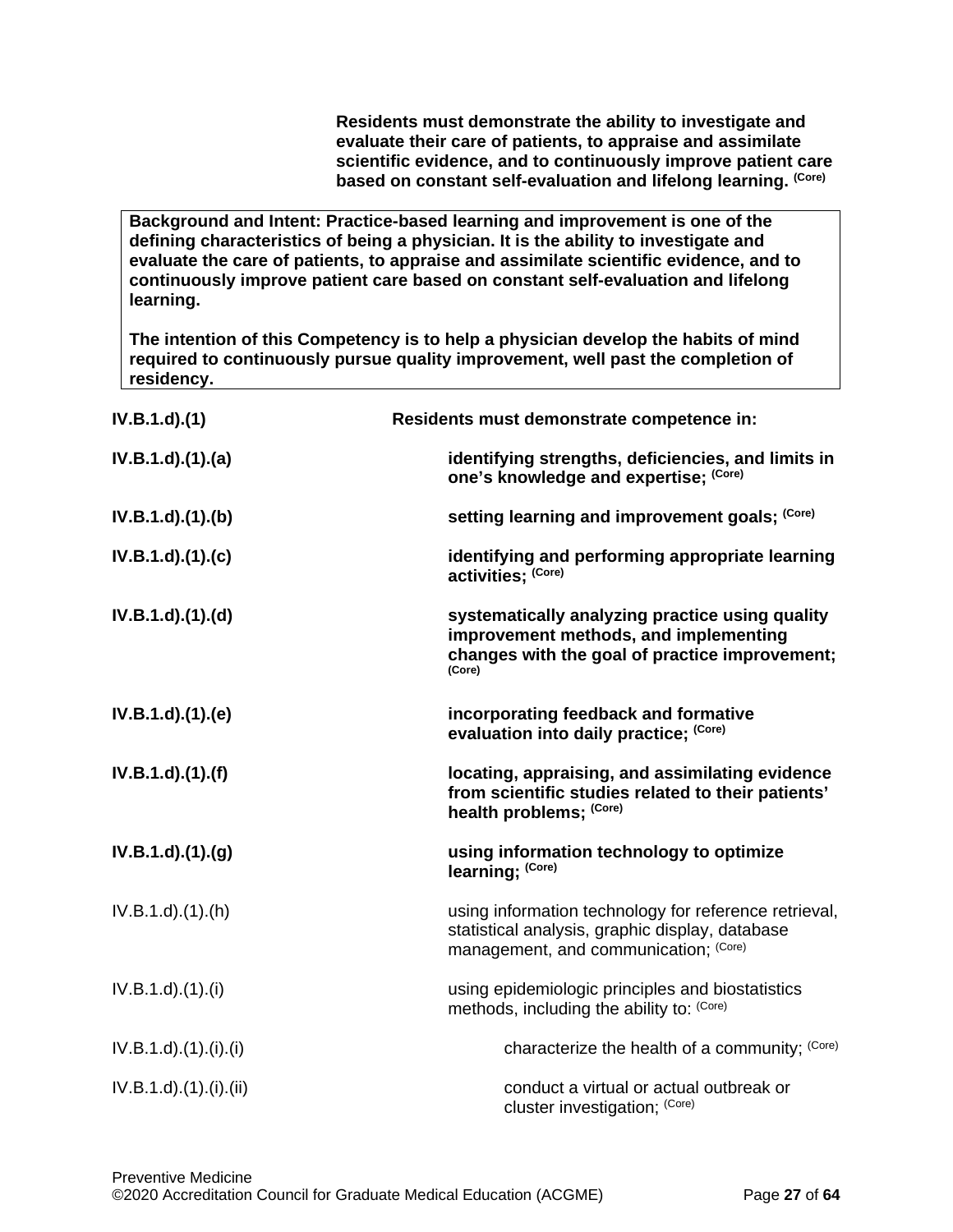| IV.B.1.d).(1).(i).(iii)    | evaluate a surveillance system and<br>interpret, monitor, and act on surveillance<br>data for prevention of disease and injury in<br>workplaces and populations; (Core)                                           |
|----------------------------|-------------------------------------------------------------------------------------------------------------------------------------------------------------------------------------------------------------------|
| $IV.B.1.d$ $.(1).(i).(iv)$ | measure, organize, or improve a public<br>health service; (Core)                                                                                                                                                  |
| IV.B.1.d)(1)(i)(v)         | select and conduct appropriate statistical<br>analyses; and, (Core)                                                                                                                                               |
| $IV.B.1.d$ $.(1).(i).(vi)$ | translate epidemiologic findings into a<br>recommendation for a specific intervention.<br>(Core)                                                                                                                  |
| IV.B.1.d)(1)(j)            | designing and conducting an epidemiologic study;<br>and, (Core)                                                                                                                                                   |
| IV.B.1.d)(1.(k))           | conducting an advanced literature search for<br>research on a preventive medicine topic. (Core)                                                                                                                   |
| IV.B.1.e)                  | <b>Interpersonal and Communication Skills</b>                                                                                                                                                                     |
|                            | Residents must demonstrate interpersonal and<br>communication skills that result in the effective exchange of<br>information and collaboration with patients, their families,<br>and health professionals. (Core) |
| IV.B.1.e).(1)              | Residents must demonstrate competence in:                                                                                                                                                                         |
| IV.B.1.e).(1).(a)          | communicating effectively with patients,<br>families, and the public, as appropriate, across<br>a broad range of socioeconomic and cultural<br>backgrounds; (Core)                                                |
| IV.B.1.e).(1).(b)          | communicating effectively with physicians,<br>other health professionals, and health-related<br>agencies; (Core)                                                                                                  |
| IV.B.1.e).(1).(c)          | working effectively as a member or leader of a<br>health care team or other professional group;<br>(Core)                                                                                                         |
| IV.B.1.e).(1).(d)          | educating patients, families, students,<br>residents, and other health professionals; (Core)                                                                                                                      |
| IV.B.1.e).(1).(e)          | acting in a consultative role to other physicians<br>and health professionals; and, (Core)                                                                                                                        |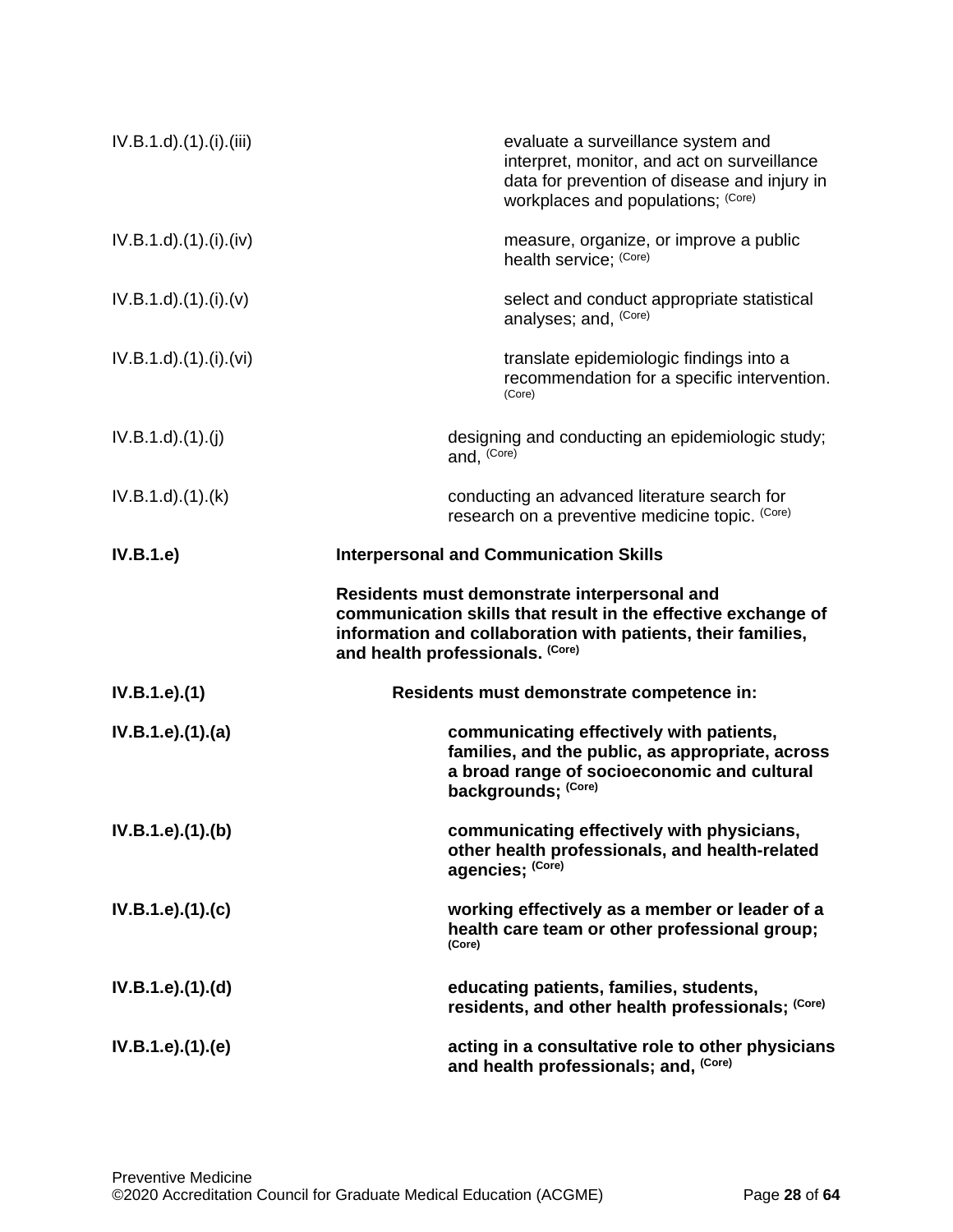| IV.B.1.e).(1).(f) | maintaining comprehensive, timely, and legible<br>medical records, if applicable. (Core)                                                                                        |
|-------------------|---------------------------------------------------------------------------------------------------------------------------------------------------------------------------------|
| IV.B.1.e). (2)    | Residents must learn to communicate with patients<br>and families to partner with them to assess their care<br>goals, including, when appropriate, end-of-life goals.<br>(Core) |

**Background and Intent: When there are no more medications or interventions that can achieve a patient's goals or provide meaningful improvements in quality or length of life, a discussion about the patient's goals, values, and choices surrounding the end of life is one of the most important conversations that can occur. Residents must learn to participate effectively and compassionately in these meaningful human interactions, for the sake of their patients and themselves.**

**Programs may teach this skill through direct clinical experience, simulation, or other means of active learning.**

| IV.B.1.e). (3)      | For programs with a concentration in aerospace medicine,<br>residents must demonstrate competence in educating<br>passengers and physicians about the medical conditions<br>that make flight hazardous, and in serving as a passenger<br>advocate to promote flight safety. (Core)                                                                                       |
|---------------------|--------------------------------------------------------------------------------------------------------------------------------------------------------------------------------------------------------------------------------------------------------------------------------------------------------------------------------------------------------------------------|
| IV.B.1.e). (4)      | For programs with a concentration in occupational<br>medicine, residents must demonstrate competence in:                                                                                                                                                                                                                                                                 |
| IV.B.1.e). (4). (a) | advising employers concerning summary results or<br>trends in disability, disease, or risk that may have<br>public health significance; and, (Core)                                                                                                                                                                                                                      |
| IV.B.1.e). (4). (b) | reporting outcome findings of clinical significance<br>and surveillance evaluations to affected workers as<br>ethically required. (Core)                                                                                                                                                                                                                                 |
| IV.B.1.e). (5)      | For programs with a concentration in public health and<br>general preventive medicine, residents must demonstrate<br>competence in counseling individuals regarding the<br>appropriate use of clinical preventive services and health<br>promoting behavior changes, and providing immunizations,<br>chemoprophylaxis, and screening services, as appropriate.<br>(Core) |
| IV.B.1.f)           | <b>Systems-based Practice</b>                                                                                                                                                                                                                                                                                                                                            |
|                     | Residents must demonstrate an awareness of and<br>responsiveness to the larger context and system of health<br>care, including the social determinants of health, as well as<br>the ability to call effectively on other resources to provide<br>optimal health care. (Core)                                                                                             |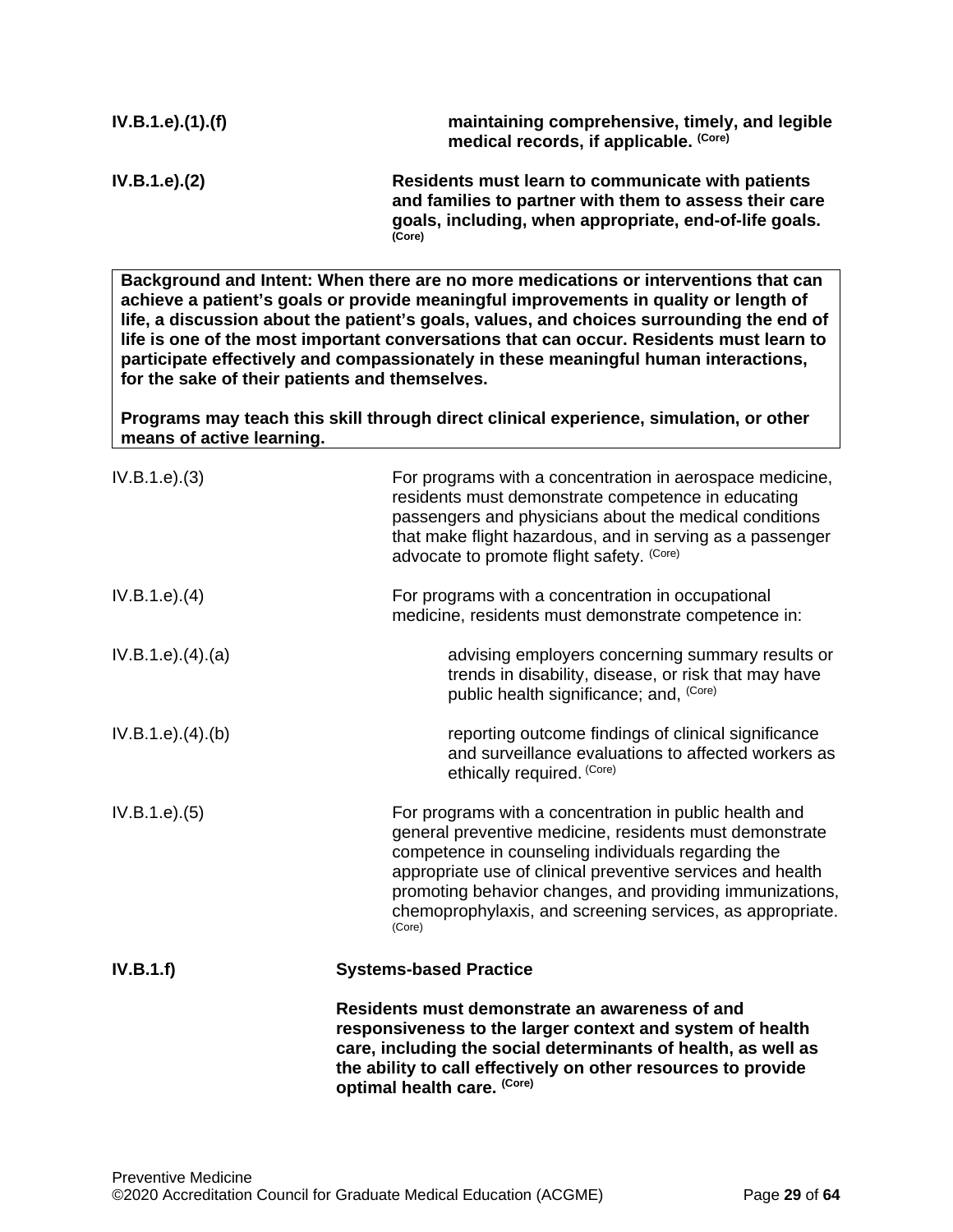| IV.B.1.f).(1)     | Residents must demonstrate competence in:                                                                                                                                                                                                                                                                                                                                                                                |
|-------------------|--------------------------------------------------------------------------------------------------------------------------------------------------------------------------------------------------------------------------------------------------------------------------------------------------------------------------------------------------------------------------------------------------------------------------|
| IV.B.1.f).(1).(a) | working effectively in various health care<br>delivery settings and systems relevant to their<br>clinical specialty; (Core)                                                                                                                                                                                                                                                                                              |
|                   | Background and Intent: Medical practice occurs in the context of an increasingly<br>complex clinical care environment where optimal patient care requires attention to<br>compliance with external and internal administrative and regulatory requirements.                                                                                                                                                              |
| IV.B.1.f)(1)(b)   | coordinating patient care across the health care<br>continuum and beyond as relevant to their<br>clinical specialty; (Core)                                                                                                                                                                                                                                                                                              |
|                   | Background and Intent: Every patient deserves to be treated as a whole person.<br>Therefore it is recognized that any one component of the health care system does not<br>meet the totality of the patient's needs. An appropriate transition plan requires<br>coordination and forethought by an interdisciplinary team. The patient benefits from<br>proper care and the system benefits from proper use of resources. |
| IV.B.1.f).(1).(c) | advocating for quality patient care and optimal<br>patient care systems; (Core)                                                                                                                                                                                                                                                                                                                                          |
| IV.B.1.f)(1)(d)   | working in interprofessional teams to enhance<br>patient safety and improve patient care quality;<br>(Core)                                                                                                                                                                                                                                                                                                              |
| IV.B.1.f).(1).(e) | participating in identifying system errors and<br>implementing potential systems solutions; (Core)                                                                                                                                                                                                                                                                                                                       |
| IV.B.1.f).(1).(f) | incorporating considerations of value, cost<br>awareness, delivery and payment, and risk-<br>benefit analysis in patient and/or population-<br>based care as appropriate; and, (Core)                                                                                                                                                                                                                                    |
| IV.B.1.f).(1).(g) | understanding health care finances and its<br>impact on individual patients' health decisions.<br>(Core)                                                                                                                                                                                                                                                                                                                 |
| IV.B.1.f) (1) (h) | engaging with community partnerships to identify<br>and solve health problems; (Core)                                                                                                                                                                                                                                                                                                                                    |
| IV.B.1.f).(1).(i) | conducting program and needs assessments, and<br>prioritizing activities using objective, measurable<br>criteria, including epidemiologic impact and cost-<br>effectiveness; (Core)                                                                                                                                                                                                                                      |
| IV.B.1.f).(1).(j) | identifying and review laws and regulations relevant<br>to the resident's specialty area and assignments;                                                                                                                                                                                                                                                                                                                |

(Core)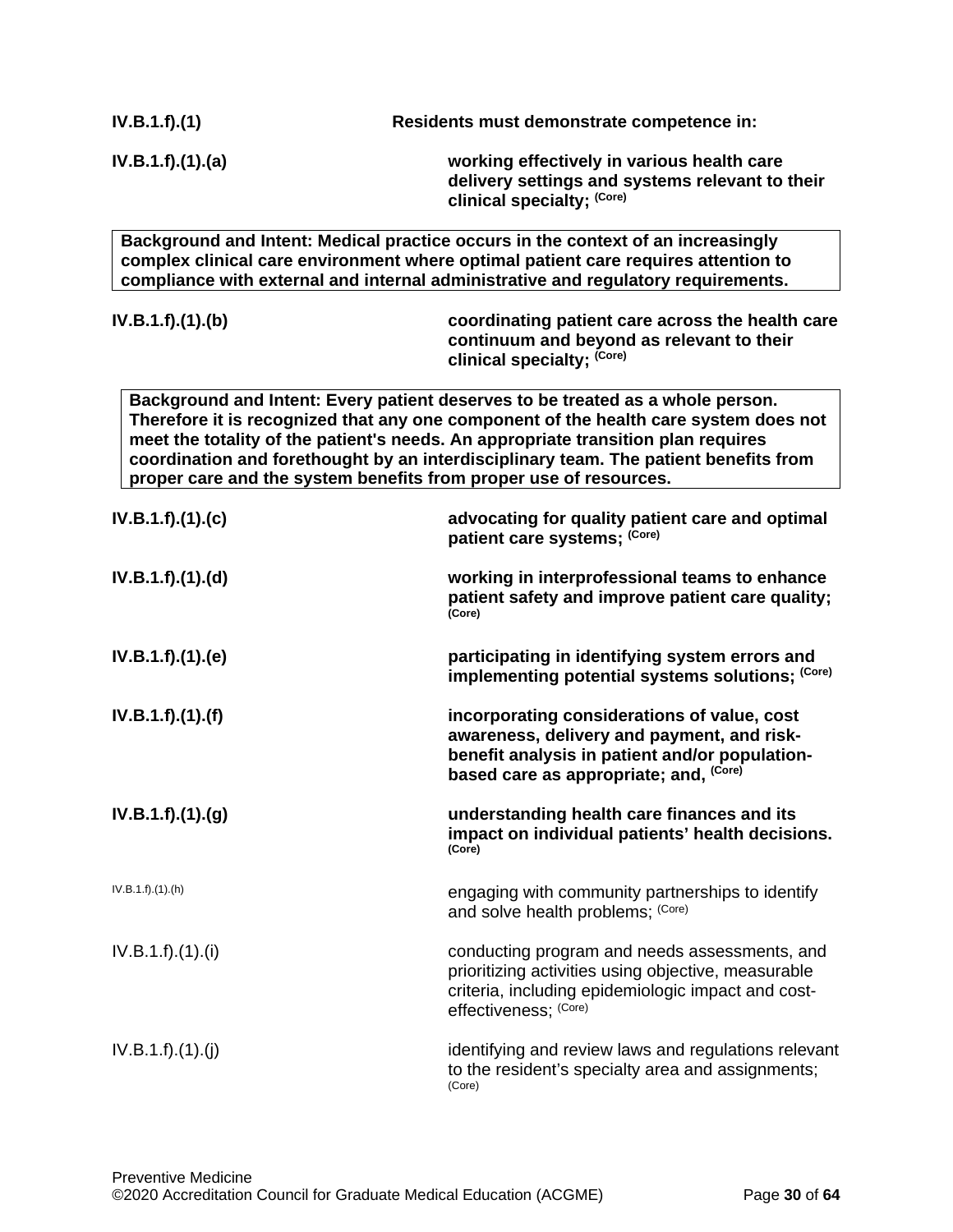| IV.B.1.f).(1).(k)       |                          | identifying organizational decision-making<br>structures, stakeholders, styles, and processes;<br>(Core)                                                                                                                                                     |
|-------------------------|--------------------------|--------------------------------------------------------------------------------------------------------------------------------------------------------------------------------------------------------------------------------------------------------------|
| IV.B.1.f).(1).(I)       |                          | demonstrating skills in management and<br>administration, including the ability to: (Core)                                                                                                                                                                   |
| IV.B.1.f).(1).(1).(i)   |                          | assess data and formulate policy for a given<br>health issue; (Core)                                                                                                                                                                                         |
| IV.B.1.f).(1).(I).(ii)  |                          | assess the human and financial resources<br>for the operation of a program or project;<br>(Core)                                                                                                                                                             |
| IV.B.1.f).(1).(I).(iii) |                          | apply and use management information<br>systems; and, (Core)                                                                                                                                                                                                 |
| IV.B.1.f).(1).(I).(iv)  |                          | plan, manage, and evaluate health services<br>to improve the health of a defined<br>population using quality improvement and<br>assurance systems. (Core)                                                                                                    |
| IV.B.1.f).(1).(m)       |                          | analyzing policy options for their health impact and<br>economic costs; and, (Core)                                                                                                                                                                          |
| IV.B.1.f).(1).(n)       |                          | participating in the evaluation of applicants and the<br>performance of staff, and understand the legal and<br>ethical use of this information in decisions for hiring,<br>managing, and discharging staff. (Core)                                           |
| IV.B.1.f).(2)           |                          | Residents must learn to advocate for patients within<br>the health care system to achieve the patient's and<br>family's care goals, including, when appropriate, end-<br>of-life goals. (Core)                                                               |
| IV.C.                   |                          | <b>Curriculum Organization and Resident Experiences</b>                                                                                                                                                                                                      |
| <b>IV.C.1.</b>          | continuity. (Core)       | The curriculum must be structured to optimize resident educational<br>experiences, the length of these experiences, and supervisory                                                                                                                          |
| IV.C.1.a)               | oriented care. (Detail)t | Rotations in direct patient care should be of sufficient length to<br>allow residents to develop skills in providing ongoing, prevention-                                                                                                                    |
|                         |                          | Background and Intent: In some specialties, frequent rotational transitions,<br>inadequate continuity of faculty member supervision, and dispersed patient locations<br>within the hospital have adversely affected optimal resident education and effective |

<span id="page-30-0"></span>**team-based care. The need for patient care continuity varies from specialty to specialty and by clinical situation, and may be addressed by the individual Review Committee.**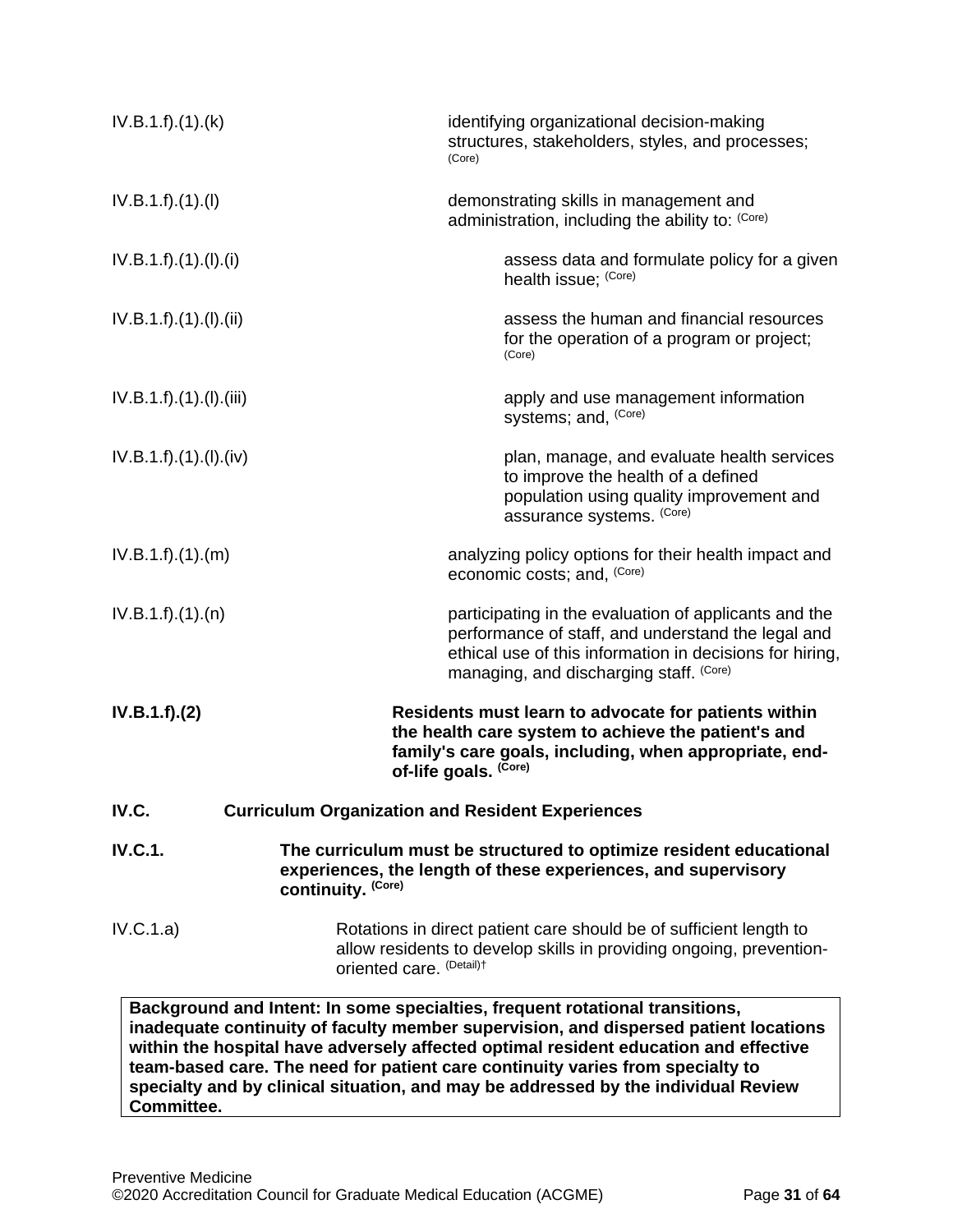<span id="page-31-0"></span>

| <b>IV.C.2.</b> | The program must provide instruction and experience in pain<br>management if applicable for the specialty, including recognition of<br>the signs of addiction. (Core)                                                                                          |
|----------------|----------------------------------------------------------------------------------------------------------------------------------------------------------------------------------------------------------------------------------------------------------------|
| IV.C.3.        | If the prerequisite clinical education is integrated into a 36-month<br>preventive medicine residency program, the PGY-1 must provide broad<br>education in fundamental clinical skills of medicine relevant to the practice<br>of preventive medicine. (Core) |
| IV.C.3.a)      | The program director must oversee and ensure the quality of<br>didactic and clinical education in the PGY-1. (Core)                                                                                                                                            |
| IV.C.3.b)      | At least 10 months of the PGY-1 must include experience<br>providing direct patient care in the inpatient and outpatient settings<br>in family medicine, internal medicine, obstetrics and gynecology,<br>pediatrics, or surgery. (Core)                       |
| IV.C.4.        | The program must assess the knowledge, skills, and competence of each<br>incoming resident as they relate to the educational goals of the program.<br>(Core)                                                                                                   |
| IV.C.4.a)      | The assessment should include a self-assessment, an in-service<br>examination, and a structured interview or other method that<br>assesses knowledge, skills, and competence. (Detail)                                                                         |
| IV.C.4.b)      | The assessment should be used by the program director and<br>faculty to guide the development of an individualized educational<br>plan for each resident. The plan should: (Detail)                                                                            |
| IV.C.4.b)(1)   | direct the acquisition of a core set of competencies, skills,<br>and knowledge appropriate to the objectives of the<br>individual resident based on assessment of each resident;<br>(Detail)                                                                   |
| IV.C.4.b)(2)   | denote the courses, rotations, and activities to which the<br>resident will be assigned in order to achieve the<br>designated clinical skills, knowledge, and competencies;<br>and, (Detail)                                                                   |
| IV.C.4.b)(3)   | be reviewed as part of the semiannual evaluation. (Detail)                                                                                                                                                                                                     |
| IV.C.5.        | Residents must have educational experiences within a patient care<br>environment that address direct clinical issues relevant to their area of<br>concentration. (Core)                                                                                        |
| IV.C.5.a)      | Each resident must have progressive responsibility for direct<br>patient care and the management of health and provision of health<br>care for a defined population, as specified for his/her area of<br>preventive medicine. (Core)                           |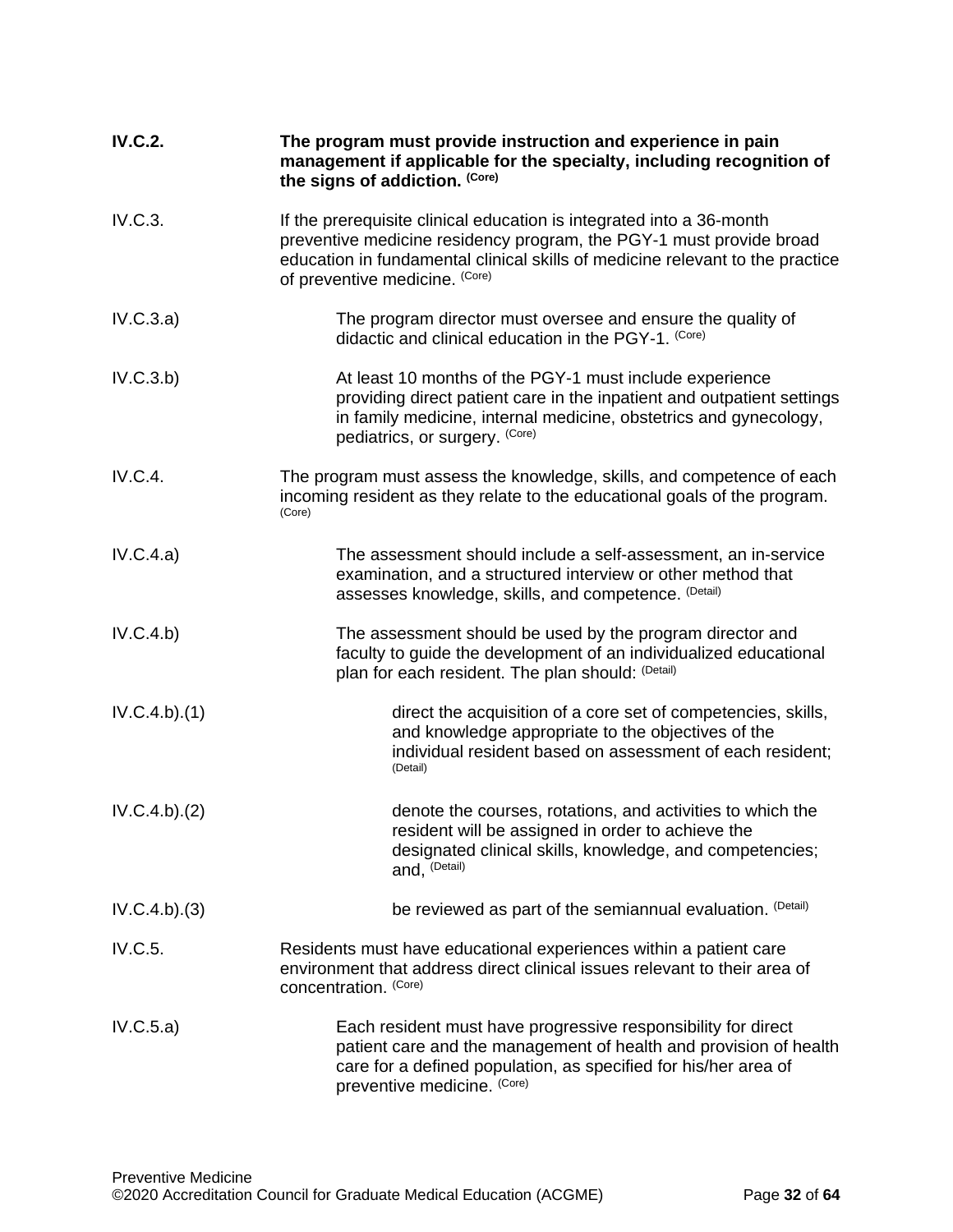<span id="page-32-1"></span><span id="page-32-0"></span>

| IV.C.6.        | Residents must complete a Master's degree program in public health or<br>another equivalent degree prior to completion of the residency program.<br>(Core)                                                                                                                                            |
|----------------|-------------------------------------------------------------------------------------------------------------------------------------------------------------------------------------------------------------------------------------------------------------------------------------------------------|
| IV.C.6.a)      | All residents must complete graduate level courses that include<br>the five content areas of: epidemiology; biostatistics; health<br>services management and administration; environmental health;<br>and the behavioral aspects of health. (Core)                                                    |
| <b>IV.C.7.</b> | Didactic conferences must be structured to facilitate faculty member and<br>resident interaction. (Detail)                                                                                                                                                                                            |
| IV.C.8.        | Aerospace Medicine                                                                                                                                                                                                                                                                                    |
|                | Resident education must take place in a setting where operational<br>aeromedical problems are routinely encountered and aerospace<br>operations and human life support systems are under active study and<br>development. (Core)                                                                      |
| IV.C.8.a)      | Residents must have a minimum of four months of direct patient<br>care experience during each year of the program. (Core)                                                                                                                                                                             |
| IV.C.8.b)      | Resident experiences must include flight training that provides:<br>(Core)                                                                                                                                                                                                                            |
| IV.C.8.b)(1)   | a baseline understanding of the clinical problems<br>encountered in flight personnel; and, (Core)                                                                                                                                                                                                     |
| IV.C.8.b)(2)   | development of aeromedical skills, including<br>neurocognitive requirements and physiologic effects of<br>flight, visual illusions of flight, spatial disorientation, the<br>flight environment, and human factors associated with<br>aviation. (Core)                                                |
| IV.C.8.c)      | Resident experiences should include pilot medical certification,<br>operational flight medical support, disability assessment of pilots,<br>and aircraft and/or spacecraft accident investigation of problems<br>directly applicable to the specialty and the aviation/space<br>environment. (Detail) |
| IV.C.9.        | <b>Occupational Medicine</b>                                                                                                                                                                                                                                                                          |
|                | Resident education must take place in settings that provide opportunities<br>for residents to manage the clinical, scientific, social, legal, and<br>administrative issues from the perspectives of workers, employers, and<br>regulatory or legal authorities. (Core)                                |
| IV.C.9.a)      | Residents must have a minimum of four months of direct patient<br>care experience in an occupational setting during each year of the<br>program. (Core)                                                                                                                                               |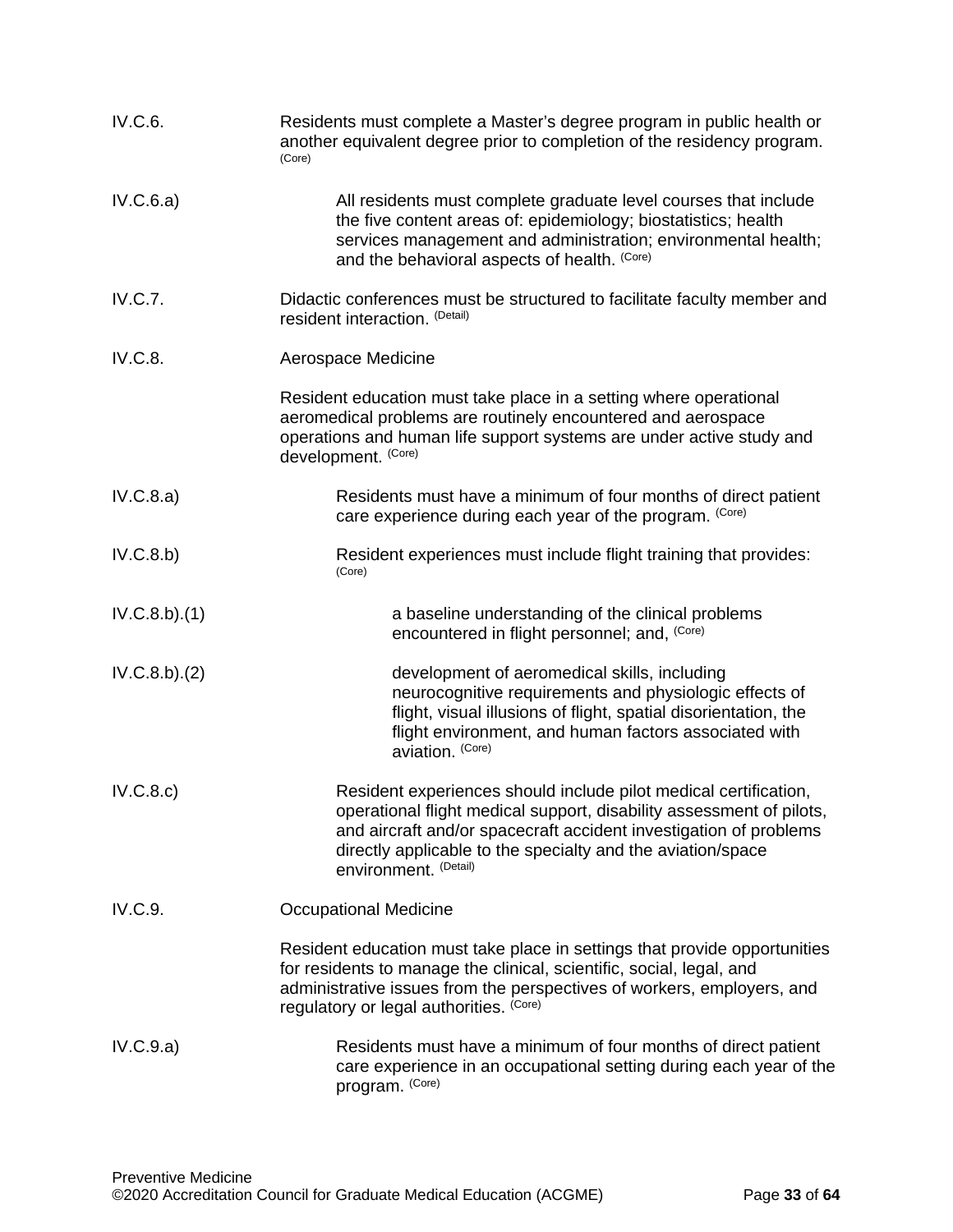| IV.C.9.b)     | Residents' clinical experiences must include participation in the<br>following learning activities:                                                                                                                                                         |  |
|---------------|-------------------------------------------------------------------------------------------------------------------------------------------------------------------------------------------------------------------------------------------------------------|--|
| IV.C.9.b)(1)  | clinical occupational and environmental medicine; (Core)                                                                                                                                                                                                    |  |
| IV.C.9.b)(2)  | disaster preparedness and emergency management; (Core)                                                                                                                                                                                                      |  |
| IV.C.9.b)(3)  | environmental health; (Core)                                                                                                                                                                                                                                |  |
| IV.C.9.b)(4)  | hazard recognition, evaluation, and control; (Core)                                                                                                                                                                                                         |  |
| IV.C.9.b)(5)  | occupational and environmental medicine-related laws and<br>regulations; (Core)                                                                                                                                                                             |  |
| IV.C.9.b)(6)  | occupational and environmental medicine-related<br>management and administration; (Core)                                                                                                                                                                    |  |
| IV.C.9.b)(7)  | public health, surveillance, and disease prevention; (Core)                                                                                                                                                                                                 |  |
| IV.C.9.b)(8)  | toxicology; (Core)                                                                                                                                                                                                                                          |  |
| IV.C.9.b)(9)  | work fitness and disability integration; and, (Core)                                                                                                                                                                                                        |  |
| IV.C.9.b)(10) | worker health and productivity. (Core)                                                                                                                                                                                                                      |  |
| IV.C.10.      | <b>Public Health and General Preventive Medicine</b>                                                                                                                                                                                                        |  |
|               | Resident education must take place in settings where decisions about the<br>health of defined populations are routinely made and where analyses and<br>policies affecting the health of these individuals are under active study<br>and development. (Core) |  |
| IV.C.10.a)    | Residents must have a minimum of two months of direct patient<br>care experience during each year of the program. (Core)                                                                                                                                    |  |
| IV.C.10.b)    | Residents must have a minimum of two months (or equivalent)<br>experience at a governmental public health agency. (Core)                                                                                                                                    |  |
| IV.C.10.c)    | Resident experiences must include participation in learning<br>activities related to the current recommendations of the US<br>Preventive Services Task Force. (Core)                                                                                        |  |
| IV.C.10.d)    | Residents should be assigned to sites appropriate for specific<br>learning activities, which may include hospitals, managed care<br>organizations, health departments, non-governmental<br>organizations, and community-based organizations. (Detail)       |  |

# <span id="page-33-1"></span><span id="page-33-0"></span>**IV.D. Scholarship**

#### *Medicine is both an art and a science. The physician is a humanistic scientist who cares for patients. This requires the ability to think critically,*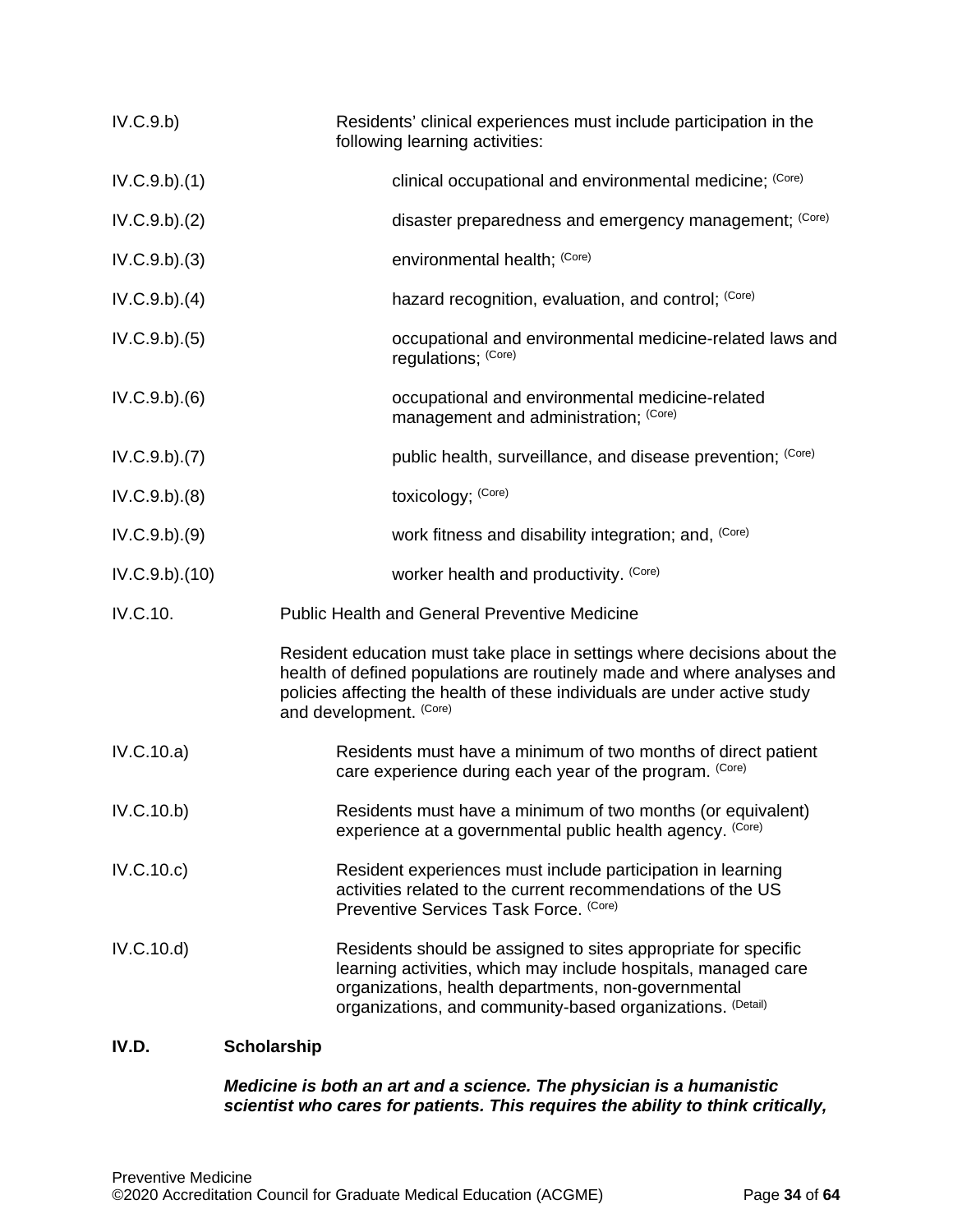*evaluate the literature, appropriately assimilate new knowledge, and practice lifelong learning. The program and faculty must create an environment that fosters the acquisition of such skills through resident participation in scholarly activities. Scholarly activities may include discovery, integration, application, and teaching.*

*The ACGME recognizes the diversity of residencies and anticipates that programs prepare physicians for a variety of roles, including clinicians, scientists, and educators. It is expected that the program's scholarship will reflect its mission(s) and aims, and the needs of the community it serves. For example, some programs may concentrate their scholarly activity on quality improvement, population health, and/or teaching, while other programs might choose to utilize more classic forms of biomedical research as the focus for scholarship.*

| <b>IV.D.1.</b> | <b>Program Responsibilities</b>                                                                                                                                                    |
|----------------|------------------------------------------------------------------------------------------------------------------------------------------------------------------------------------|
| IV.D.1.a)      | The program must demonstrate evidence of scholarly<br>activities consistent with its mission(s) and aims. (Core)                                                                   |
| IV.D.1.b)      | The program, in partnership with its Sponsoring Institution,<br>must allocate adequate resources to facilitate resident and<br>faculty involvement in scholarly activities. (Core) |
| IV.D.1.b).(1)  | This includes providing funds for each resident to attend at<br>least one national professional meeting with the<br>opportunity to present original scholarship. (Detail)          |
| IV.D.1.c       | The program must advance residents' knowledge and<br>practice of the scholarly approach to evidence-based patient<br>care. (Core)                                                  |

**Background and Intent: The scholarly approach can be defined as a synthesis of teaching, learning, and research with the aim of encouraging curiosity and critical thinking based on an understanding of physiology, pathophysiology, differential diagnosis, treatments, treatment alternatives, efficiency of care, and patient safety. While some faculty members are responsible for fulfilling the traditional elements of scholarship through research, integration, and teaching, all faculty members are responsible for advancing residents' scholarly approach to patient care.**

**Elements of a scholarly approach to patient care include:**

- **Asking meaningful questions to stimulate residents to utilize learning resources to create a differential diagnosis, a diagnostic algorithm, and treatment plan**
- **Challenging the evidence that the residents use to reach their medical decisions so that they understand the benefits and limits of the medical literature**
- **When appropriate, dissemination of scholarly learning in a peer-reviewed manner (publication or presentation)**
- **Improving resident learning by encouraging them to teach using a scholarly approach**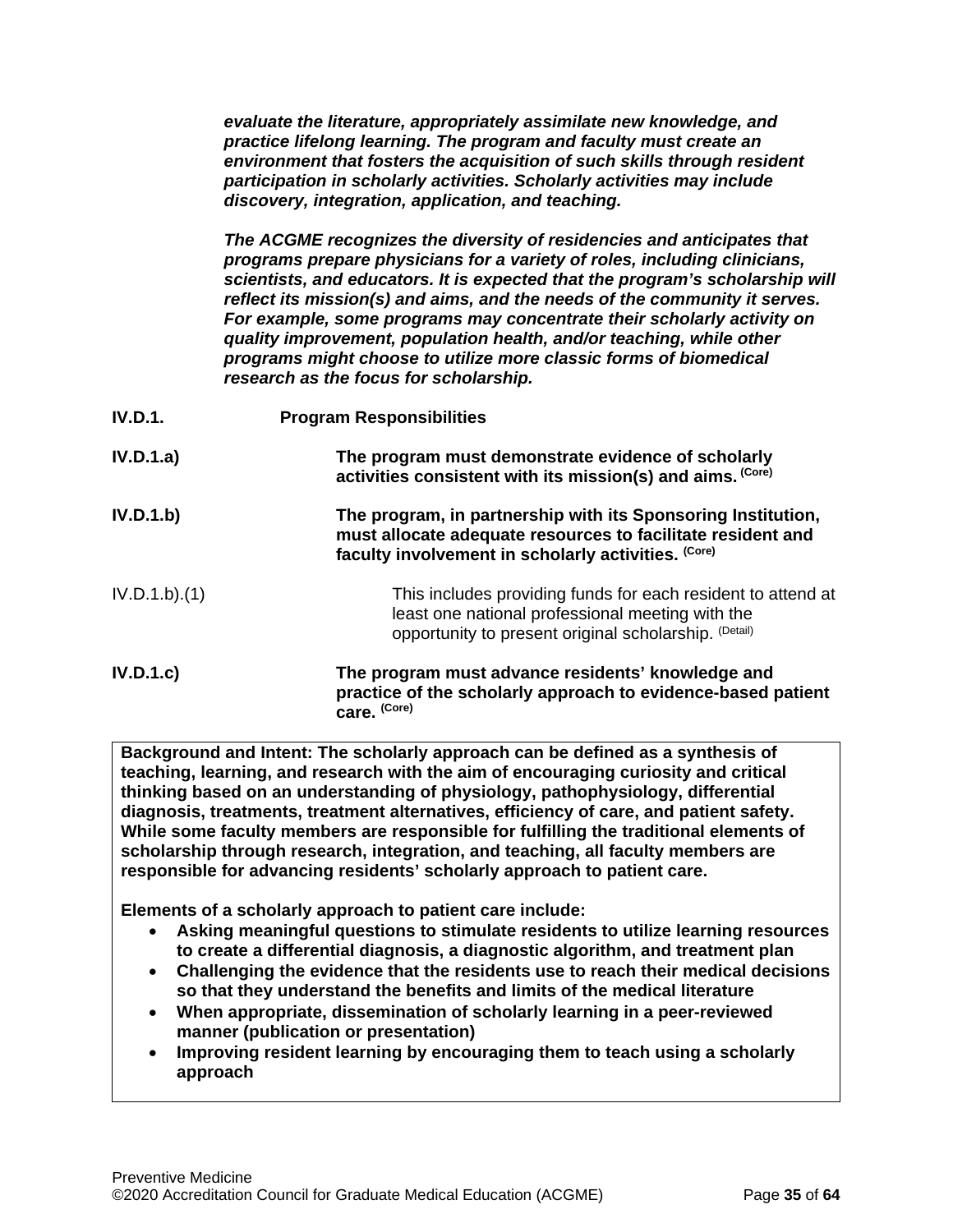**The scholarly approach to patient care begins with curiosity, is grounded in the principles of evidence-based medicine, expands the knowledge base through dissemination, and develops the habits of lifelong learning by encouraging residents to be scholarly teachers.**

| <b>IV.D.2.</b> | <b>Faculty Scholarly Activity</b>                                                                                                                                                                                                                                                                                                                                                                                                                                                                                                                                                     |
|----------------|---------------------------------------------------------------------------------------------------------------------------------------------------------------------------------------------------------------------------------------------------------------------------------------------------------------------------------------------------------------------------------------------------------------------------------------------------------------------------------------------------------------------------------------------------------------------------------------|
| IV.D.2.a)      | Among their scholarly activity, programs must demonstrate<br>accomplishments in at least three of the following domains:<br>(Core)                                                                                                                                                                                                                                                                                                                                                                                                                                                    |
|                | Research in basic science, education, translational<br>science, patient care, or population health<br><b>Peer-reviewed grants</b><br>$\bullet$<br>Quality improvement and/or patient safety initiatives<br>Systematic reviews, meta-analyses, review articles,<br>chapters in medical textbooks, or case reports<br>Creation of curricula, evaluation tools, didactic<br>educational activities, or electronic educational<br>materials<br>Contribution to professional committees, educational<br>organizations, or editorial boards<br><b>Innovations in education</b><br>$\bullet$ |
| IV.D.2.b)      | The program must demonstrate dissemination of scholarly<br>activity within and external to the program by the following<br>methods:                                                                                                                                                                                                                                                                                                                                                                                                                                                   |

**Background and Intent: For the purposes of education, metrics of scholarly activity represent one of the surrogates for the program's effectiveness in the creation of an environment of inquiry that advances the residents' scholarly approach to patient care. The Review Committee will evaluate the dissemination of scholarship for the program as a whole, not for individual faculty members, for a five-year interval, for both core and non-core faculty members, with the goal of assessing the effectiveness of the creation of such an environment. The ACGME recognizes that there may be differences in scholarship requirements between different specialties and between residencies and fellowships in the same specialty.**

| IV.D.2.b).(1) | faculty participation in grand rounds, posters,<br>workshops, quality improvement presentations,<br>podium presentations, grant leadership, non-peer-<br>reviewed print/electronic resources, articles or<br>publications, book chapters, textbooks, webinars,<br>service on professional committees, or serving as a<br>journal reviewer, journal editorial board member, or<br>editor: (Outcome)‡ |
|---------------|-----------------------------------------------------------------------------------------------------------------------------------------------------------------------------------------------------------------------------------------------------------------------------------------------------------------------------------------------------------------------------------------------------|
| IV.D.2.b).(2) | peer-reviewed publication. (Outcome)                                                                                                                                                                                                                                                                                                                                                                |

#### **IV.D.3. Resident Scholarly Activity**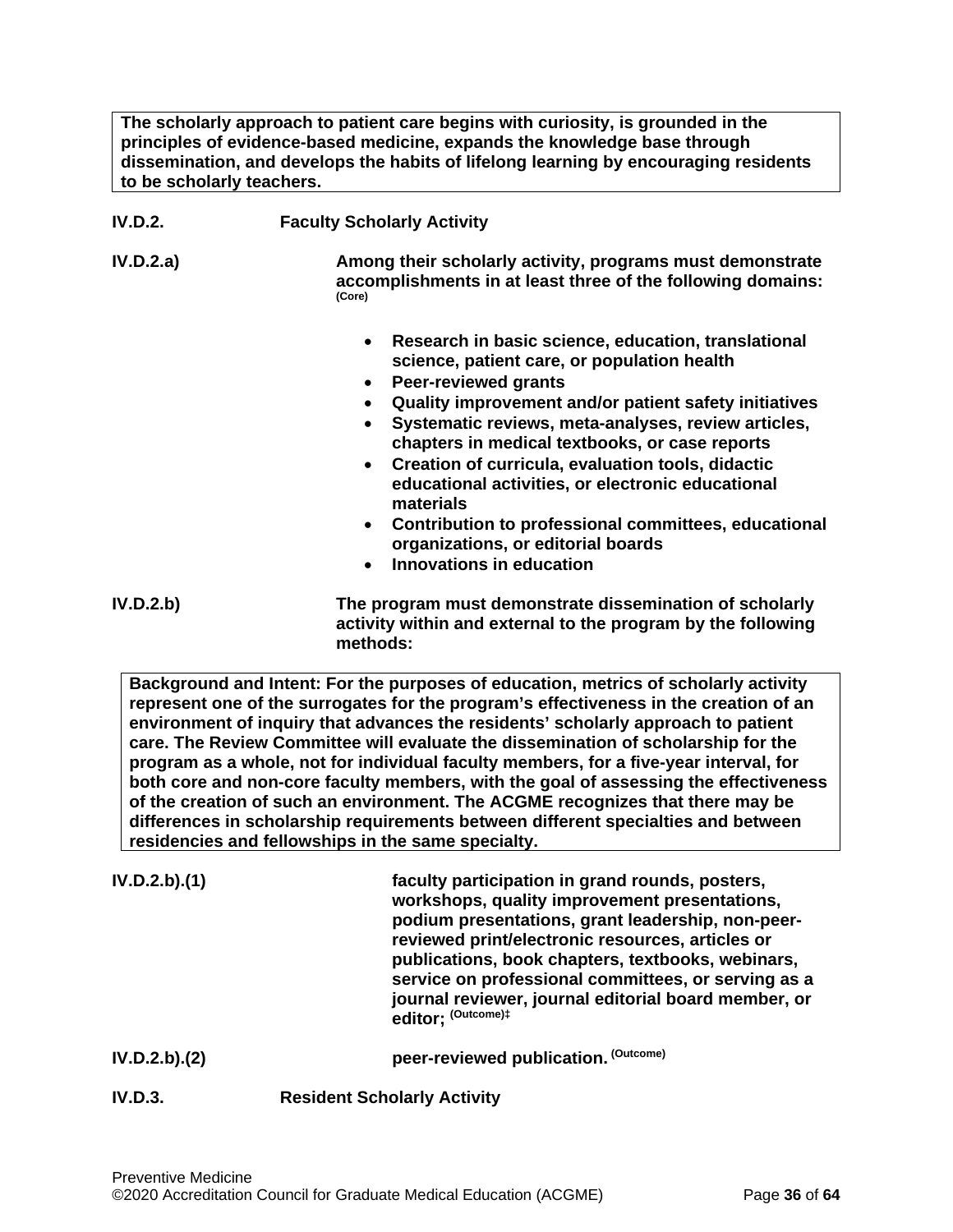## **IV.D.3.a) Residents must participate in scholarship.** (Core)

- <span id="page-36-0"></span>**V. Evaluation**
- <span id="page-36-1"></span>**V.A. Resident Evaluation**

## **V.A.1. Feedback and Evaluation**

**Background and Intent: Feedback is ongoing information provided regarding aspects of one's performance, knowledge, or understanding. The faculty empower residents to provide much of that feedback themselves in a spirit of continuous learning and self-reflection. Feedback from faculty members in the context of routine clinical care should be frequent, and need not always be formally documented.**

**Formative and summative evaluation have distinct definitions. Formative evaluation is**  *monitoring resident learning* **and providing ongoing feedback that can be used by residents to improve their learning in the context of provision of patient care or other educational opportunities. More specifically, formative evaluations help:**

- **residents identify their strengths and weaknesses and target areas that need work**
- **program directors and faculty members recognize where residents are struggling and address problems immediately**

**Summative evaluation is** *evaluating a resident's learning* **by comparing the residents against the goals and objectives of the rotation and program, respectively. Summative evaluation is utilized to make decisions about promotion to the next level of training, or program completion.**

**End-of-rotation and end-of-year evaluations have both summative and formative components. Information from a summative evaluation can be used formatively when residents or faculty members use it to guide their efforts and activities in subsequent rotations and to successfully complete the residency program.**

**Feedback, formative evaluation, and summative evaluation compare intentions with accomplishments, enabling the transformation of a neophyte physician to one with growing expertise.** 

**V.A.1.a) Faculty members must directly observe, evaluate, and frequently provide feedback on resident performance during each rotation or similar educational assignment. (Core)**

**Background and Intent: Faculty members should provide feedback frequently throughout the course of each rotation. Residents require feedback from faculty members to reinforce well-performed duties and tasks, as well as to correct deficiencies. This feedback will allow for the development of the learner as they strive to achieve the Milestones. More frequent feedback is strongly encouraged for residents who have deficiencies that may result in a poor final rotation evaluation.**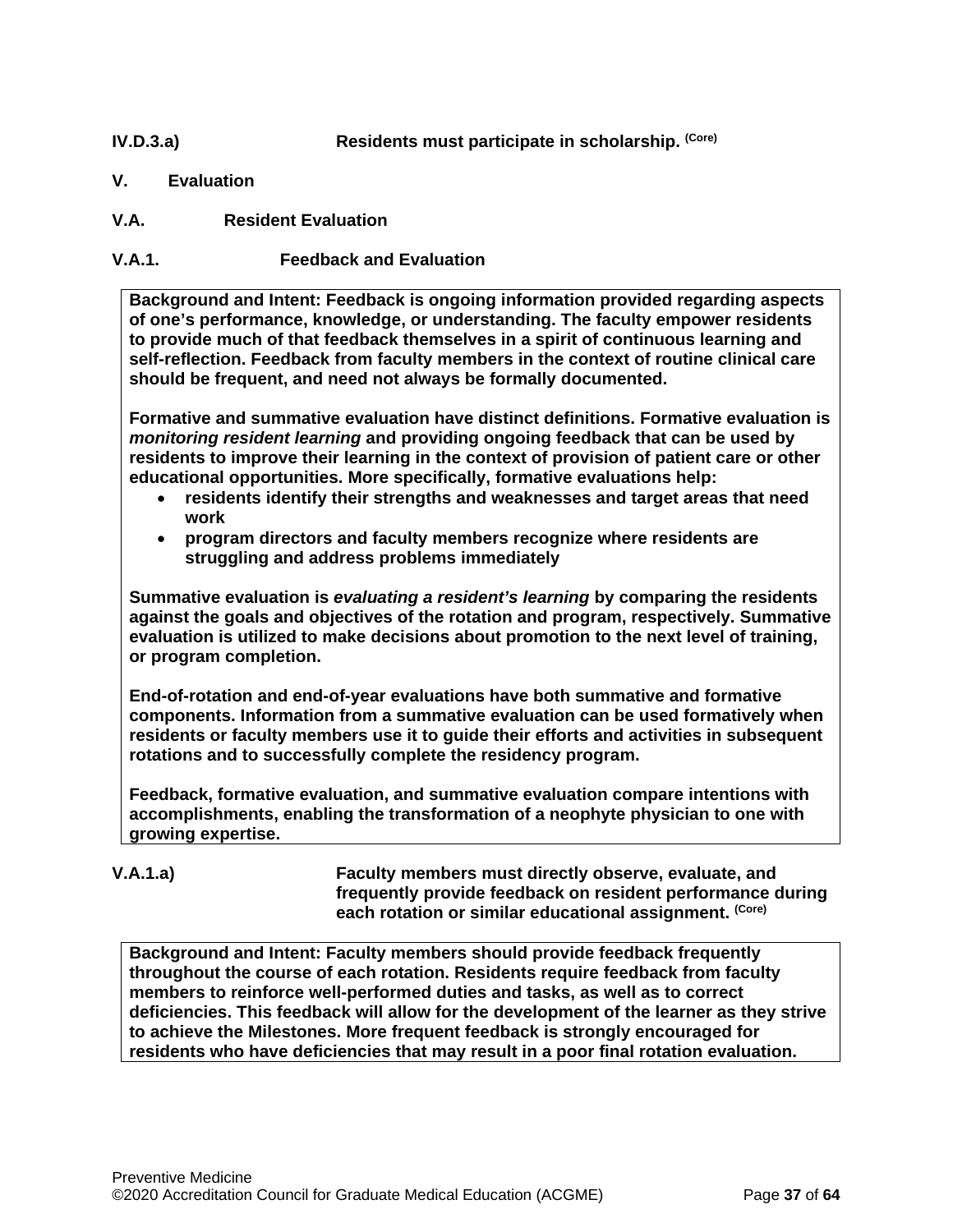| V.A.1.b)      | Evaluation must be documented at the completion of the<br>assignment. (Core)                                                                                                            |
|---------------|-----------------------------------------------------------------------------------------------------------------------------------------------------------------------------------------|
| V.A.1.b)(1)   | For block rotations of greater than three months in<br>duration, evaluation must be documented at least<br>every three months. (Core)                                                   |
| V.A.1.b)(2)   | Longitudinal experiences, such as continuity clinic in<br>the context of other clinical responsibilities, must be<br>evaluated at least every three months and at<br>completion. (Core) |
| V.A.1.c)      | The program must provide an objective performance<br>evaluation based on the Competencies and the specialty-<br>specific Milestones, and must: (Core)                                   |
| V.A.1.c).(1)  | use multiple evaluators (e.g., faculty members, peers,<br>patients, self, and other professional staff members);<br>and, (Core)                                                         |
| V.A.1.c). (2) | provide that information to the Clinical Competency<br>Committee for its synthesis of progressive resident<br>performance and improvement toward unsupervised<br>practice. (Core)       |
| V.A.1.d       | The program director or their designee, with input from the<br><b>Clinical Competency Committee, must:</b>                                                                              |
| V.A.1.d)(1)   | meet with and review with each resident their<br>documented semi-annual evaluation of performance,<br>including progress along the specialty-specific<br>Milestones; (Core)             |
| V.A.1.d)(2)   | assist residents in developing individualized learning<br>plans to capitalize on their strengths and identify areas<br>for growth; and, (Core)                                          |
| V.A.1.d)(3)   | develop plans for residents failing to progress,<br>following institutional policies and procedures. (Core)                                                                             |

**Background and Intent: Learning is an active process that requires effort from the teacher and the learner. Faculty members evaluate a resident's performance at least at the end of each rotation. The program director or their designee will review those evaluations, including their progress on the Milestones, at a minimum of every six months. Residents should be encouraged to reflect upon the evaluation, using the information to reinforce well-performed tasks or knowledge or to modify deficiencies in knowledge or practice. Working together with the faculty members, residents should develop an individualized learning plan.**

**Residents who are experiencing difficulties with achieving progress along the Milestones may require intervention to address specific deficiencies. Such**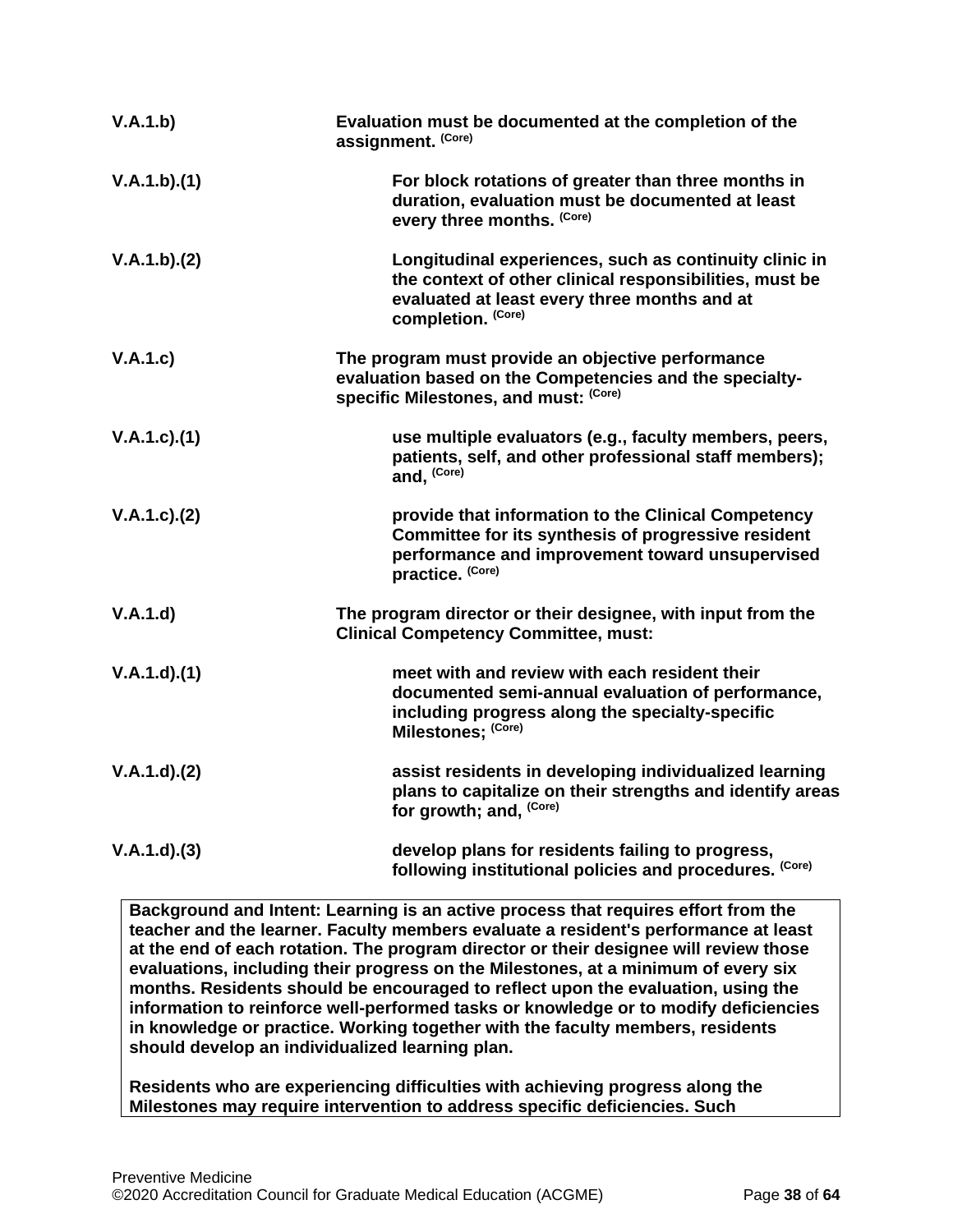**intervention, documented in an individual remediation plan developed by the program director or a faculty mentor and the resident, will take a variety of forms based on the specific learning needs of the resident. However, the ACGME recognizes that there are situations which require more significant intervention that may alter the time course of resident progression. To ensure due process, it is essential that the program director follow institutional policies and procedures.**

| V.A.1.e)        | At least annually, there must be a summative evaluation of<br>each resident that includes their readiness to progress to the<br>next year of the program, if applicable. (Core)                                                 |
|-----------------|---------------------------------------------------------------------------------------------------------------------------------------------------------------------------------------------------------------------------------|
| V.A.1.f)        | The evaluations of a resident's performance must be<br>accessible for review by the resident. (Core)                                                                                                                            |
| V.A.2.          | <b>Final Evaluation</b>                                                                                                                                                                                                         |
| V.A.2.a)        | The program director must provide a final evaluation for each<br>resident upon completion of the program. (Core)                                                                                                                |
| V.A.2.a)(1)     | The specialty-specific Milestones, and when applicable<br>the specialty-specific Case Logs, must be used as<br>tools to ensure residents are able to engage in<br>autonomous practice upon completion of the program.<br>(Core) |
| V.A.2.a)(2)     | The final evaluation must:                                                                                                                                                                                                      |
| V.A.2.a)(2).(a) | become part of the resident's permanent record<br>maintained by the institution, and must be<br>accessible for review by the resident in<br>accordance with institutional policy; (Core)                                        |
| V.A.2.a)(2).(b) | verify that the resident has demonstrated the<br>knowledge, skills, and behaviors necessary to<br>enter autonomous practice; (Core)                                                                                             |
| V.A.2.a)(2).(c) | consider recommendations from the Clinical<br>Competency Committee; and, (Core)                                                                                                                                                 |
| V.A.2.a)(2).(d) | be shared with the resident upon completion of<br>the program. (Core)                                                                                                                                                           |
| V.A.3.          | A Clinical Competency Committee must be appointed by the<br>program director. (Core)                                                                                                                                            |
| V.A.3.a)        | At a minimum, the Clinical Competency Committee must<br>include three members of the program faculty, at least one of<br>whom is a core faculty member. (Core)                                                                  |
| V.A.3.a)(1)     | Additional members must be faculty members from<br>the same program or other programs, or other health                                                                                                                          |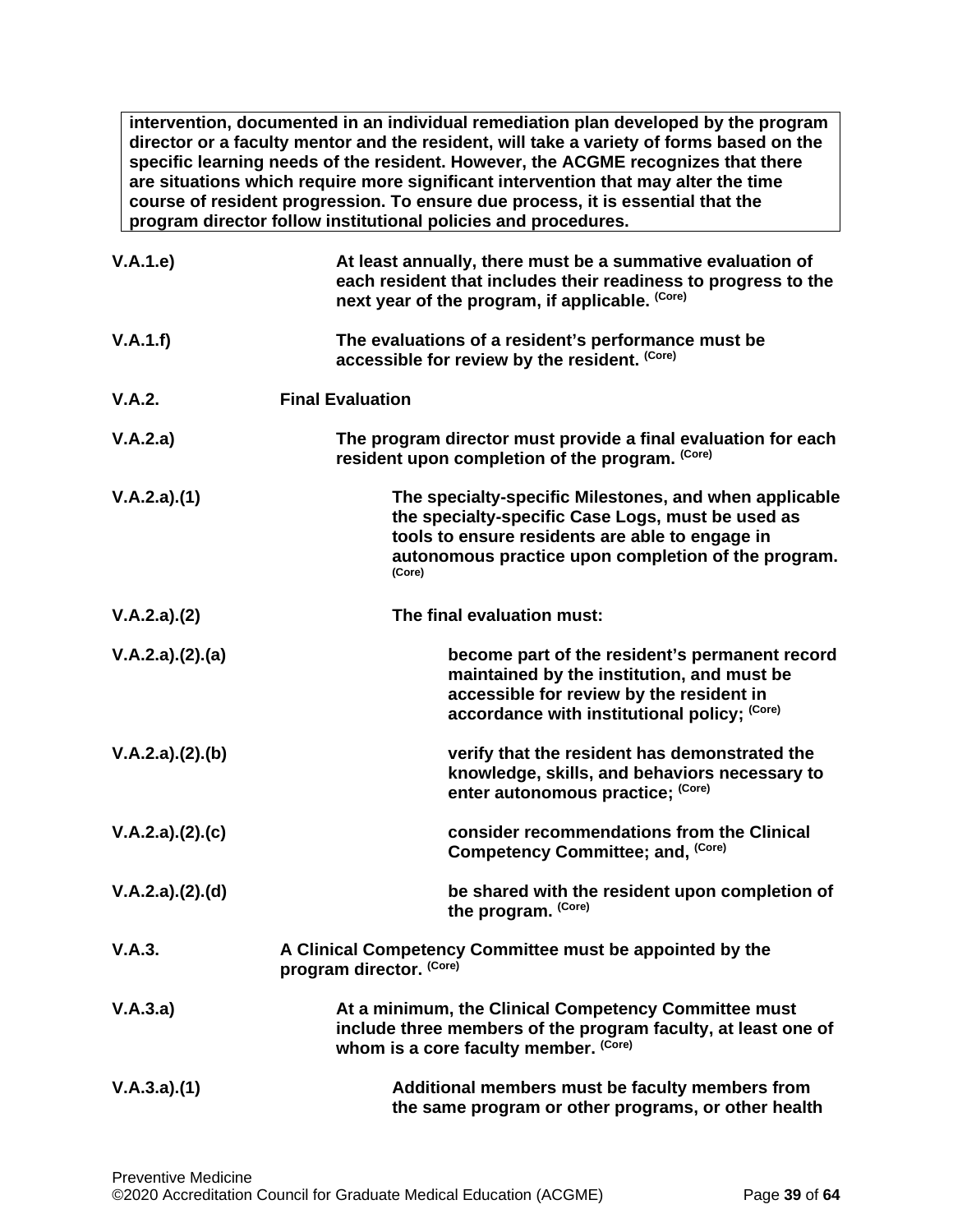**professionals who have extensive contact and experience with the program's residents. (Core)**

**Background and Intent: The requirements regarding the Clinical Competency Committee do not preclude or limit a program director's participation on the Clinical Competency Committee. The intent is to leave flexibility for each program to decide the best structure for its own circumstances, but a program should consider: its program director's other roles as resident advocate, advisor, and confidante; the impact of the program director's presence on the other Clinical Competency Committee members' discussions and decisions; the size of the program faculty; and other program-relevant factors. The program director has final responsibility for resident evaluation and promotion decisions.**

**Program faculty may include more than the physician faculty members, such as other physicians and non-physicians who teach and evaluate the program's residents. There may be additional members of the Clinical Competency Committee. Chief residents who have completed core residency programs in their specialty may be members of the Clinical Competency Committee.** 

| V.A.3.b)    |                           | The Clinical Competency Committee must:                                                                                               |
|-------------|---------------------------|---------------------------------------------------------------------------------------------------------------------------------------|
| V.A.3.b)(1) |                           | review all resident evaluations at least semi-annually;<br>(Core)                                                                     |
| V.A.3.b)(2) |                           | determine each resident's progress on achievement of<br>the specialty-specific Milestones; and, (Core)                                |
| V.A.3.b)(3) |                           | meet prior to the residents' semi-annual evaluations<br>and advise the program director regarding each<br>resident's progress. (Core) |
| V.B.        | <b>Faculty Evaluation</b> |                                                                                                                                       |

<span id="page-39-0"></span>**V.B.1. The program must have a process to evaluate each faculty member's performance as it relates to the educational program at least annually. (Core)**

**Background and Intent: The program director is responsible for the education program and for whom delivers it. While the term "faculty" may be applied to physicians within a given institution for other reasons, it is applied to residency program faculty members only through approval by a program director. The development of the faculty improves the education, clinical, and research aspects of a program. Faculty members have a strong commitment to the resident and desire to provide optimal education and work opportunities. Faculty members must be provided feedback on their contribution to the mission of the program. All faculty members who interact with residents desire feedback on their education, clinical care, and research. If a faculty member does not interact with residents, feedback is not required. With regard to the diverse operating environments and configurations, the residency program director may need to work with others to determine the effectiveness of the program's faculty performance with regard to their role in the educational program. All teaching faculty members should have their educational efforts evaluated by the residents in a confidential and**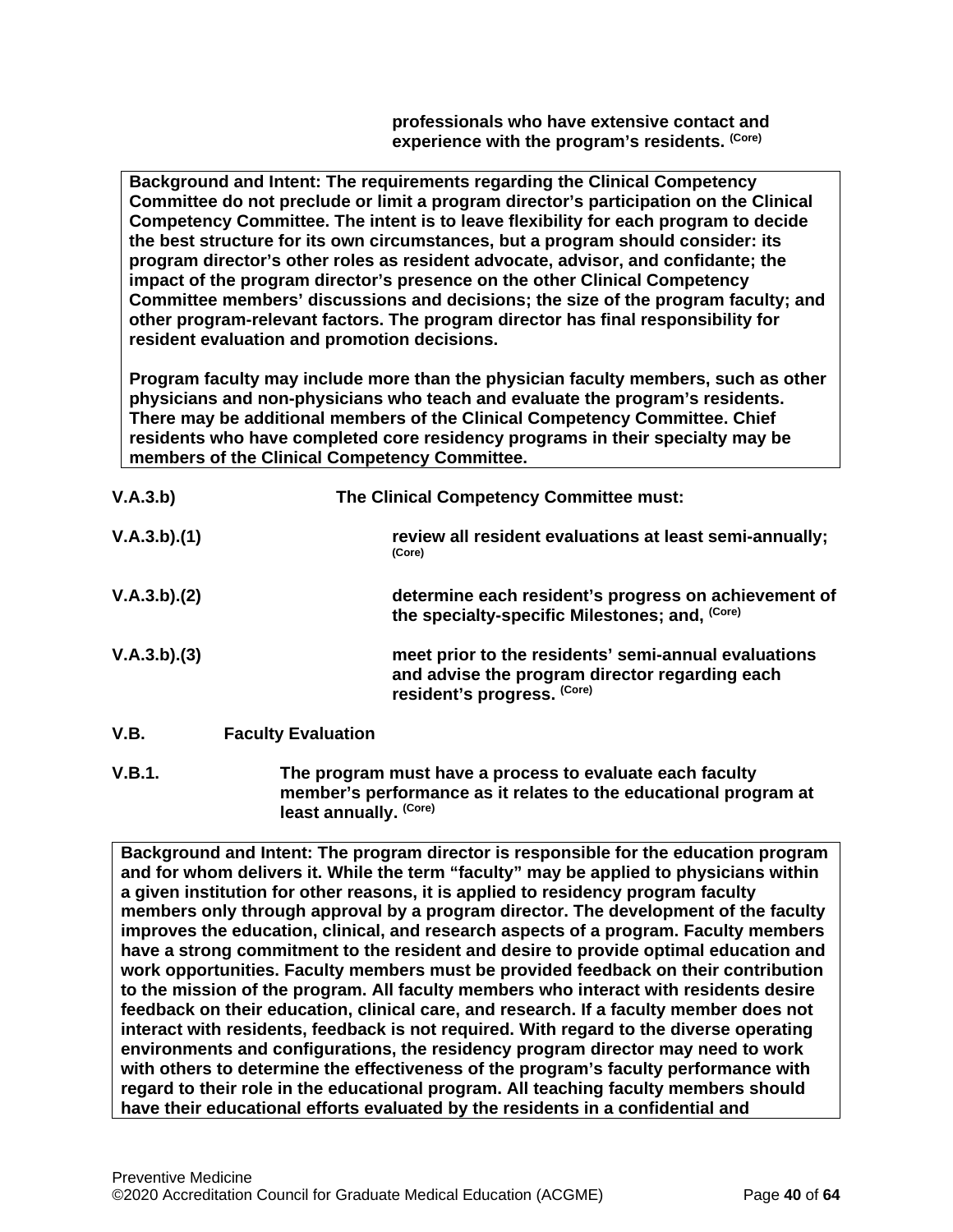**anonymous manner. Other aspects for the feedback may include research or clinical productivity, review of patient outcomes, or peer review of scholarly activity. The process should reflect the local environment and identify the necessary information. The feedback from the various sources should be summarized and provided to the faculty on an annual basis by a member of the leadership team of the program.**

| V.B.1.a) | This evaluation must include a review of the faculty member's<br>clinical teaching abilities, engagement with the educational<br>program, participation in faculty development related to their<br>skills as an educator, clinical performance, professionalism,<br>and scholarly activities. (Core) |
|----------|------------------------------------------------------------------------------------------------------------------------------------------------------------------------------------------------------------------------------------------------------------------------------------------------------|
| V.B.1.b) | This evaluation must include written, anonymous, and<br>confidential evaluations by the residents. (Core)                                                                                                                                                                                            |

- **V.B.2. Faculty members must receive feedback on their evaluations at least annually. (Core)**
- **V.B.3. Results of the faculty educational evaluations should be incorporated into program-wide faculty development plans. (Core)**

**Background and Intent: The quality of the faculty's teaching and clinical care is a determinant of the quality of the program and the quality of the residents' future clinical care. Therefore, the program has the responsibility to evaluate and improve the program faculty members' teaching, scholarship, professionalism, and quality care. This section mandates annual review of the program's faculty members for this purpose, and can be used as input into the Annual Program Evaluation.**

<span id="page-40-0"></span>**V.C. Program Evaluation and Improvement**

| V.C.1.      | The program director must appoint the Program Evaluation<br><b>Committee to conduct and document the Annual Program</b><br>Evaluation as part of the program's continuous improvement<br>process. (Core) |
|-------------|----------------------------------------------------------------------------------------------------------------------------------------------------------------------------------------------------------|
| V.C.1.a)    | The Program Evaluation Committee must be composed of at<br>least two program faculty members, at least one of whom is a<br>core faculty member, and at least one resident. (Core)                        |
| V.C.1.b)    | Program Evaluation Committee responsibilities must include:                                                                                                                                              |
| V.C.1.b)(1) | acting as an advisor to the program director, through<br>program oversight; (Core)                                                                                                                       |
| V.C.1.b)(2) | review of the program's self-determined goals and<br>progress toward meeting them; (Core)                                                                                                                |
| V.C.1.b)(3) | guiding ongoing program improvement, including<br>development of new goals, based upon outcomes;<br>and, (Core)                                                                                          |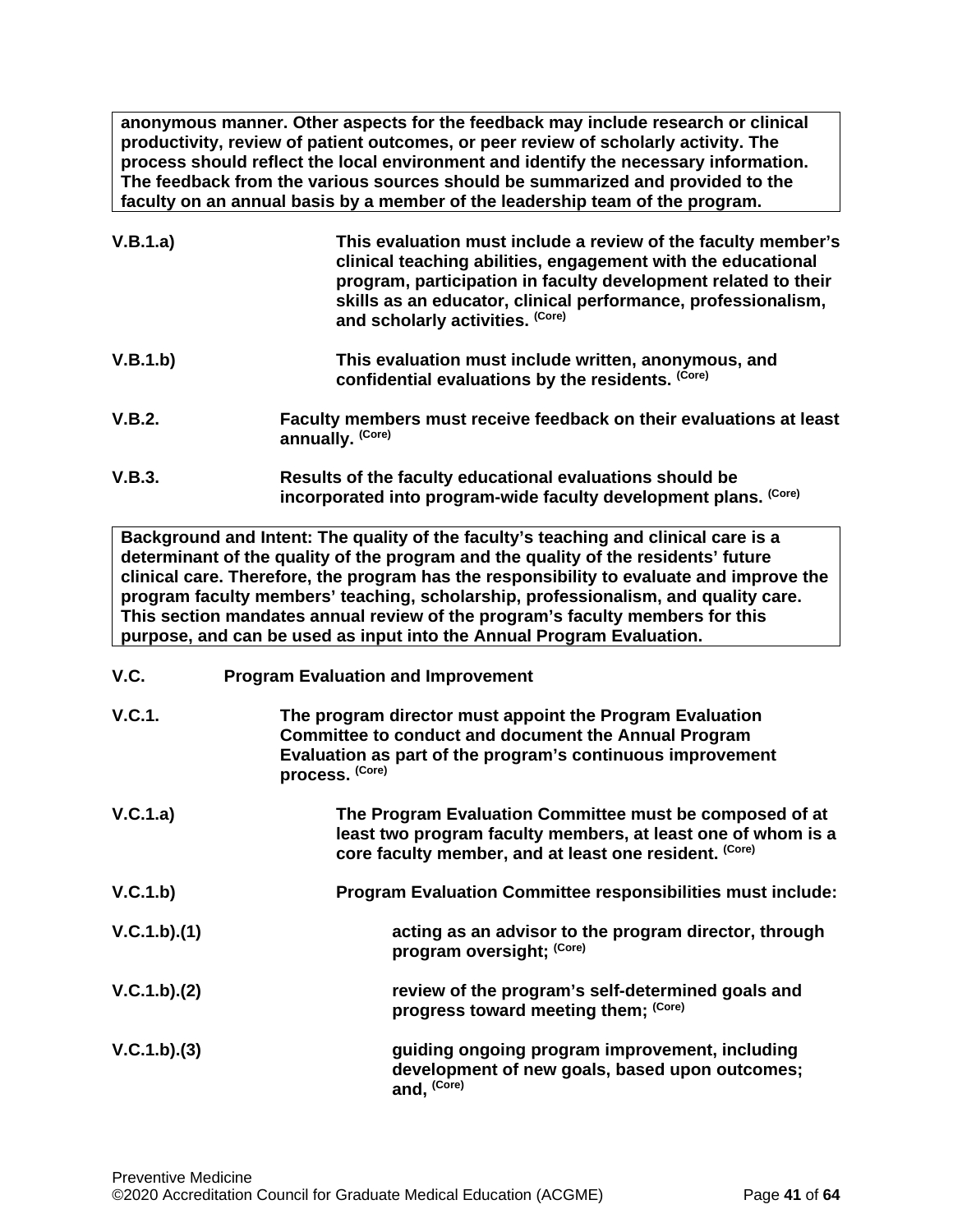# **V.C.1.b).(4) review of the current operating environment to identify strengths, challenges, opportunities, and threats as related to the program's mission and aims. (Core)**

**Background and Intent: In order to achieve its mission and train quality physicians, a program must evaluate its performance and plan for improvement in the Annual Program Evaluation. Performance of residents and faculty members is a reflection of program quality, and can use metrics that reflect the goals that a program has set for itself. The Program Evaluation Committee utilizes outcome parameters and other data to assess the program's progress toward achievement of its goals and aims.**

| V.C.1.c)             | The Program Evaluation Committee should consider the<br>following elements in its assessment of the program: |
|----------------------|--------------------------------------------------------------------------------------------------------------|
| V.C.1.c).(1)         | curriculum; (Core)                                                                                           |
| V.C.1.c). (2)        | outcomes from prior Annual Program Evaluation(s);<br>(Core)                                                  |
| $V.C.1.c).$ (3)      | ACGME letters of notification, including citations,<br>Areas for Improvement, and comments; (Core)           |
| $V.C.1.c).$ (4)      | quality and safety of patient care; (Core)                                                                   |
| V.C.1.c. (5)         | aggregate resident and faculty:                                                                              |
| V.C.1.c. (5). (a)    | well-being; (Core)                                                                                           |
| V.C.1.c). (5). (b)   | recruitment and retention; (Core)                                                                            |
| V.C.1.c. (5). (c)    | workforce diversity; (Core)                                                                                  |
| V.C.1.c. (5). (d)    | engagement in quality improvement and patient<br>safety; (Core)                                              |
| $V.C.1.c).$ (5). (e) | scholarly activity; (Core)                                                                                   |
| $V.C.1.c).$ (5).(f)  | <b>ACGME Resident and Faculty Surveys; and,</b><br>(Core)                                                    |
| V.C.1.c. (5). (g)    | written evaluations of the program. (Core)                                                                   |
| $V.C.1.c.$ (6)       | aggregate resident:                                                                                          |
| V.C.1.c).(6).(a)     | achievement of the Milestones; (Core)                                                                        |
| $V.C.1.c.$ (6).(b)   | in-training examinations (where applicable);<br>(Core)                                                       |
| $V.C.1.c.$ (6).(c)   | board pass and certification rates; and, (Core)                                                              |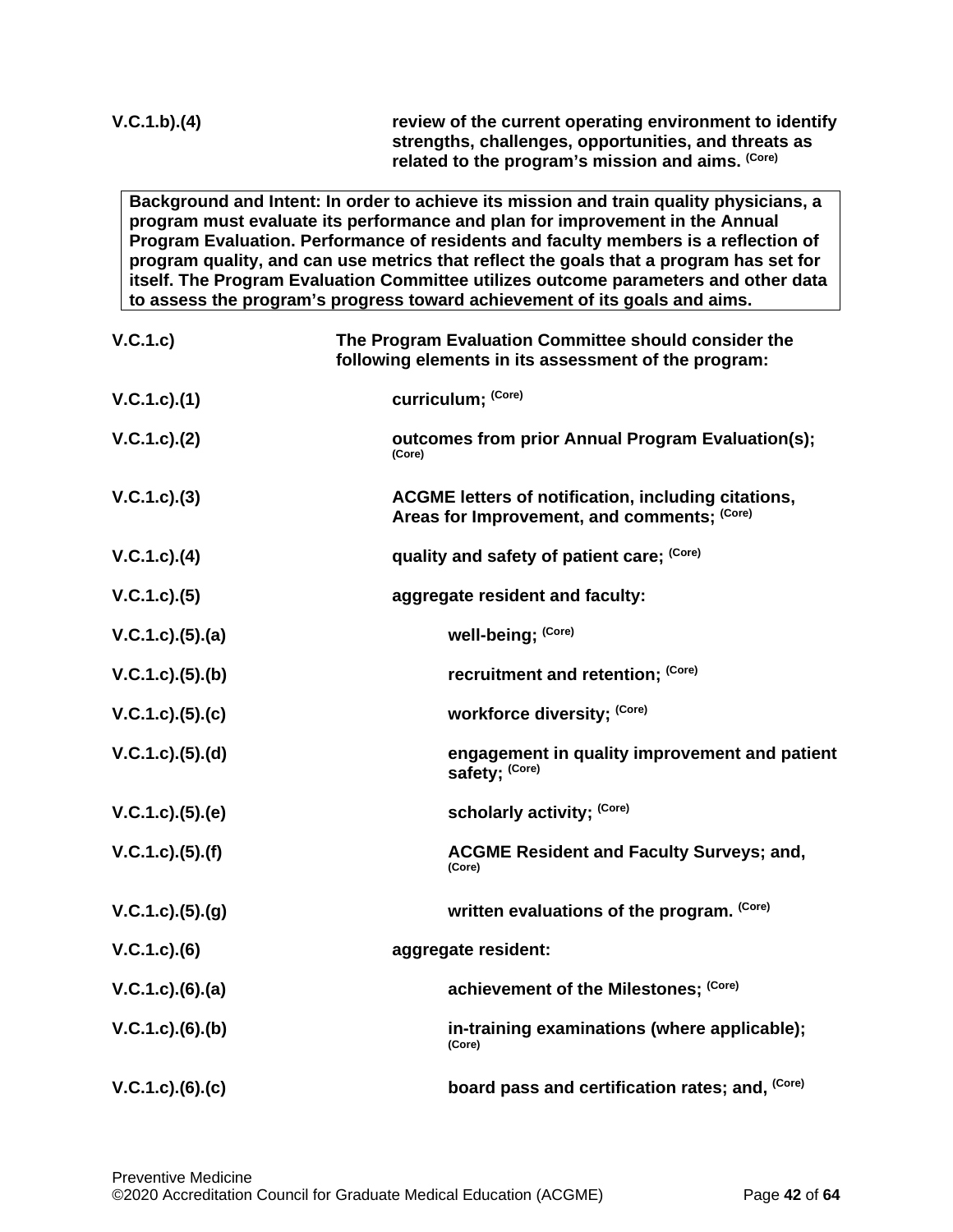| $V.C.1.c.$ (6).(d) | graduate performance. (Core)                                                                                                               |
|--------------------|--------------------------------------------------------------------------------------------------------------------------------------------|
| V.C.1.c). (7)      | aggregate faculty:                                                                                                                         |
| V.C.1.c. (7). (a)  | evaluation; and, (Core)                                                                                                                    |
| V.C.1.c. (7). (b)  | professional development. (Core)                                                                                                           |
| V.C.1.d)           | The Program Evaluation Committee must evaluate the<br>program's mission and aims, strengths, areas for<br>improvement, and threats. (Core) |
| V.C.1.e)           | The annual review, including the action plan, must:                                                                                        |
| V.C.1.e).(1)       | be distributed to and discussed with the members of<br>the teaching faculty and the residents; and, (Core)                                 |
| V.C.1.e). (2)      | be submitted to the DIO. (Core)                                                                                                            |
| V.C.2.             | The program must complete a Self-Study prior to its 10-Year<br><b>Accreditation Site Visit. (Core)</b>                                     |
| V.C.2.a)           | A summary of the Self-Study must be submitted to the DIO.<br>(Core)                                                                        |

**Background and Intent: Outcomes of the documented Annual Program Evaluation can be integrated into the 10-year Self-Study process. The Self-Study is an objective, comprehensive evaluation of the residency program, with the aim of improving it. Underlying the Self-Study is this longitudinal evaluation of the program and its learning environment, facilitated through sequential Annual Program Evaluations that focus on the required components, with an emphasis on program strengths and selfidentified areas for improvement. Details regarding the timing and expectations for the Self-Study and the 10-Year Accreditation Site Visit are provided in the** *ACGME Manual of Policies and Procedures***. Additionally, a description of the [Self-Study process,](http://acgme.org/What-We-Do/Accreditation/Self-Study) as well as information on how to prepare for the [10-Year Accreditation Site Visit,](http://www.acgme.org/What-We-Do/Accreditation/Site-Visit/Eight-Steps-to-Prepare-for-the-10-Year-Accreditation-Site-Visit) is available on the ACGME website.**

*V.C.3. One goal of ACGME-accredited education is to educate physicians who seek and achieve board certification. One measure of the effectiveness of the educational program is the ultimate pass rate.*

> *The program director should encourage all eligible program graduates to take the certifying examination offered by the applicable American Board of Medical Specialties (ABMS) member board or American Osteopathic Association (AOA) certifying board.*

**V.C.3.a) For specialties in which the ABMS member board and/or AOA certifying board offer(s) an annual written exam, in the preceding three years, the program's aggregate pass rate of those taking the examination for the first time must be higher**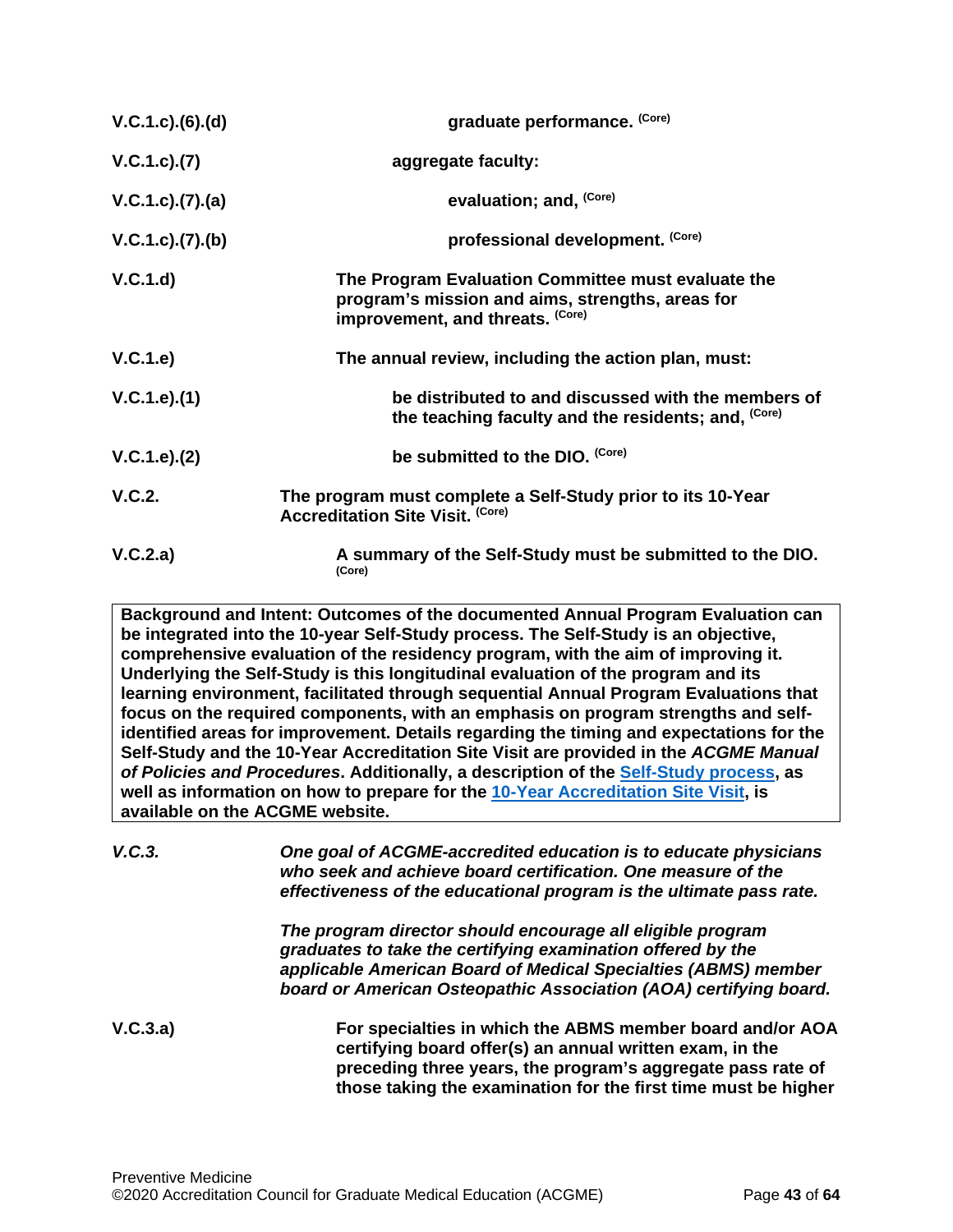|          | than the bottom fifth percentile of programs in that specialty.<br>(Outcome)                                                                                                                                                                                                                                                          |
|----------|---------------------------------------------------------------------------------------------------------------------------------------------------------------------------------------------------------------------------------------------------------------------------------------------------------------------------------------|
| V.C.3.b) | For specialties in which the ABMS member board and/or AOA<br>certifying board offer(s) a biennial written exam, in the<br>preceding six years, the program's aggregate pass rate of<br>those taking the examination for the first time must be higher<br>than the bottom fifth percentile of programs in that specialty.<br>(Outcome) |
| V.C.3.c) | For specialties in which the ABMS member board and/or AOA<br>certifying board offer(s) an annual oral exam, in the preceding<br>three years, the program's aggregate pass rate of those<br>taking the examination for the first time must be higher than<br>the bottom fifth percentile of programs in that specialty.<br>(Outcome)   |
| V.C.3.d  | For specialties in which the ABMS member board and/or AOA<br>certifying board offer(s) a biennial oral exam, in the preceding<br>six years, the program's aggregate pass rate of those taking<br>the examination for the first time must be higher than the<br>bottom fifth percentile of programs in that specialty. (Outcome)       |
| V.C.3.e) | For each of the exams referenced in V.C.3.a)-d), any program<br>whose graduates over the time period specified in the<br>requirement have achieved an 80 percent pass rate will have<br>met this requirement, no matter the percentile rank of the<br>program for pass rate in that specialty. (Outcome)                              |
|          | Background and Intent: Setting a single standard for pass rate that works across                                                                                                                                                                                                                                                      |

**specialties is not supportable based on the heterogeneity of the psychometrics of different examinations. By using a percentile rank, the performance of the lower five percent (fifth percentile) of programs can be identified and set on a path to curricular and test preparation reform.**

**There are specialties where there is a very high board pass rate that could leave successful programs in the bottom five percent (fifth percentile) despite admirable performance. These high-performing programs should not be cited, and V.C.3.e) is designed to address this.**

**V.C.3.f) Programs must report, in ADS, board certification status annually for the cohort of board-eligible residents that graduated seven years earlier. (Core)**

**Background and Intent: It is essential that residency programs demonstrate knowledge and skill transfer to their residents. One measure of that is the qualifying or initial certification exam pass rate. Another important parameter of the success of the program is the ultimate board certification rate of its graduates. Graduates are eligible for up to seven years from residency graduation for initial certification. The ACGME will calculate a rolling three-year average of the ultimate board certification rate at seven years post-graduation, and the Review Committees will monitor it.**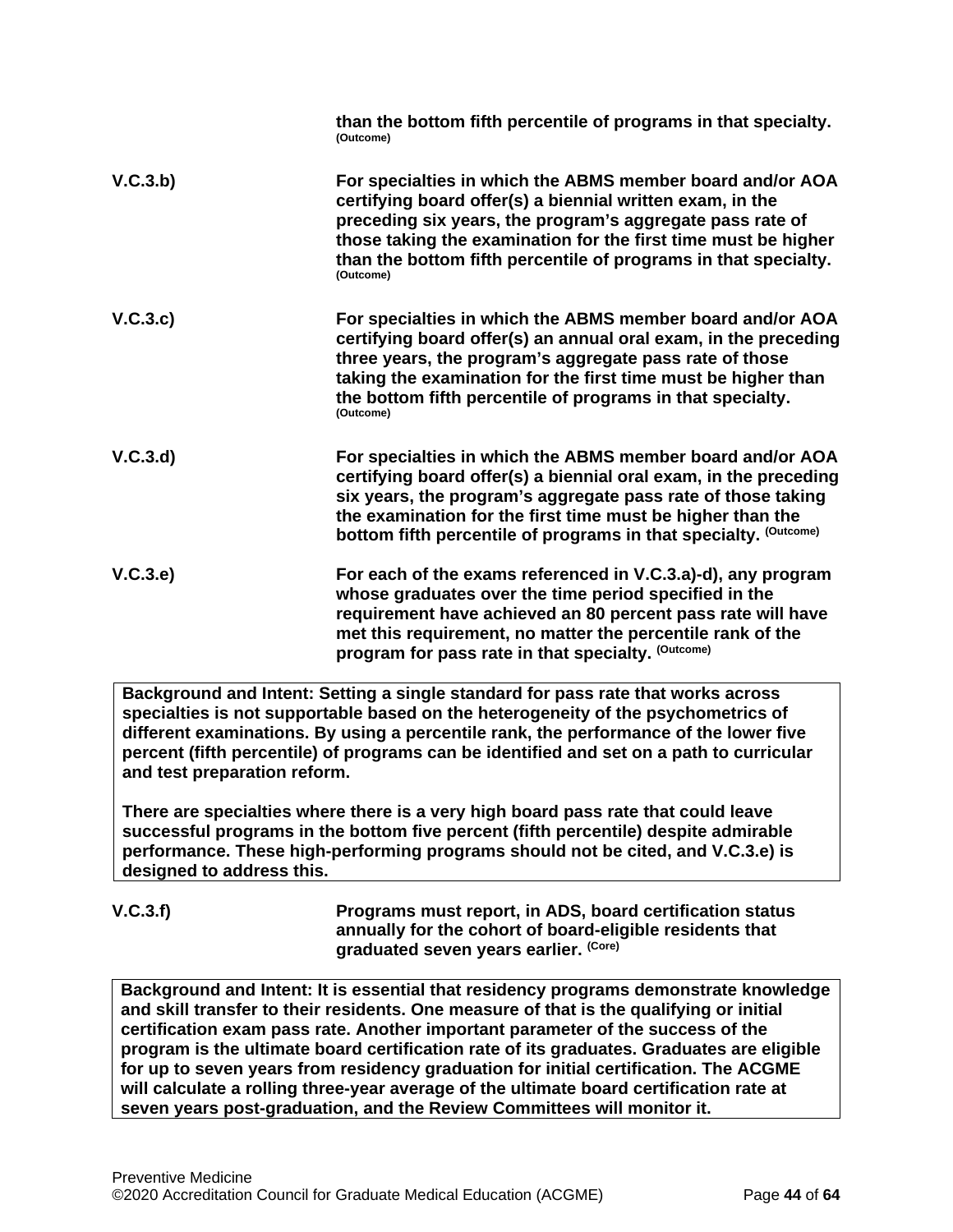**The Review Committees will track the rolling seven-year certification rate as an indicator of program quality. Programs are encouraged to monitor their graduates' performance on board certification examinations.**

**In the future, the ACGME may establish parameters related to ultimate board certification rates.**

#### <span id="page-44-0"></span>**VI. The Learning and Working Environment**

*Residency education must occur in the context of a learning and working environment that emphasizes the following principles:*

- *Excellence in the safety and quality of care rendered to patients by residents today*
- *Excellence in the safety and quality of care rendered to patients by today's residents in their future practice*
- *Excellence in professionalism through faculty modeling of:*
	- o *the effacement of self-interest in a humanistic environment that supports the professional development of physicians*
	- o *the joy of curiosity, problem-solving, intellectual rigor, and discovery*
- *Commitment to the well-being of the students, residents, faculty members, and all members of the health care team*

**Background and Intent: The revised requirements are intended to provide greater flexibility within an established framework, allowing programs and residents more discretion to structure clinical education in a way that best supports the above principles of professional development. With this increased flexibility comes the responsibility for programs and residents to adhere to the 80-hour maximum weekly limit (unless a rotation-specific exception is granted by a Review Committee), and to utilize flexibility in a manner that optimizes patient safety, resident education, and resident well-being. The requirements are intended to support the development of a sense of professionalism by encouraging residents to make decisions based on patient needs and their own well-being, without fear of jeopardizing their program's accreditation status. In addition, the proposed requirements eliminate the burdensome documentation requirement for residents to justify clinical and educational work hour variations.**

**Clinical and educational work hours represent only one part of the larger issue of conditions of the learning and working environment, and Section VI has now been expanded to include greater attention to patient safety and resident and faculty member well-being. The requirements are intended to support programs and residents as they strive for excellence, while also ensuring ethical, humanistic training. Ensuring that flexibility is used in an appropriate manner is a shared responsibility of the program and residents. With this flexibility comes a responsibility for residents and faculty members**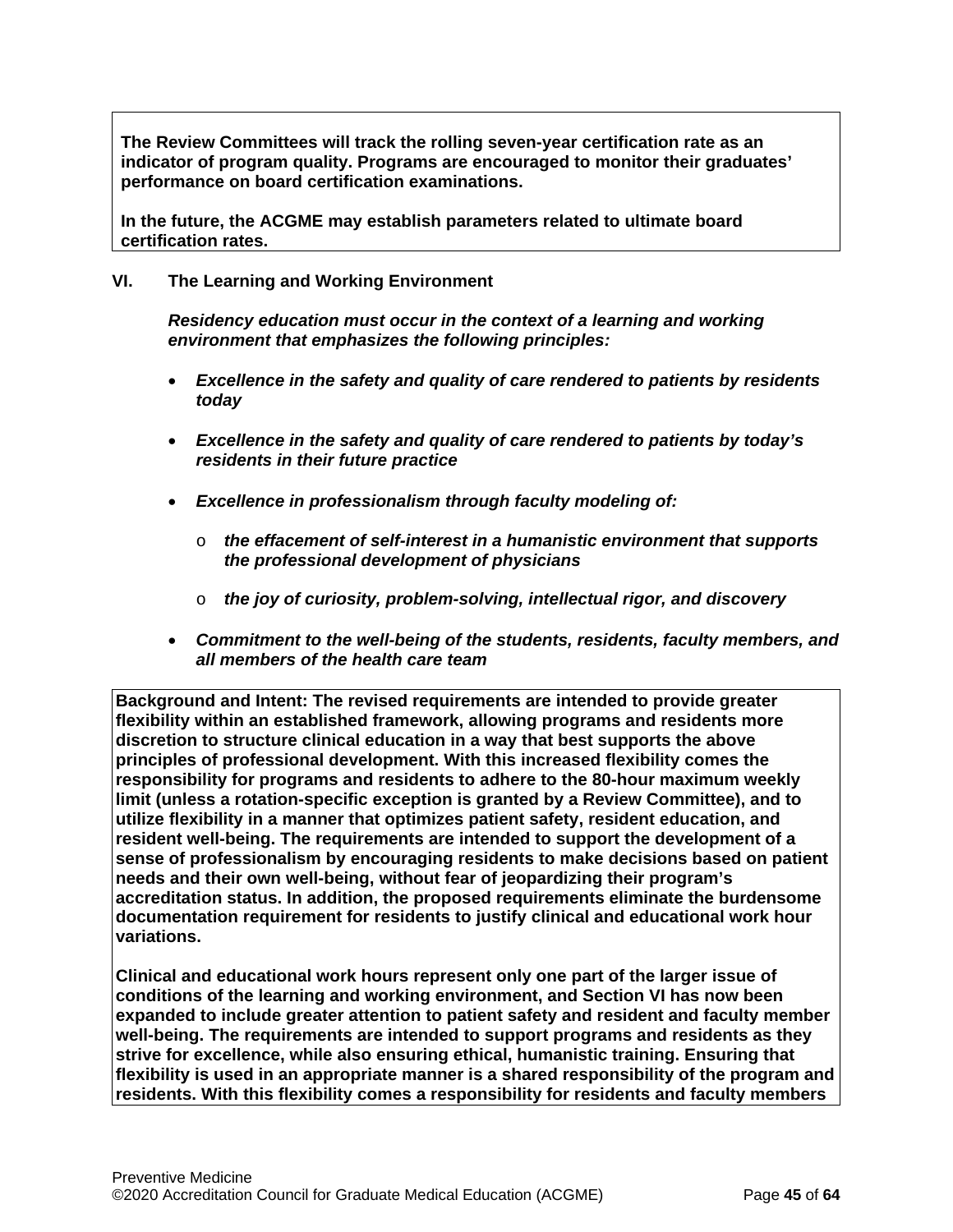**to recognize the need to hand off care of a patient to another provider when a resident is too fatigued to provide safe, high quality care and for programs to ensure that residents remain within the 80-hour maximum weekly limit.**

- <span id="page-45-0"></span>**VI.A. Patient Safety, Quality Improvement, Supervision, and Accountability**
- **VI.A.1. Patient Safety and Quality Improvement**

*All physicians share responsibility for promoting patient safety and enhancing quality of patient care. Graduate medical education must prepare residents to provide the highest level of clinical care with continuous focus on the safety, individual needs, and humanity of their patients. It is the right of each patient to be cared for by residents who are appropriately supervised; possess the requisite knowledge, skills, and abilities; understand the limits of their knowledge and experience; and seek assistance as required to provide optimal patient care.*

*Residents must demonstrate the ability to analyze the care they provide, understand their roles within health care teams, and play an active role in system improvement processes. Graduating residents will apply these skills to critique their future unsupervised practice and effect quality improvement measures.*

*It is necessary for residents and faculty members to consistently work in a well-coordinated manner with other health care professionals to achieve organizational patient safety goals.*

| VI.A.1.a)       | <b>Patient Safety</b>                                                                                                                                                                                                                                                                                                 |
|-----------------|-----------------------------------------------------------------------------------------------------------------------------------------------------------------------------------------------------------------------------------------------------------------------------------------------------------------------|
| VI.A.1.a)(1)    | <b>Culture of Safety</b>                                                                                                                                                                                                                                                                                              |
|                 | A culture of safety requires continuous identification<br>of vulnerabilities and a willingness to transparently<br>deal with them. An effective organization has formal<br>mechanisms to assess the knowledge, skills, and<br>attitudes of its personnel toward safety in order to<br>identify areas for improvement. |
| VI.A.1.a)(1)(a) | The program, its faculty, residents, and fellows<br>must actively participate in patient safety<br>systems and contribute to a culture of safety.<br>(Core)                                                                                                                                                           |
| VI.A.1.a)(1)(b) | The program must have a structure that<br>promotes safe, interprofessional, team-based<br>care. (Core)                                                                                                                                                                                                                |
| VI.A.1.a)(2)    | <b>Education on Patient Safety</b>                                                                                                                                                                                                                                                                                    |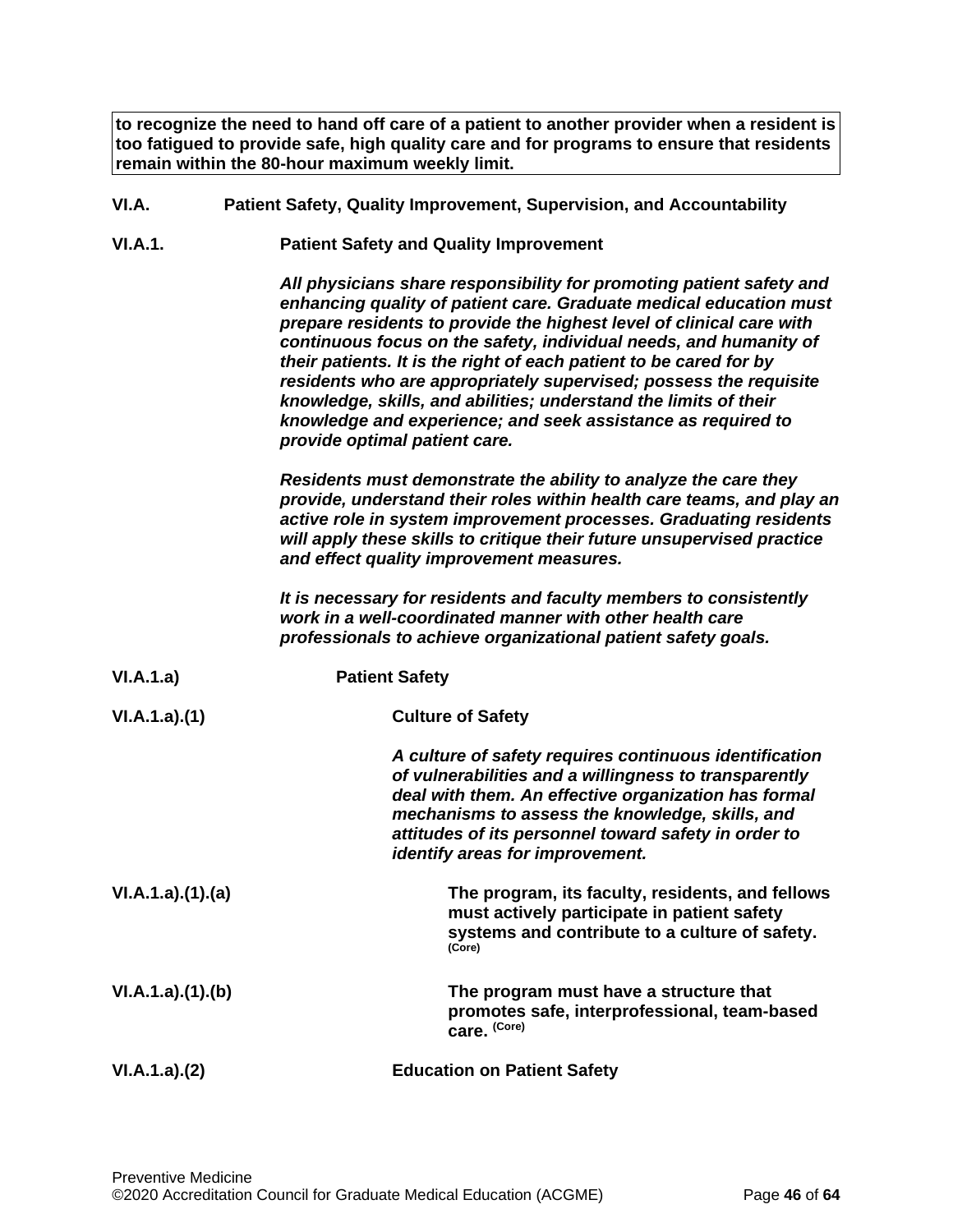**Programs must provide formal educational activities that promote patient safety-related goals, tools, and techniques. (Core)**

**Background and Intent: Optimal patient safety occurs in the setting of a coordinated interprofessional learning and working environment.**

| VI.A.1.a)(3)         | <b>Patient Safety Events</b>                                                                                                                                                                                                                                                                                                                                                                                                                                |
|----------------------|-------------------------------------------------------------------------------------------------------------------------------------------------------------------------------------------------------------------------------------------------------------------------------------------------------------------------------------------------------------------------------------------------------------------------------------------------------------|
|                      | Reporting, investigation, and follow-up of adverse<br>events, near misses, and unsafe conditions are pivotal<br>mechanisms for improving patient safety, and are<br>essential for the success of any patient safety<br>program. Feedback and experiential learning are<br>essential to developing true competence in the ability<br>to identify causes and institute sustainable systems-<br>based changes to ameliorate patient safety<br>vulnerabilities. |
| VI.A.1.a)(3)(a)      | Residents, fellows, faculty members, and other<br>clinical staff members must:                                                                                                                                                                                                                                                                                                                                                                              |
| VI.A.1.a)(3)(a)(i)   | know their responsibilities in reporting<br>patient safety events at the clinical site;<br>(Core)                                                                                                                                                                                                                                                                                                                                                           |
| VI.A.1.a)(3)(a)(ii)  | know how to report patient safety<br>events, including near misses, at the<br>clinical site; and, (Core)                                                                                                                                                                                                                                                                                                                                                    |
| VI.A.1.a)(3)(a)(iii) | be provided with summary information<br>of their institution's patient safety<br>reports. (Core)                                                                                                                                                                                                                                                                                                                                                            |
| VI.A.1.a)(3)(b)      | Residents must participate as team members in<br>real and/or simulated interprofessional clinical<br>patient safety activities, such as root cause<br>analyses or other activities that include<br>analysis, as well as formulation and<br>implementation of actions. (Core)                                                                                                                                                                                |
| VI.A.1.a)(4)         | <b>Resident Education and Experience in Disclosure of</b><br><b>Adverse Events</b>                                                                                                                                                                                                                                                                                                                                                                          |
|                      | Patient-centered care requires patients, and when<br>appropriate families, to be apprised of clinical<br>situations that affect them, including adverse events.<br>This is an important skill for faculty physicians to<br>model, and for residents to develop and apply.                                                                                                                                                                                   |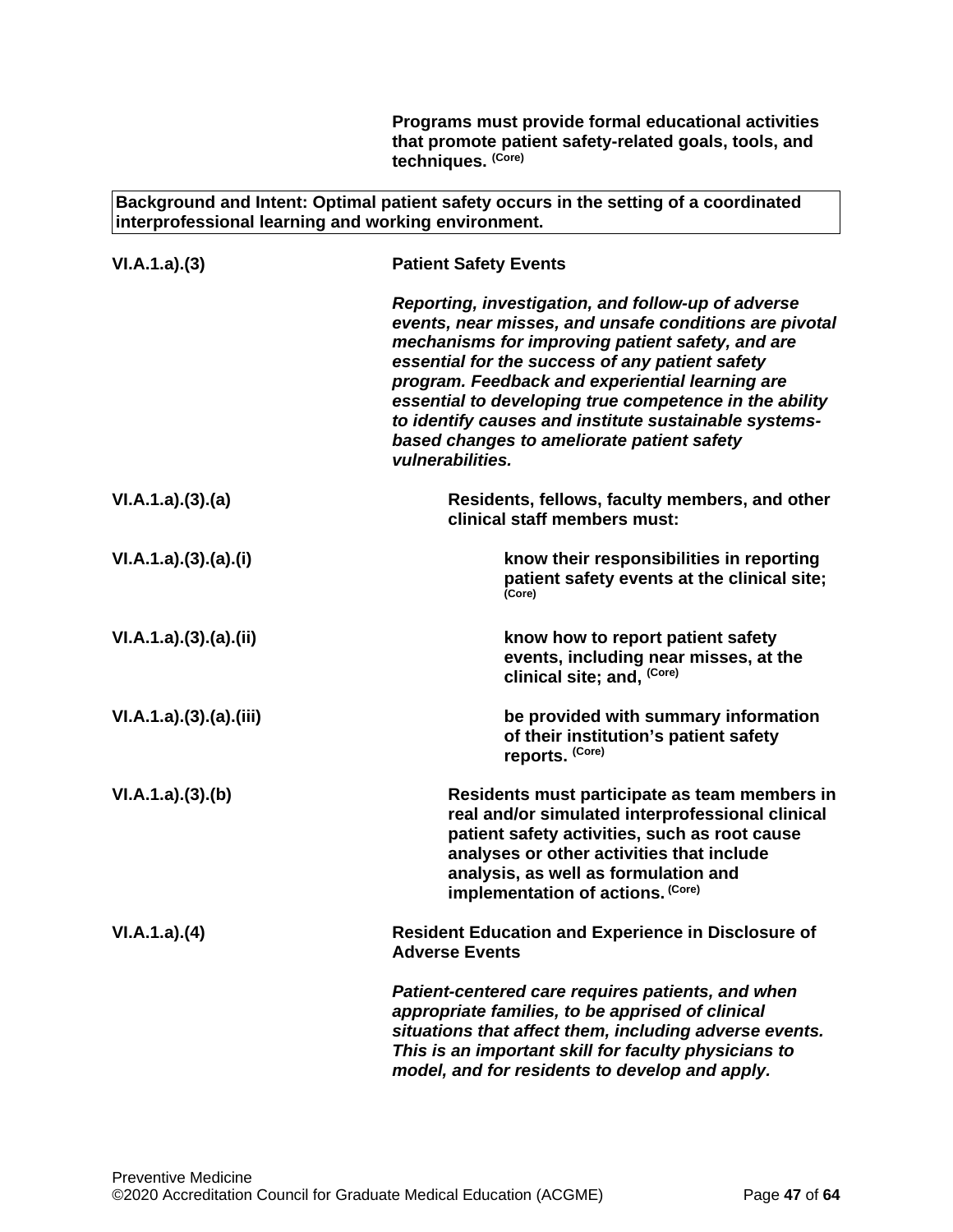| VI.A.1.a)(4)(a)      | All residents must receive training in how to<br>disclose adverse events to patients and<br>families. (Core)                                                                                                                                                                                                       |
|----------------------|--------------------------------------------------------------------------------------------------------------------------------------------------------------------------------------------------------------------------------------------------------------------------------------------------------------------|
| VI.A.1.a)(4)(b)      | Residents should have the opportunity to<br>participate in the disclosure of patient safety<br>events, real or simulated. (Detail)                                                                                                                                                                                 |
| VI.A.1.b)            | <b>Quality Improvement</b>                                                                                                                                                                                                                                                                                         |
| VI.A.1.b)(1)         | <b>Education in Quality Improvement</b>                                                                                                                                                                                                                                                                            |
|                      | A cohesive model of health care includes quality-<br>related goals, tools, and techniques that are necessary<br>in order for health care professionals to achieve<br>quality improvement goals.                                                                                                                    |
| VI.A.1.b)(1)(a)      | Residents must receive training and experience<br>in quality improvement processes, including an<br>understanding of health care disparities. (Core)                                                                                                                                                               |
| VI.A.1.b)(2)         | <b>Quality Metrics</b>                                                                                                                                                                                                                                                                                             |
|                      | Access to data is essential to prioritizing activities for<br>care improvement and evaluating success of<br>improvement efforts.                                                                                                                                                                                   |
| VI.A.1.b)(2).(a)     | <b>Residents and faculty members must receive</b><br>data on quality metrics and benchmarks related<br>to their patient populations. (Core)                                                                                                                                                                        |
| VI.A.1.b)(3)         | <b>Engagement in Quality Improvement Activities</b>                                                                                                                                                                                                                                                                |
|                      | <b>Experiential learning is essential to developing the</b><br>ability to identify and institute sustainable systems-<br>based changes to improve patient care.                                                                                                                                                    |
| VI.A.1.b)(3).(a)     | Residents must have the opportunity to<br>participate in interprofessional quality<br>improvement activities. (Core)                                                                                                                                                                                               |
| VI.A.1.b)(3).(a).(i) | This should include activities aimed at<br>reducing health care disparities. (Detail)                                                                                                                                                                                                                              |
| <b>VI.A.2.</b>       | <b>Supervision and Accountability</b>                                                                                                                                                                                                                                                                              |
| VI.A.2.a)            | Although the attending physician is ultimately responsible for<br>the care of the patient, every physician shares in the<br>responsibility and accountability for their efforts in the<br>provision of care. Effective programs, in partnership with<br>their Sponsoring Institutions, define, widely communicate, |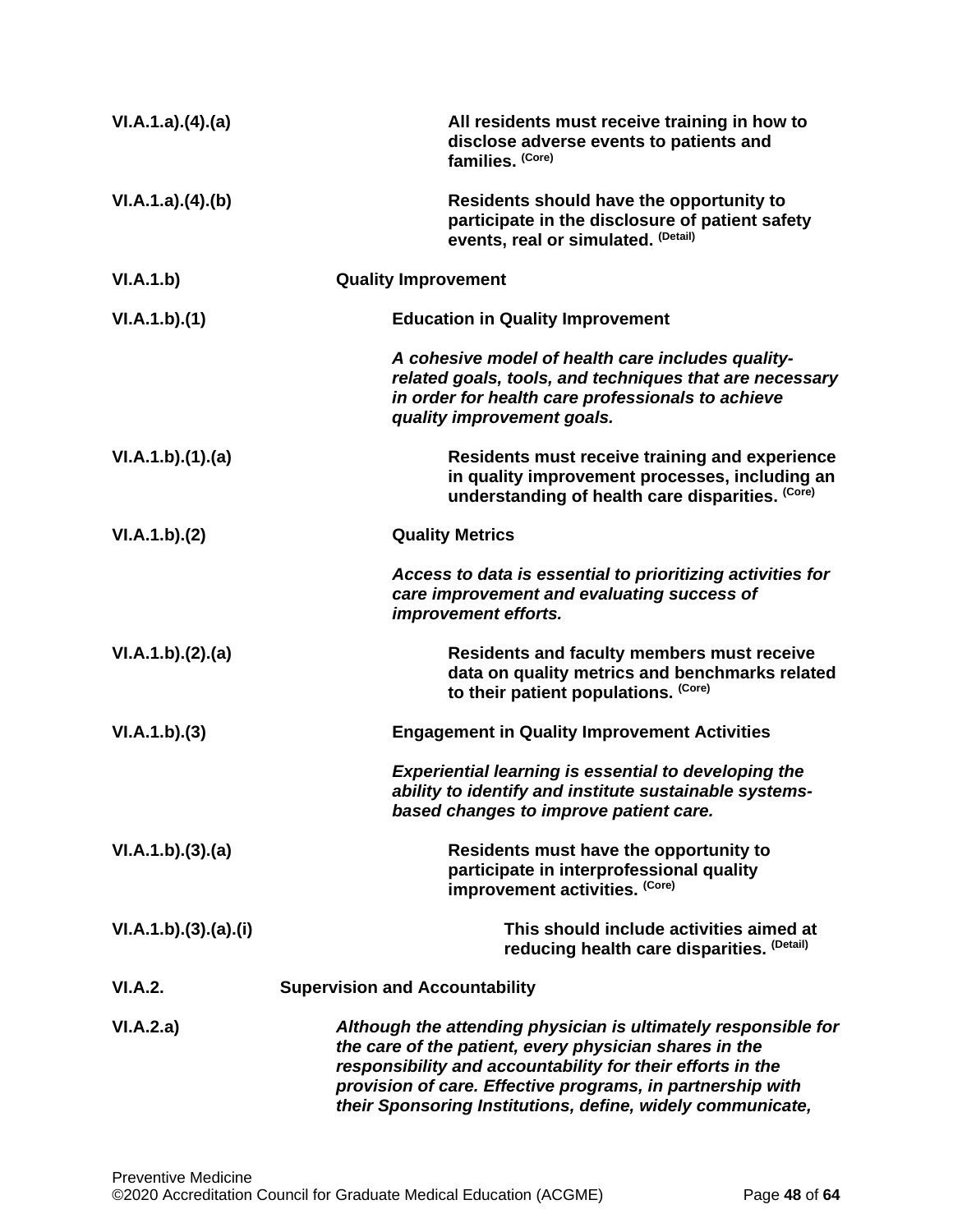|                                                 | and monitor a structured chain of responsibility and<br>accountability as it relates to the supervision of all patient<br>care.                                                                                                                                                                                                                                                                                                                                                                                                                                                                                                          |
|-------------------------------------------------|------------------------------------------------------------------------------------------------------------------------------------------------------------------------------------------------------------------------------------------------------------------------------------------------------------------------------------------------------------------------------------------------------------------------------------------------------------------------------------------------------------------------------------------------------------------------------------------------------------------------------------------|
|                                                 | Supervision in the setting of graduate medical education<br>provides safe and effective care to patients; ensures each<br>resident's development of the skills, knowledge, and attitudes<br>required to enter the unsupervised practice of medicine; and<br>establishes a foundation for continued professional growth.                                                                                                                                                                                                                                                                                                                  |
| VI.A.2.a)(1)                                    | Each patient must have an identifiable and<br>appropriately-credentialed and privileged attending<br>physician (or licensed independent practitioner as<br>specified by the applicable Review Committee) who is<br>responsible and accountable for the patient's care.<br>(Core)                                                                                                                                                                                                                                                                                                                                                         |
| VI.A.2.a)(1)(a)                                 | This information must be available to residents,<br>faculty members, other members of the health<br>care team, and patients. (Core)                                                                                                                                                                                                                                                                                                                                                                                                                                                                                                      |
| VI.A.2.a)(1)(b)                                 | <b>Residents and faculty members must inform</b><br>each patient of their respective roles in that<br>patient's care when providing direct patient<br>care. (Core)                                                                                                                                                                                                                                                                                                                                                                                                                                                                       |
| VI.A.2.b)                                       | Supervision may be exercised through a variety of methods.<br>For many aspects of patient care, the supervising physician<br>may be a more advanced resident or fellow. Other portions of<br>care provided by the resident can be adequately supervised<br>by the appropriate availability of the supervising faculty<br>member, fellow, or senior resident physician, either on site or<br>by means of telecommunication technology. Some activities<br>require the physical presence of the supervising faculty<br>member. In some circumstances, supervision may include<br>post-hoc review of resident-delivered care with feedback. |
| patient and/or performs a face-to-face service. | Background and Intent: There are circumstances where direct supervision without<br>physical presence does not fulfill the requirements of the specific Review Committee.<br>Review Committees will further specify what is meant by direct supervision without<br>physical presence in specialties where allowed. "Physically present" is defined as<br>follows: The teaching physician is located in the same room (or partitioned or<br>curtained area, if the room is subdivided to accommodate multiple patients) as the                                                                                                             |
| VI.A.2.b)(1)                                    | The program must demonstrate that the appropriate<br>level of supervision in place for all residents is based<br>on each resident's level of training and ability, as well<br>as patient complexity and acuity. Supervision may be<br>exercised through a variety of methods, as appropriate<br>to the situation. (Core)                                                                                                                                                                                                                                                                                                                 |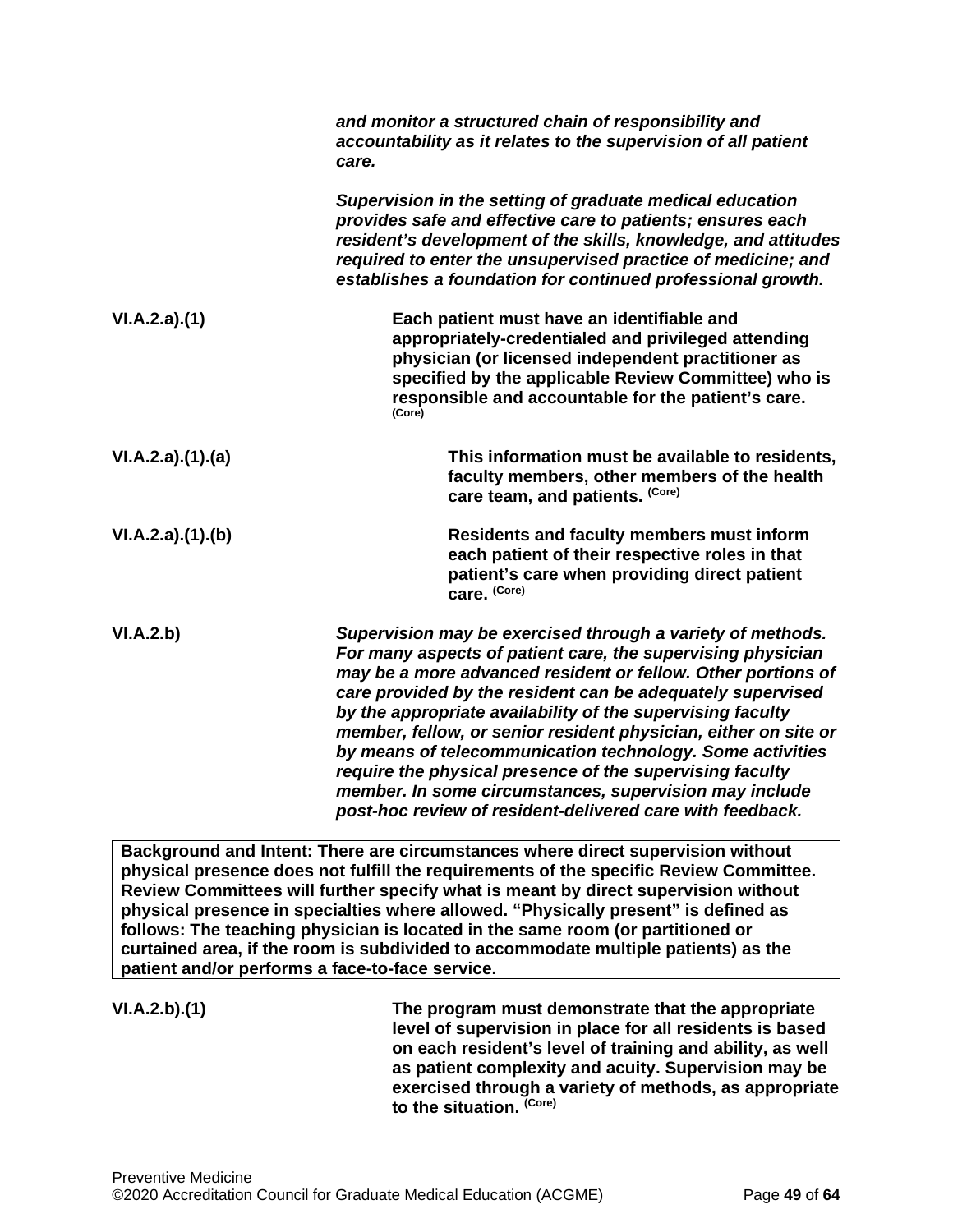| VI.A.2.b)(2)          | The program must define when physical presence of a<br>supervising physician is required. (Core)                                                                                                                                                             |
|-----------------------|--------------------------------------------------------------------------------------------------------------------------------------------------------------------------------------------------------------------------------------------------------------|
| VI.A.2.c)             | <b>Levels of Supervision</b>                                                                                                                                                                                                                                 |
|                       | To promote appropriate resident supervision while providing<br>for graded authority and responsibility, the program must use<br>the following classification of supervision: (Core)                                                                          |
| VI.A.2.c.(1)          | <b>Direct Supervision:</b>                                                                                                                                                                                                                                   |
| VI.A.2.c)(1).(a)      | the supervising physician is physically present<br>with the resident during the key portions of the<br>patient interaction. (Core)                                                                                                                           |
| VI.A.2.c).(1).(a).(i) | PGY-1 residents must initially be<br>supervised directly, only as described in<br>VI.A.2.c).(1).(a). $(Core)$                                                                                                                                                |
| VI.A.2.c.2()          | Indirect Supervision: the supervising physician is not<br>providing physical or concurrent visual or audio<br>supervision but is immediately available to the<br>resident for guidance and is available to provide<br>appropriate direct supervision. (Core) |
| VI.A.2.c.(3)          | Oversight - the supervising physician is available to<br>provide review of procedures/encounters with<br>feedback provided after care is delivered. (Core)                                                                                                   |
| VI.A.2.d              | The privilege of progressive authority and responsibility,<br>conditional independence, and a supervisory role in patient<br>care delegated to each resident must be assigned by the<br>program director and faculty members. (Core)                         |
| VI.A.2.d)(1)          | The program director must evaluate each resident's<br>abilities based on specific criteria, guided by the<br>Milestones. (Core)                                                                                                                              |
| VI.A.2.d)(2)          | <b>Faculty members functioning as supervising</b><br>physicians must delegate portions of care to residents<br>based on the needs of the patient and the skills of<br>each resident. (Core)                                                                  |
| VI.A.2.d)(3)          | Senior residents or fellows should serve in a<br>supervisory role to junior residents in recognition of<br>their progress toward independence, based on the<br>needs of each patient and the skills of the individual<br>resident or fellow. (Detail)        |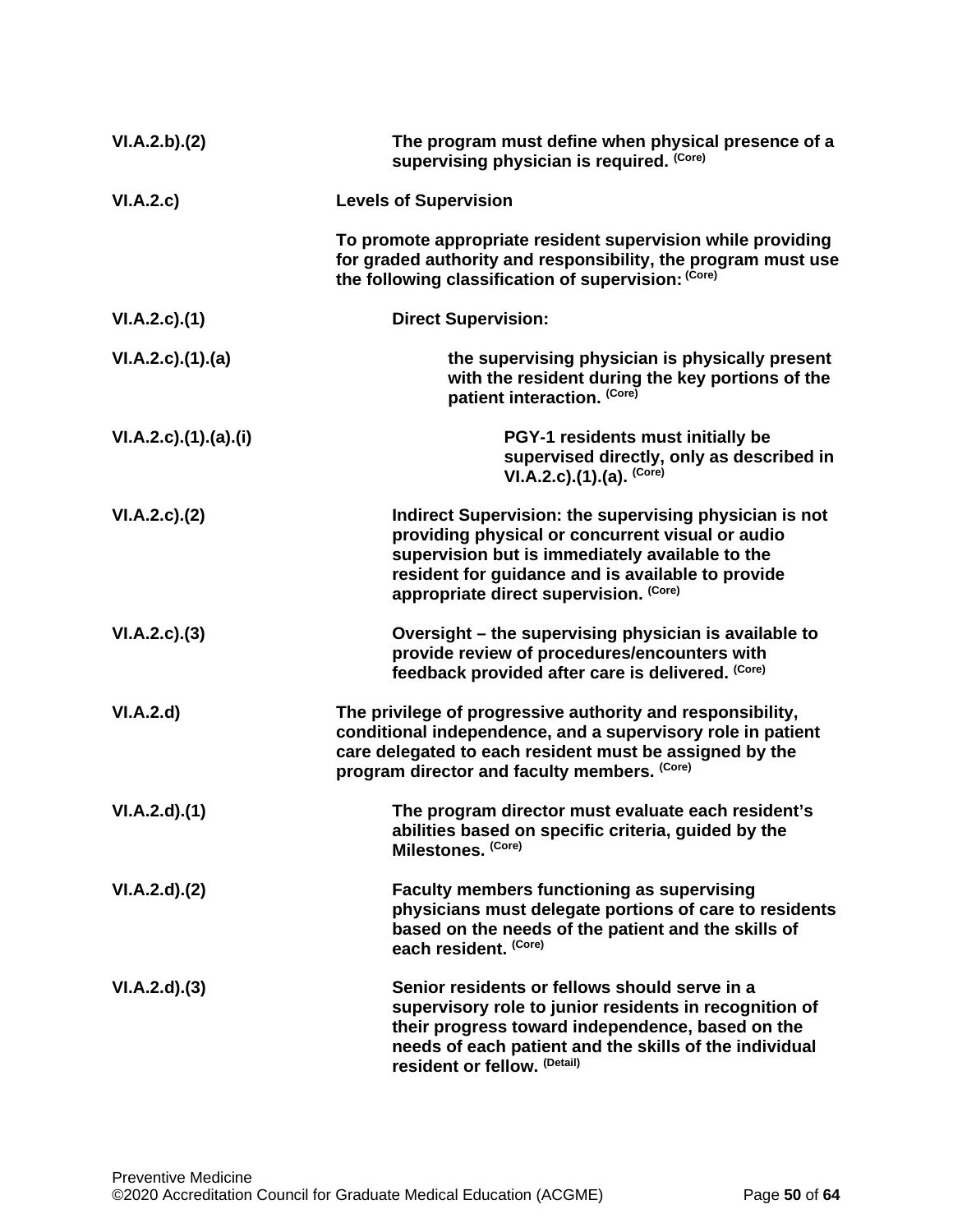| VI.A.2.e       | Programs must set guidelines for circumstances and events<br>in which residents must communicate with the supervising<br>faculty member(s). (Core)                                                                                                                                                   |
|----------------|------------------------------------------------------------------------------------------------------------------------------------------------------------------------------------------------------------------------------------------------------------------------------------------------------|
| VI.A.2.e.(1)   | Each resident must know the limits of their scope of<br>authority, and the circumstances under which the<br>resident is permitted to act with conditional<br>independence. (Outcome)                                                                                                                 |
| oversight.     | Background and Intent: The ACGME Glossary of Terms defines conditional<br>independence as: Graded, progressive responsibility for patient care with defined                                                                                                                                          |
| VI.A.2.f)      | Faculty supervision assignments must be of sufficient<br>duration to assess the knowledge and skills of each resident<br>and to delegate to the resident the appropriate level of patient<br>care authority and responsibility. (Core)                                                               |
| VI.B.          | Professionalism                                                                                                                                                                                                                                                                                      |
| <b>VI.B.1.</b> | Programs, in partnership with their Sponsoring Institutions, must<br>educate residents and faculty members concerning the professional<br>responsibilities of physicians, including their obligation to be<br>appropriately rested and fit to provide the care required by their<br>patients. (Core) |
| <b>VI.B.2.</b> | The learning objectives of the program must:                                                                                                                                                                                                                                                         |
| VI.B.2.a)      | be accomplished through an appropriate blend of supervised<br>patient care responsibilities, clinical teaching, and didactic<br>educational events; (Core)                                                                                                                                           |
| VI.B.2.b)      | be accomplished without excessive reliance on residents to<br>fulfill non-physician obligations; and, (Core)                                                                                                                                                                                         |

<span id="page-50-0"></span>**Background and Intent: Routine reliance on residents to fulfill non-physician obligations increases work compression for residents and does not provide an optimal educational experience. Non-physician obligations are those duties which in most institutions are performed by nursing and allied health professionals, transport services, or clerical staff. Examples of such obligations include transport of patients from the wards or units for procedures elsewhere in the hospital; routine blood drawing for laboratory tests; routine monitoring of patients when off the ward; and clerical duties, such as scheduling. While it is understood that residents may be expected to do any of these things on occasion when the need arises, these activities should not be performed by residents routinely and must be kept to a minimum to optimize resident education.**

**VI.B.2.c) ensure manageable patient care responsibilities. (Core)**

**Background and Intent: The Common Program Requirements do not define "manageable patient care responsibilities" as this is variable by specialty and PGY**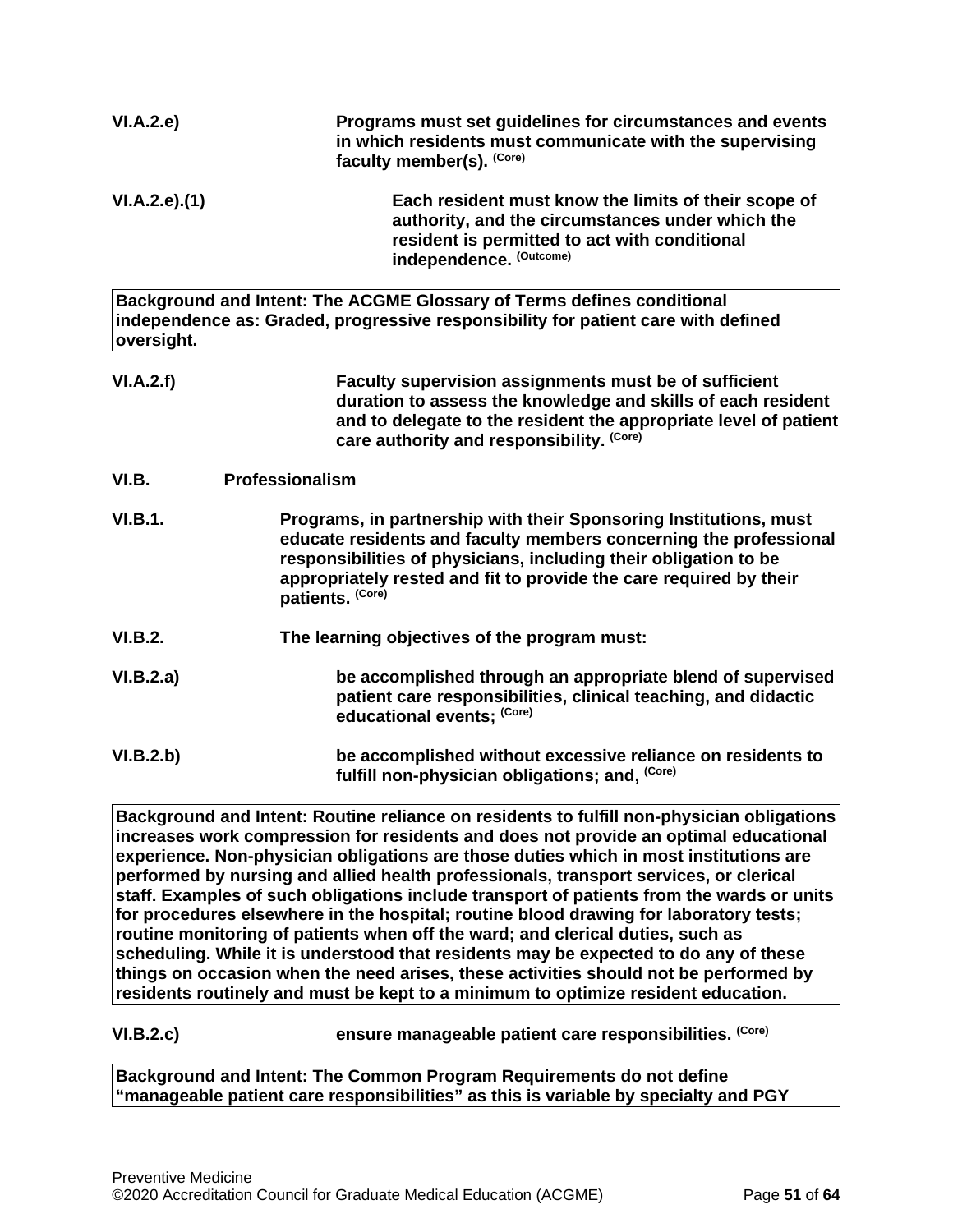**level. Review Committees will provide further detail regarding patient care responsibilities in the applicable specialty-specific Program Requirements and accompanying FAQs. However, all programs, regardless of specialty, should carefully assess how the assignment of patient care responsibilities can affect work compression, especially at the PGY-1 level.**

| VI.B.3.        | The program director, in partnership with the Sponsoring Institution,<br>must provide a culture of professionalism that supports patient<br>safety and personal responsibility. (Core) |
|----------------|----------------------------------------------------------------------------------------------------------------------------------------------------------------------------------------|
| <b>VI.B.4.</b> | Residents and faculty members must demonstrate an understanding<br>of their personal role in the:                                                                                      |
| VI.B.4.a)      | provision of patient- and family-centered care; (Outcome)                                                                                                                              |
| VI.B.4.b)      | safety and welfare of patients entrusted to their care,<br>including the ability to report unsafe conditions and adverse<br>events: (Outcome)                                          |

**Background and Intent: This requirement emphasizes that responsibility for reporting unsafe conditions and adverse events is shared by all members of the team and is not solely the responsibility of the resident.**

| VI.B.4.c) | assurance of their fitness for work, including: (Outcome) |
|-----------|-----------------------------------------------------------|
|-----------|-----------------------------------------------------------|

**Background and Intent: This requirement emphasizes the professional responsibility of faculty members and residents to arrive for work adequately rested and ready to care for patients. It is also the responsibility of faculty members, residents, and other members of the care team to be observant, to intervene, and/or to escalate their concern about resident and faculty member fitness for work, depending on the situation, and in accordance with institutional policies.**

| $VI.B.4.c$ ). $(1)$ | management of their time before, during, and after<br>clinical assignments; and, (Outcome)                                                                                                       |
|---------------------|--------------------------------------------------------------------------------------------------------------------------------------------------------------------------------------------------|
| $VI.B.4.c$ ). $(2)$ | recognition of impairment, including from illness,<br>fatigue, and substance use, in themselves, their peers,<br>and other members of the health care team. (Outcome)                            |
| VI.B.4.d)           | commitment to lifelong learning; (Outcome)                                                                                                                                                       |
| VI.B.4.e            | monitoring of their patient care performance improvement<br>indicators; and, (Outcome)                                                                                                           |
| VI.B.4.f)           | accurate reporting of clinical and educational work hours,<br>patient outcomes, and clinical experience data. (Outcome)                                                                          |
| VI.B.5.             | All residents and faculty members must demonstrate<br>responsiveness to patient needs that supersedes self-interest. This<br>includes the recognition that under certain circumstances, the best |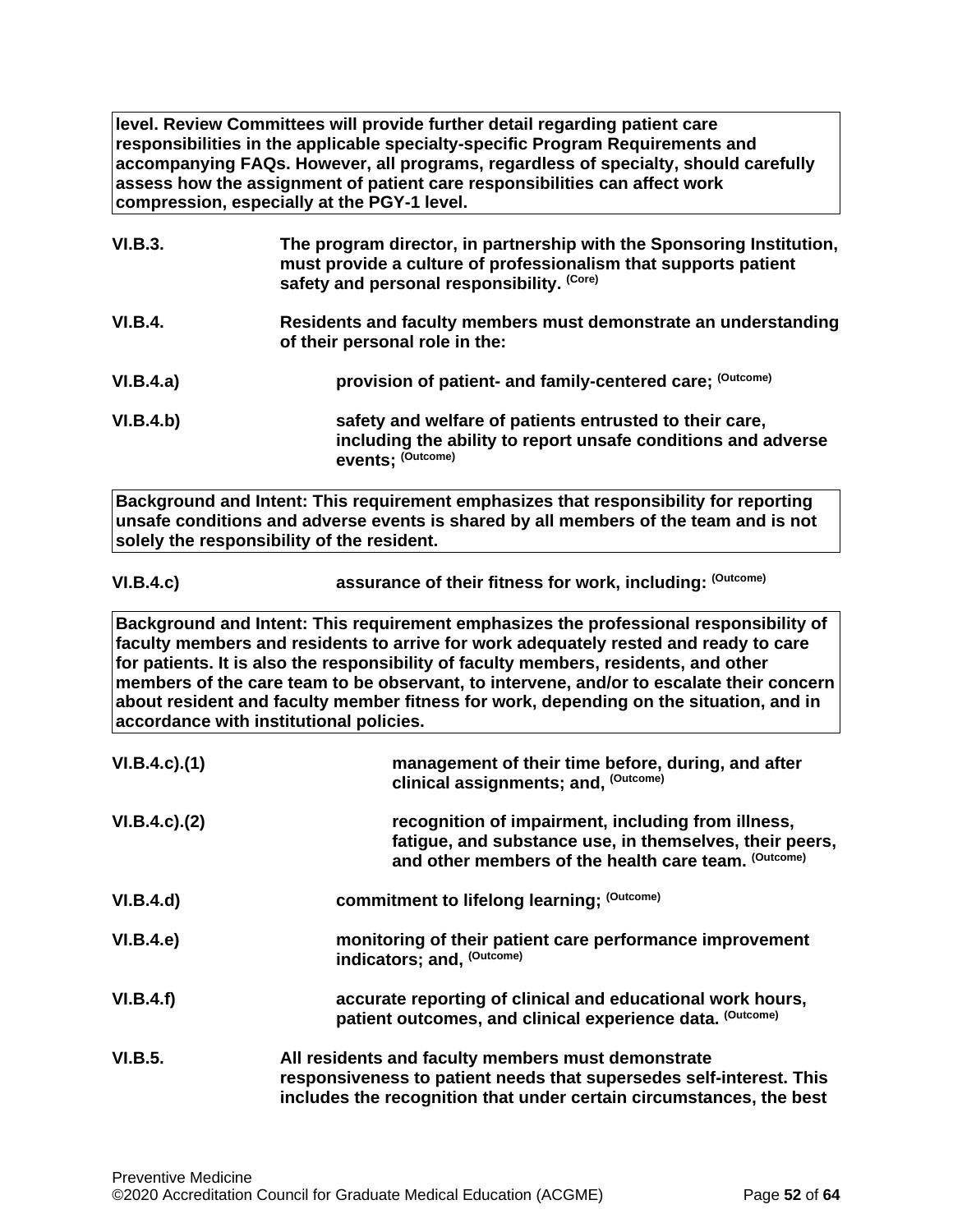**interests of the patient may be served by transitioning that patient's care to another qualified and rested provider. (Outcome)**

- **VI.B.6. Programs, in partnership with their Sponsoring Institutions, must provide a professional, equitable, respectful, and civil environment that is free from discrimination, sexual and other forms of harassment, mistreatment, abuse, or coercion of students, residents, faculty, and staff. (Core)**
- **VI.B.7. Programs, in partnership with their Sponsoring Institutions, should have a process for education of residents and faculty regarding unprofessional behavior and a confidential process for reporting, investigating, and addressing such concerns. (Core)**

#### <span id="page-52-0"></span>**VI.C. Well-Being**

*Psychological, emotional, and physical well-being are critical in the development of the competent, caring, and resilient physician and require proactive attention to life inside and outside of medicine. Well-being requires that physicians retain the joy in medicine while managing their own real-life stresses. Self-care and responsibility to support other members of the health care team are important components of professionalism; they are also skills that must be modeled, learned, and nurtured in the context of other aspects of residency training.*

*Residents and faculty members are at risk for burnout and depression. Programs, in partnership with their Sponsoring Institutions, have the same responsibility to address well-being as other aspects of resident competence. Physicians and all members of the health care team share responsibility for the well-being of each other. For example, a culture which encourages covering for colleagues after an illness without the expectation of reciprocity reflects the ideal of professionalism. A positive culture in a clinical learning environment models constructive behaviors, and prepares residents with the skills and attitudes needed to thrive throughout their careers.*

**Background and Intent: The ACGME is committed to addressing physician well-being for individuals and as it relates to the learning and working environment. The creation of a learning and working environment with a culture of respect and accountability for physician well-being is crucial to physicians' ability to deliver the safest, best possible care to patients. The ACGME is leveraging its resources in four key areas to support the ongoing focus on physician well-being: education, influence, research, and collaboration. Information regarding the ACGME's ongoing efforts in this area is available on the ACGME website.**

**As these efforts evolve, information will be shared with programs seeking to develop and/or strengthen their own well-being initiatives. In addition, there are many activities that programs can utilize now to assess and support physician well-being. These include culture of safety surveys, ensuring the availability of counseling services, and attention to the safety of the entire health care team.**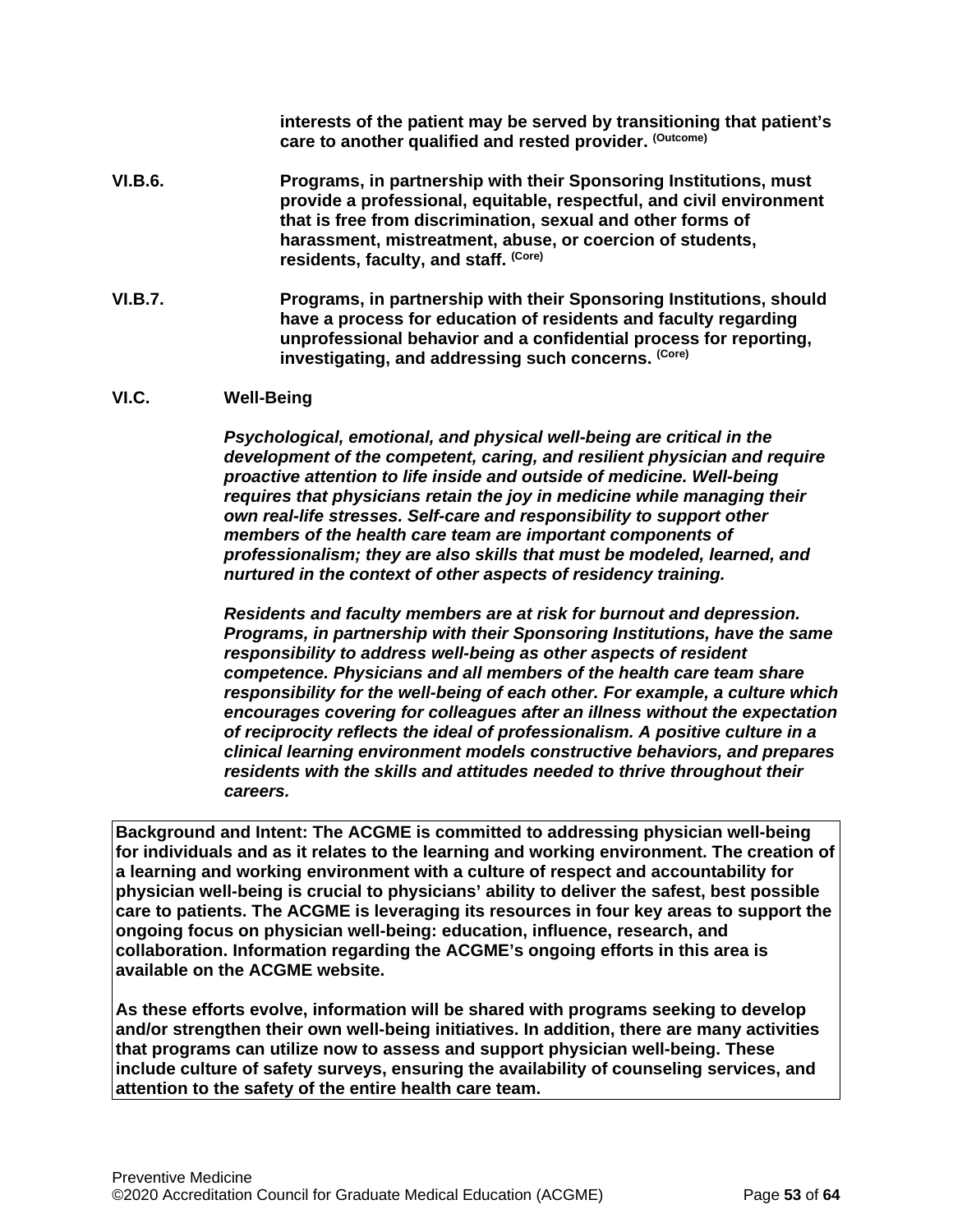| VI.C.1.   | The responsibility of the program, in partnership with the<br>Sponsoring Institution, to address well-being must include:                                                                                                                                                                                                        |
|-----------|----------------------------------------------------------------------------------------------------------------------------------------------------------------------------------------------------------------------------------------------------------------------------------------------------------------------------------|
| VI.C.1.a) | efforts to enhance the meaning that each resident finds in the<br>experience of being a physician, including protecting time<br>with patients, minimizing non-physician obligations,<br>providing administrative support, promoting progressive<br>autonomy and flexibility, and enhancing professional<br>relationships; (Core) |
| VI.C.1.b) | attention to scheduling, work intensity, and work<br>compression that impacts resident well-being; (Core)                                                                                                                                                                                                                        |
| VI.C.1.c) | evaluating workplace safety data and addressing the safety of<br>residents and faculty members; (Core)                                                                                                                                                                                                                           |

**Background and Intent: This requirement emphasizes the responsibility shared by the Sponsoring Institution and its programs to gather information and utilize systems that monitor and enhance resident and faculty member safety, including physical safety. Issues to be addressed include, but are not limited to, monitoring of workplace injuries, physical or emotional violence, vehicle collisions, and emotional well-being after adverse events.**

**VI.C.1.d) policies and programs that encourage optimal resident and faculty member well-being; and, (Core)**

**Background and Intent: Well-being includes having time away from work to engage with family and friends, as well as to attend to personal needs and to one's own health, including adequate rest, healthy diet, and regular exercise.** 

**VI.C.1.d).(1) Residents must be given the opportunity to attend medical, mental health, and dental care appointments, including those scheduled during their working hours. (Core)**

**Background and Intent: The intent of this requirement is to ensure that residents have the opportunity to access medical and dental care, including mental health care, at times that are appropriate to their individual circumstances. Residents must be provided with time away from the program as needed to access care, including appointments scheduled during their working hours.**

**VI.C.1.e) attention to resident and faculty member burnout, depression, and substance abuse. The program, in partnership with its Sponsoring Institution, must educate faculty members and residents in identification of the symptoms of burnout, depression, and substance abuse, including means to assist those who experience these conditions. Residents and faculty members must also be educated to recognize those symptoms in themselves and**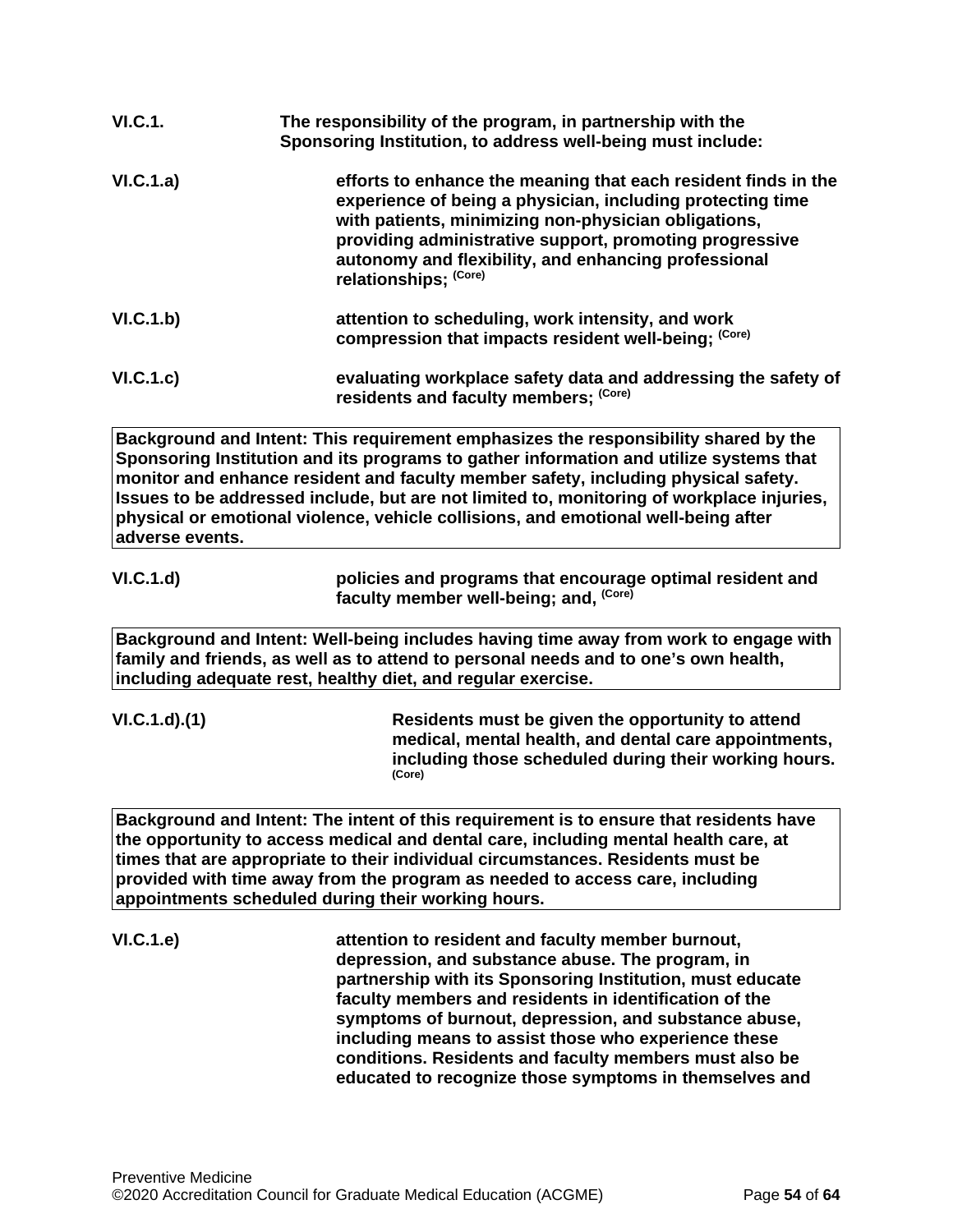**how to seek appropriate care. The program, in partnership with its Sponsoring Institution, must: (Core)**

**Background and Intent: Programs and Sponsoring Institutions are encouraged to review materials in order to create systems for identification of burnout, depression, and substance abuse. Materials and more information are available on the Physician Wellbeing section of the ACGME website [\(http://www.acgme.org/What-We-](http://www.acgme.org/What-We-Do/Initiatives/Physician-Well-Being)[Do/Initiatives/Physician-Well-Being\)](http://www.acgme.org/What-We-Do/Initiatives/Physician-Well-Being).**

**VI.C.1.e).(1) encourage residents and faculty members to alert the program director or other designated personnel or programs when they are concerned that another resident, fellow, or faculty member may be displaying signs of burnout, depression, substance abuse, suicidal ideation, or potential for violence; (Core)**

**Background and Intent: Individuals experiencing burnout, depression, substance abuse, and/or suicidal ideation are often reluctant to reach out for help due to the stigma associated with these conditions, and are concerned that seeking help may have a negative impact on their career. Recognizing that physicians are at increased risk in these areas, it is essential that residents and faculty members are able to report their concerns when another resident or faculty member displays signs of any of these conditions, so that the program director or other designated personnel, such as the department chair, may assess the situation and intervene as necessary to facilitate access to appropriate care. Residents and faculty members must know which personnel, in addition to the program director, have been designated with this responsibility; those personnel and the program director should be familiar with the institution's impaired physician policy and any employee health, employee assistance, and/or wellness programs within the institution. In cases of physician impairment, the program director or designated personnel should follow the policies of their institution for reporting.**

| VI.C.1.e). (2) | provide access to appropriate tools for self-screening;<br>and, (Core)                                                                                                                          |
|----------------|-------------------------------------------------------------------------------------------------------------------------------------------------------------------------------------------------|
| VI.C.1.e). (3) | provide access to confidential, affordable mental<br>health assessment, counseling, and treatment,<br>including access to urgent and emergent care 24<br>hours a day, seven days a week. (Core) |

**Background and Intent: The intent of this requirement is to ensure that residents have immediate access at all times to a mental health professional (psychiatrist, psychologist, Licensed Clinical Social Worker, Primary Mental Health Nurse Practitioner, or Licensed Professional Counselor) for urgent or emergent mental health issues. In-person, telemedicine, or telephonic means may be utilized to satisfy this requirement. Care in the Emergency Department may be necessary in some cases, but not as the primary or sole means to meet the requirement.**

**The reference to affordable counseling is intended to require that financial cost not be a barrier to obtaining care.**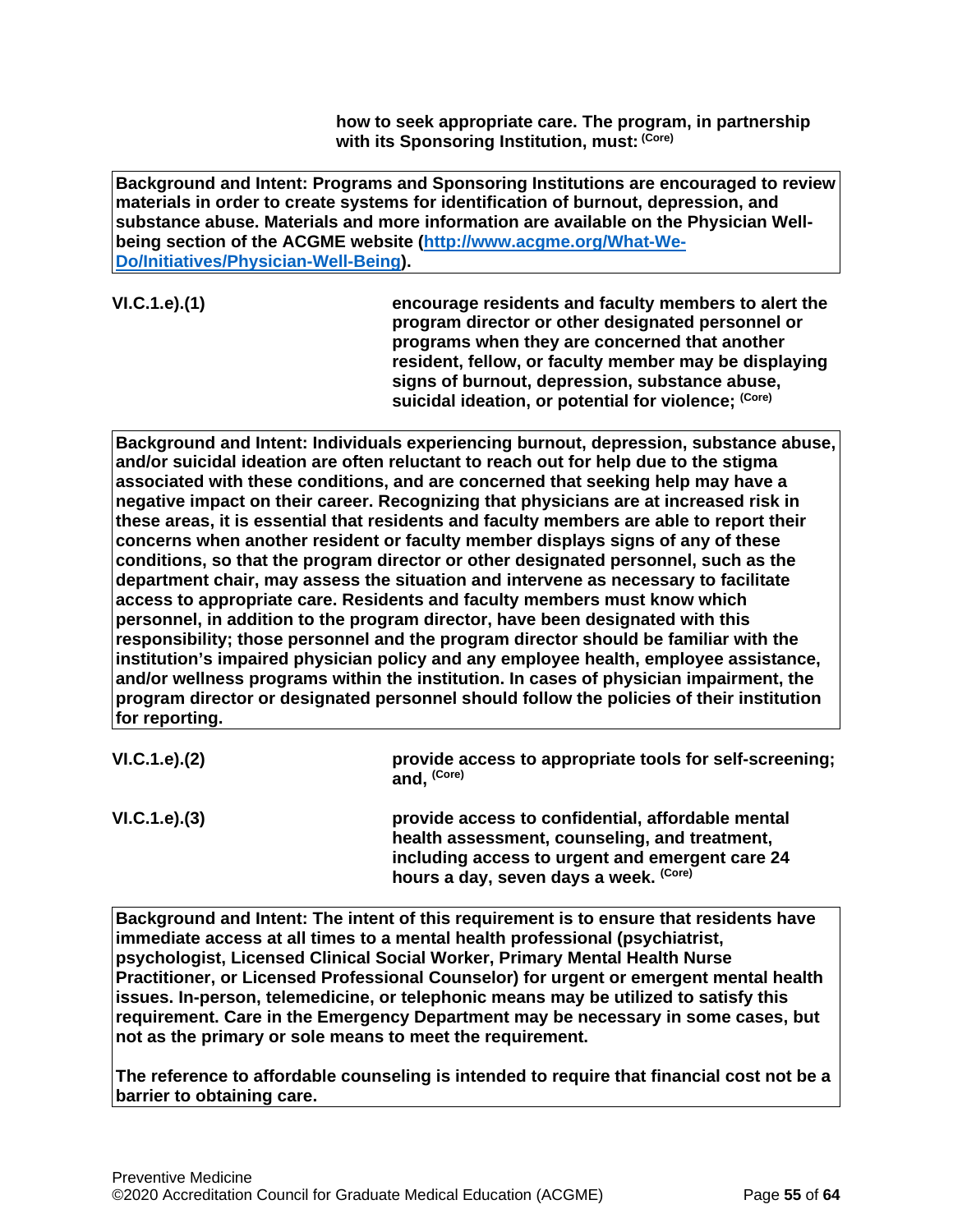| <b>VI.C.2.</b> | There are circumstances in which residents may be unable to attend<br>work, including but not limited to fatigue, illness, family<br>emergencies, and parental leave. Each program must allow an<br>appropriate length of absence for residents unable to perform their<br>patient care responsibilities. (Core) |
|----------------|------------------------------------------------------------------------------------------------------------------------------------------------------------------------------------------------------------------------------------------------------------------------------------------------------------------|
| VI.C.2.a)      | The program must have policies and procedures in place to<br>ensure coverage of patient care. (Core)                                                                                                                                                                                                             |
| VI.C.2.b)      | These policies must be implemented without fear of negative<br>consequences for the resident who is or was unable to<br>provide the clinical work. (Core)                                                                                                                                                        |
| return.        | Background and Intent: Residents may need to extend their length of training<br>depending on length of absence and specialty board eligibility requirements.<br>Teammates should assist colleagues in need and equitably reintegrate them upon                                                                   |
| VI.D.          | <b>Fatigue Mitigation</b>                                                                                                                                                                                                                                                                                        |
| <b>VI.D.1.</b> | <b>Programs must:</b>                                                                                                                                                                                                                                                                                            |
| VI.D.1.a)      | educate all faculty members and residents to recognize the<br>signs of fatigue and sleep deprivation; (Core)                                                                                                                                                                                                     |
| VI.D.1.b)      | educate all faculty members and residents in alertness<br>management and fatigue mitigation processes; and, <sup>(Core)</sup>                                                                                                                                                                                    |

<span id="page-55-0"></span>**VI.D.1.c) encourage residents to use fatigue mitigation processes to manage the potential negative effects of fatigue on patient care and learning. (Detail)**

**Background and Intent: Providing medical care to patients is physically and mentally demanding. Night shifts, even for those who have had enough rest, cause fatigue. Experiencing fatigue in a supervised environment during training prepares residents for managing fatigue in practice. It is expected that programs adopt fatigue mitigation processes and ensure that there are no negative consequences and/or stigma for using fatigue mitigation strategies.**

**This requirement emphasizes the importance of adequate rest before and after clinical responsibilities. Strategies that may be used include, but are not limited to, strategic napping; the judicious use of caffeine; availability of other caregivers; time management to maximize sleep off-duty; learning to recognize the signs of fatigue, and selfmonitoring performance and/or asking others to monitor performance; remaining active to promote alertness; maintaining a healthy diet; using relaxation techniques to fall asleep; maintaining a consistent sleep routine; exercising regularly; increasing sleep time before and after call; and ensuring sufficient sleep recovery periods.**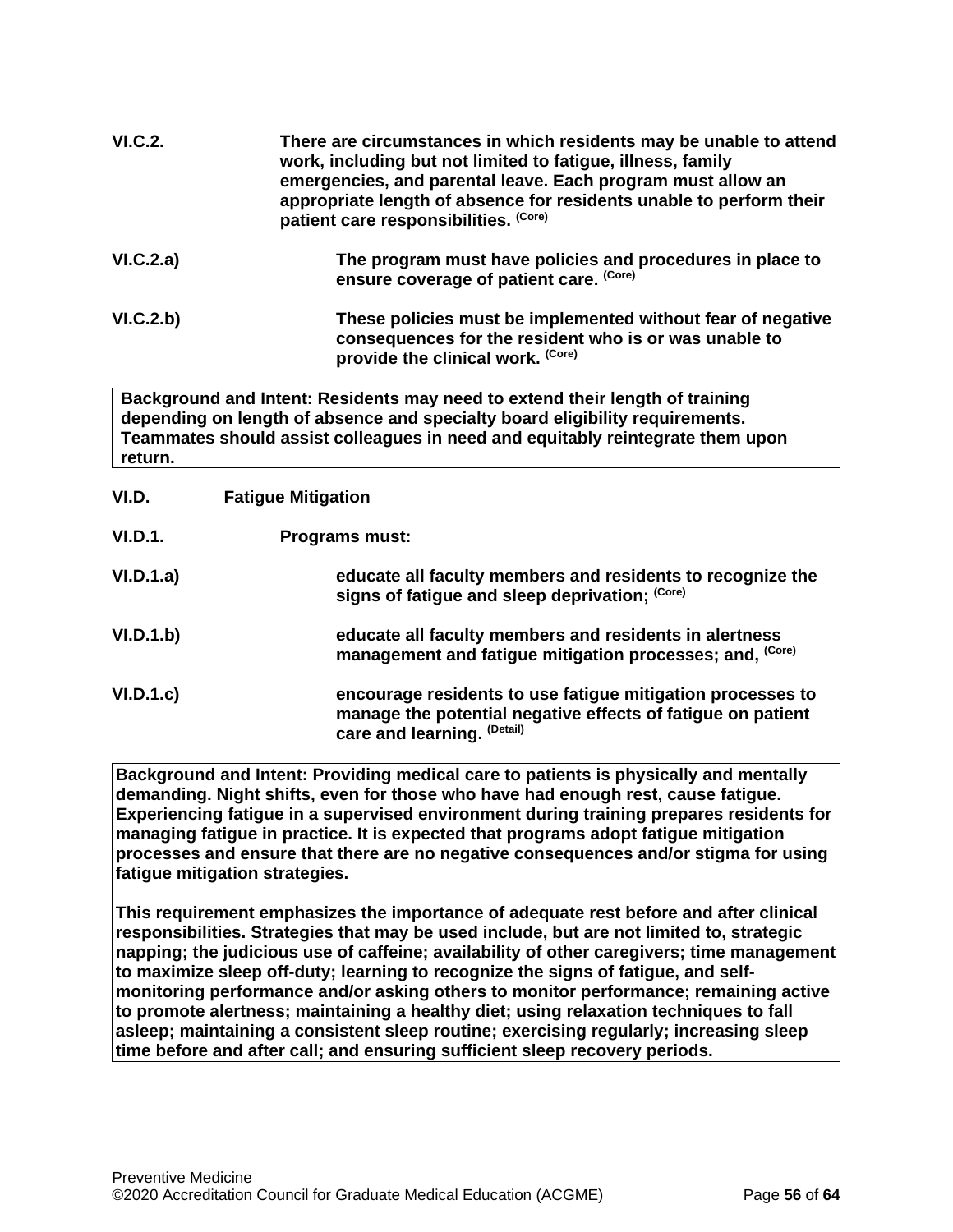<span id="page-56-0"></span>

| VI.D.2.   | Each program must ensure continuity of patient care, consistent<br>with the program's policies and procedures referenced in VI.C.2-<br>VI.C.2.b), in the event that a resident may be unable to perform their<br>patient care responsibilities due to excessive fatigue. (Core) |
|-----------|---------------------------------------------------------------------------------------------------------------------------------------------------------------------------------------------------------------------------------------------------------------------------------|
| VI.D.3.   | The program, in partnership with its Sponsoring Institution, must<br>ensure adequate sleep facilities and safe transportation options for<br>residents who may be too fatigued to safely return home. (Core)                                                                    |
| VI.E.     | <b>Clinical Responsibilities, Teamwork, and Transitions of Care</b>                                                                                                                                                                                                             |
| VI.E.1.   | <b>Clinical Responsibilities</b>                                                                                                                                                                                                                                                |
|           | The clinical responsibilities for each resident must be based on PGY<br>level, patient safety, resident ability, severity and complexity of<br>patient illness/condition, and available support services. (Core)                                                                |
| VI.E.1.a) | The clinical workload must allow residents to develop the required<br>competence in patient care with a focus on learning over meeting<br>service obligations. (Detail)                                                                                                         |

**Background and Intent: The changing clinical care environment of medicine has meant that work compression due to high complexity has increased stress on residents. Faculty members and program directors need to make sure residents function in an environment that has safe patient care and a sense of resident well-being. Some Review Committees have addressed this by setting limits on patient admissions, and it is an essential responsibility of the program director to monitor resident workload. Workload should be distributed among the resident team and interdisciplinary teams to minimize work compression.**

| VI.E.2.   | <b>Teamwork</b>                                                                                                                                                                                                                                                                     |
|-----------|-------------------------------------------------------------------------------------------------------------------------------------------------------------------------------------------------------------------------------------------------------------------------------------|
|           | Residents must care for patients in an environment that maximizes<br>communication. This must include the opportunity to work as a<br>member of effective interprofessional teams that are appropriate to<br>the delivery of care in the specialty and larger health system. (Core) |
| VI.E.3.   | <b>Transitions of Care</b>                                                                                                                                                                                                                                                          |
| VI.E.3.a) | Programs must design clinical assignments to optimize<br>transitions in patient care, including their safety, frequency,<br>and structure. (Core)                                                                                                                                   |
| VI.E.3.b) | Programs, in partnership with their Sponsoring Institutions,<br>must ensure and monitor effective, structured hand-over<br>processes to facilitate both continuity of care and patient<br>safety. (Core)                                                                            |
| VI.E.3.c) | Programs must ensure that residents are competent in<br>communicating with team members in the hand-over process.<br>(Outcome)                                                                                                                                                      |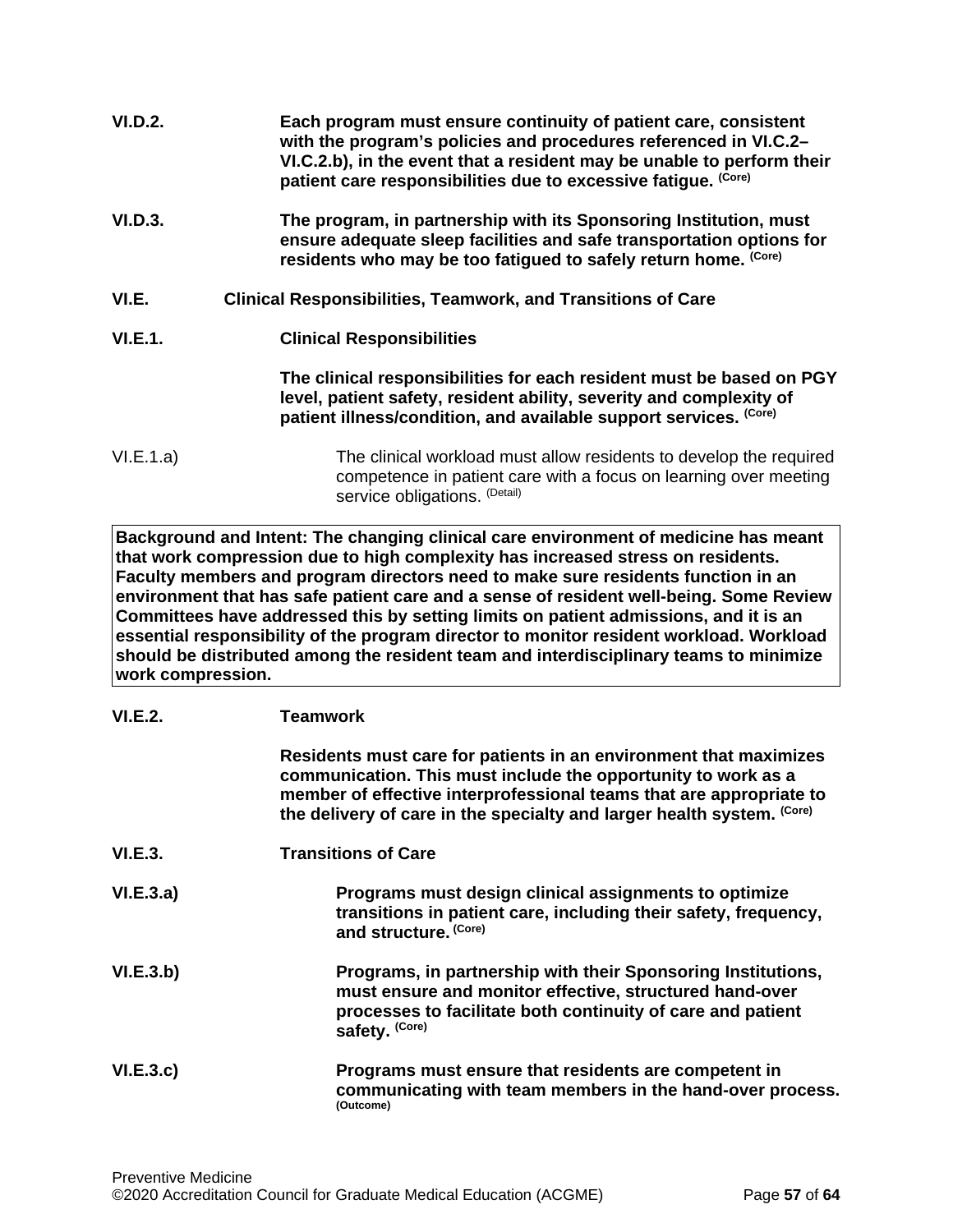| VI.E.3.d) | Programs and clinical sites must maintain and communicate<br>schedules of attending physicians and residents currently<br>responsible for care. (Core)                                                                                                                                                            |
|-----------|-------------------------------------------------------------------------------------------------------------------------------------------------------------------------------------------------------------------------------------------------------------------------------------------------------------------|
| VI.E.3.e) | Each program must ensure continuity of patient care,<br>consistent with the program's policies and procedures<br>referenced in VI.C.2-VI.C.2.b), in the event that a resident may<br>be unable to perform their patient care responsibilities due to<br>excessive fatigue or illness, or family emergency. (Core) |

## <span id="page-57-0"></span>**VI.F. Clinical Experience and Education**

*Programs, in partnership with their Sponsoring Institutions, must design an effective program structure that is configured to provide residents with educational and clinical experience opportunities, as well as reasonable opportunities for rest and personal activities.*

**Background and Intent: In the new requirements, the terms "clinical experience and education," "clinical and educational work," and "clinical and educational work hours" replace the terms "duty hours," "duty periods," and "duty." These changes have been made in response to concerns that the previous use of the term "duty" in reference to number of hours worked may have led some to conclude that residents' duty to "clock out" on time superseded their duty to their patients.**

**VI.F.1. Maximum Hours of Clinical and Educational Work per Week**

**Clinical and educational work hours must be limited to no more than 80 hours per week, averaged over a four-week period, inclusive of all in-house clinical and educational activities, clinical work done from home, and all moonlighting. (Core)**

**Background and Intent: Programs and residents have a shared responsibility to ensure that the 80-hour maximum weekly limit is not exceeded. While the requirement has been written with the intent of allowing residents to remain beyond their scheduled work periods to care for a patient or participate in an educational activity, these additional hours must be accounted for in the allocated 80 hours when averaged over four weeks.**

#### *Scheduling*

**While the ACGME acknowledges that, on rare occasions, a resident may work in excess of 80 hours in a given week, all programs and residents utilizing this flexibility will be required to adhere to the 80-hour maximum weekly limit when averaged over a fourweek period. Programs that regularly schedule residents to work 80 hours per week and still permit residents to remain beyond their scheduled work period are likely to exceed the 80-hour maximum, which would not be in substantial compliance with the requirement. These programs should adjust schedules so that residents are scheduled to work fewer than 80 hours per week, which would allow residents to remain beyond their scheduled work period when needed without violating the 80-hour requirement. Programs may wish to consider using night float and/or making adjustments to the frequency of in-house call to ensure compliance with the 80-hour maximum weekly limit.**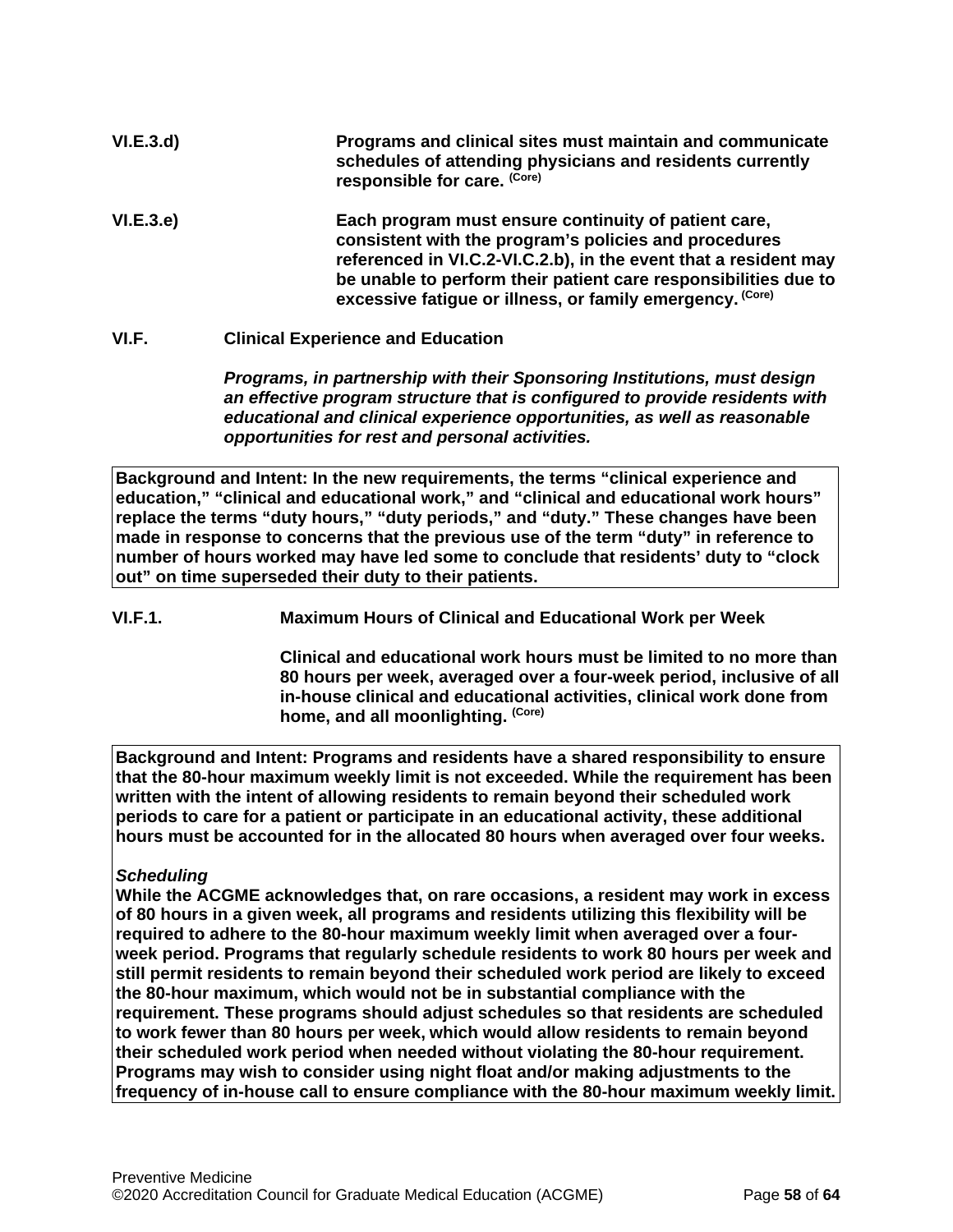## *Oversight*

**With increased flexibility introduced into the Requirements, programs permitting this flexibility will need to account for the potential for residents to remain beyond their assigned work periods when developing schedules, to avoid exceeding the 80-hour maximum weekly limit, averaged over four weeks. The ACGME Review Committees will strictly monitor and enforce compliance with the 80-hour requirement. Where violations of the 80-hour requirement are identified, programs will be subject to citation and at risk for an adverse accreditation action.**

#### *Work from Home*

**While the requirement specifies that clinical work done from home must be counted toward the 80-hour maximum weekly limit, the expectation remains that scheduling be structured so that residents are able to complete most work on site during scheduled clinical work hours without requiring them to take work home. The new requirements acknowledge the changing landscape of medicine, including electronic health records, and the resulting increase in the amount of work residents choose to do from home. The requirement provides flexibility for residents to do this while ensuring that the time spent by residents completing clinical work from home is accomplished within the 80 hour weekly maximum. Types of work from home that must be counted include using an electronic health record and taking calls from home. Reading done in preparation for the following day's cases, studying, and research done from home do not count toward the 80 hours. Resident decisions to leave the hospital before their clinical work has been completed and to finish that work later from home should be made in consultation with the resident's supervisor. In such circumstances, residents should be mindful of their professional responsibility to complete work in a timely manner and to maintain patient confidentiality.**

**During the public comment period many individuals raised questions and concerns related to this change. Some questioned whether minute by minute tracking would be required; in other words, if a resident spends three minutes on a phone call and then a few hours later spends two minutes on another call, will the resident need to report that time. Others raised concerns related to the ability of programs and institutions to verify the accuracy of the information reported by residents. The new requirements are not an attempt to micromanage this process. Residents are to track the time they spend on clinical work from home and to report that time to the program. Decisions regarding whether to report infrequent phone calls of very short duration will be left to the individual resident. Programs will need to factor in time residents are spending on clinical work at home when schedules are developed to ensure that residents are not working in excess of 80 hours per week, averaged over four weeks. There is no requirement that programs assume responsibility for documenting this time. Rather, the program's responsibility is ensuring that residents report their time from home and that schedules are structured to ensure that residents are not working in excess of 80 hours per week, averaged over four weeks.**

#### *PGY-1 and PGY-2 Residents*

**PGY-1 and PGY-2 residents may not have the experience to make decisions about when it is appropriate to utilize flexibility or may feel pressured to use it when unnecessary. Programs are responsible for ensuring that residents are provided with manageable workloads that can be accomplished during scheduled work hours. This includes ensuring that a resident's assigned direct patient load is manageable, that residents**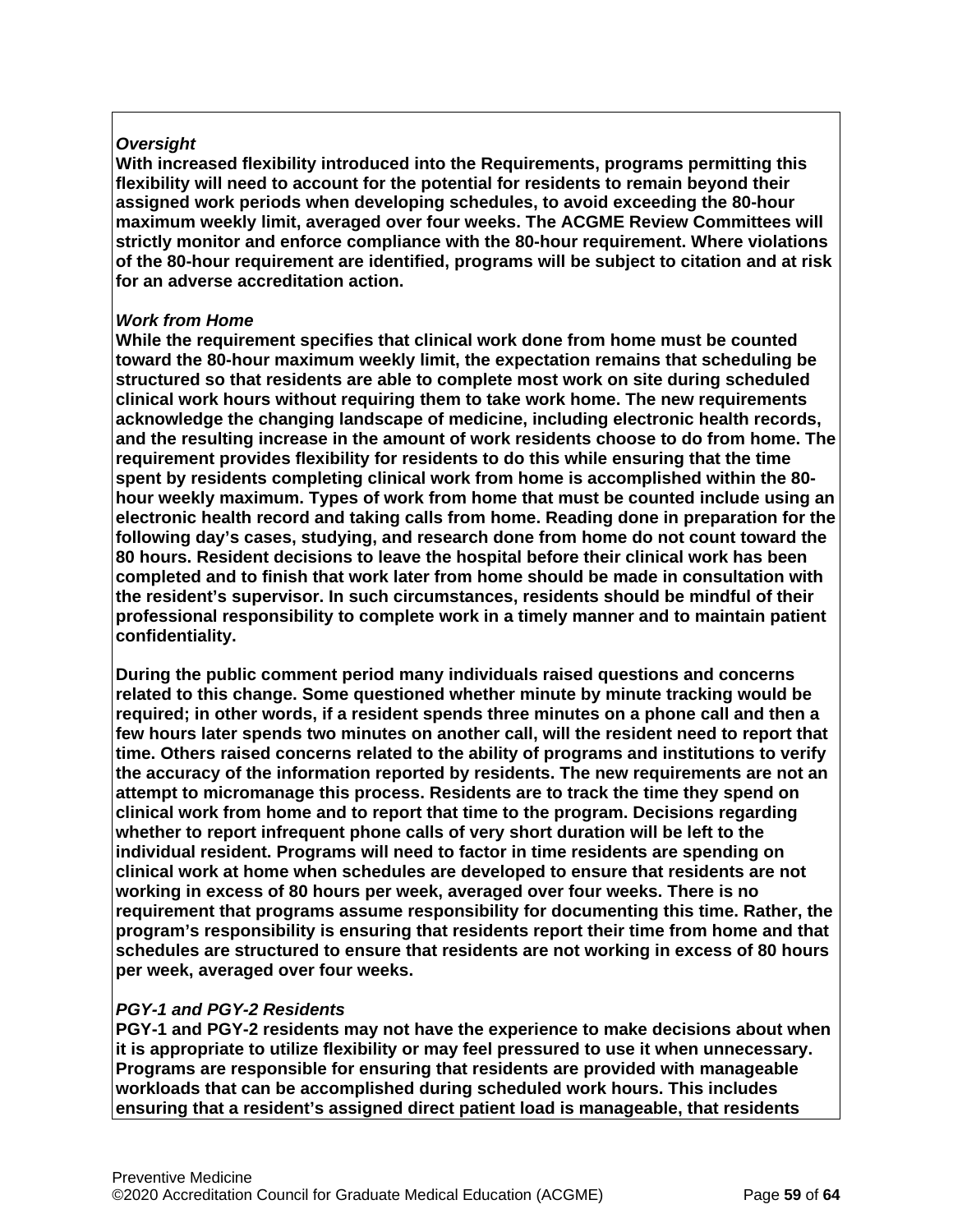**have appropriate support from their clinical teams, and that residents are not overburdened with clerical work and/or other non-physician duties.**

| <b>VI.F.2.</b> | <b>Mandatory Time Free of Clinical Work and Education</b>                                                                                                                                                                                                                                                 |
|----------------|-----------------------------------------------------------------------------------------------------------------------------------------------------------------------------------------------------------------------------------------------------------------------------------------------------------|
| VI.F.2.a)      | The program must design an effective program structure that<br>is configured to provide residents with educational<br>opportunities, as well as reasonable opportunities for rest<br>and personal well-being. (Core)                                                                                      |
| VI.F.2.b)      | Residents should have eight hours off between scheduled<br>clinical work and education periods. (Detail)                                                                                                                                                                                                  |
| VI.F.2.b)(1)   | There may be circumstances when residents choose<br>to stay to care for their patients or return to the<br>hospital with fewer than eight hours free of clinical<br>experience and education. This must occur within the<br>context of the 80-hour and the one-day-off-in-seven<br>requirements. (Detail) |

**Background and Intent: While it is expected that resident schedules will be structured to ensure that residents are provided with a minimum of eight hours off between scheduled work periods, it is recognized that residents may choose to remain beyond their scheduled time, or return to the clinical site during this time-off period, to care for a patient. The requirement preserves the flexibility for residents to make those choices. It is also noted that the 80-hour weekly limit (averaged over four weeks) is a deterrent for scheduling fewer than eight hours off between clinical and education work periods, as it would be difficult for a program to design a schedule that provides fewer than eight hours off without violating the 80-hour rule.**

| VI.F.2.c) | Residents must have at least 14 hours free of clinical work      |
|-----------|------------------------------------------------------------------|
|           | and education after 24 hours of in-house call. <sup>(Core)</sup> |

**Background and Intent: Residents have a responsibility to return to work rested, and thus are expected to use this time away from work to get adequate rest. In support of this goal, residents are encouraged to prioritize sleep over other discretionary activities.**

**VI.F.2.d) Residents must be scheduled for a minimum of one day in seven free of clinical work and required education (when averaged over four weeks). At-home call cannot be assigned on these free days. (Core)**

**Background and Intent: The requirement provides flexibility for programs to distribute days off in a manner that meets program and resident needs. It is strongly recommended that residents' preference regarding how their days off are distributed be considered as schedules are developed. It is desirable that days off be distributed throughout the month, but some residents may prefer to group their days off to have a "golden weekend," meaning a consecutive Saturday and Sunday free from work. The requirement for one free day in seven should not be interpreted as precluding a golden weekend. Where feasible, schedules may be designed to provide residents with a**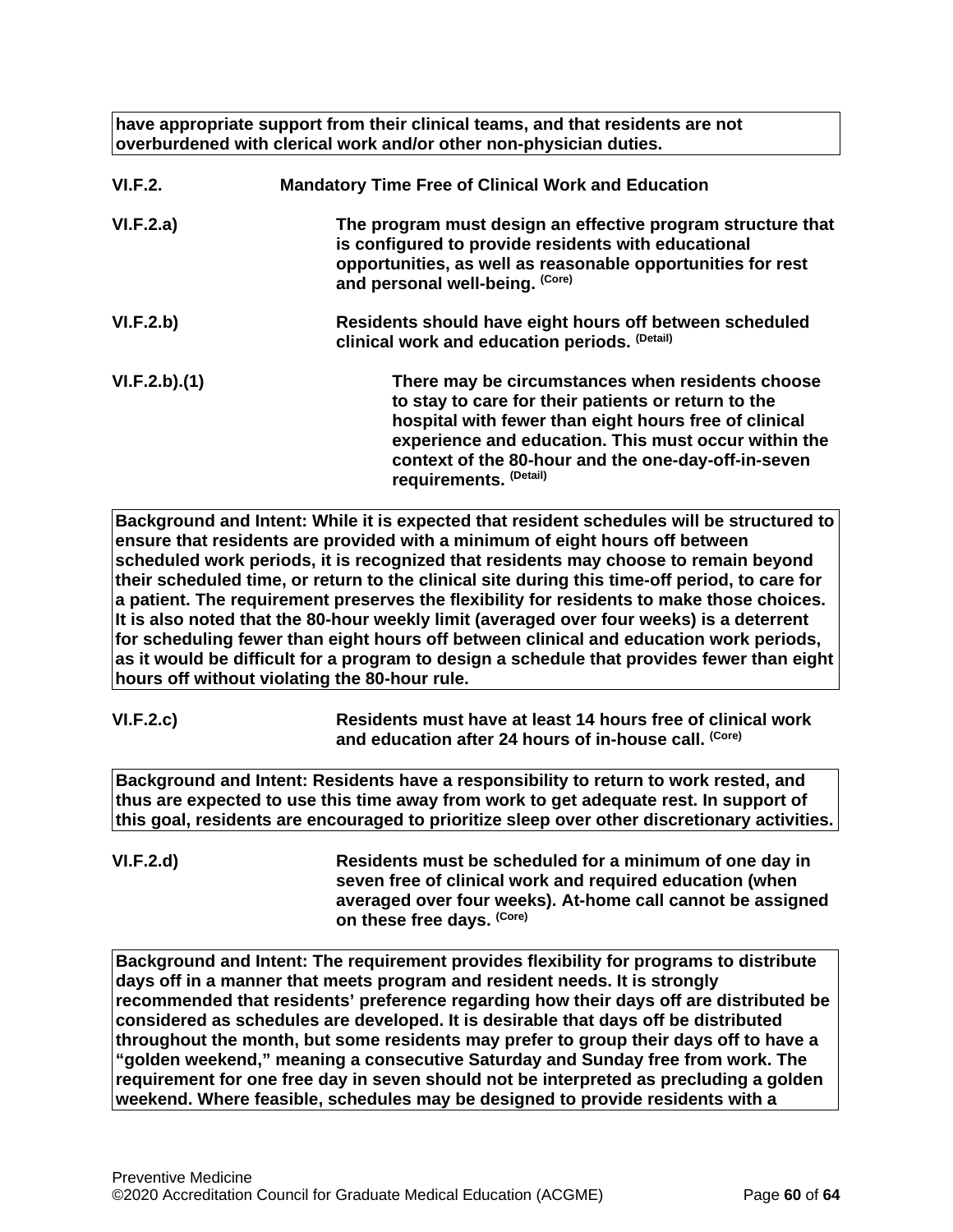**weekend, or two consecutive days, free of work. The applicable Review Committee will evaluate the number of consecutive days of work and determine whether they meet educational objectives. Programs are encouraged to distribute days off in a fashion that optimizes resident well-being, and educational and personal goals. It is noted that a day off is defined in the ACGME Glossary of Terms as "one (1) continuous 24-hour period free from all administrative, clinical, and educational activities."**

- **VI.F.3. Maximum Clinical Work and Education Period Length**
- 

**VI.F.3.a) Clinical and educational work periods for residents must not exceed 24 hours of continuous scheduled clinical assignments. (Core)**

**Background and Intent: The Task Force examined the question of "consecutive time on task." It examined the research supporting the current limit of 16 consecutive hours of time on task for PGY-1 residents; the range of often conflicting impacts of this requirement on patient safety, clinical care, and continuity of care by resident teams; and resident learning found in the literature. Finally, it heard a uniform request by the specialty societies, certifying boards, membership societies and organizations, and senior residents to repeal this requirement. It heard conflicting perspectives from resident unions, a medical student association, and a number of public advocacy groups, some arguing for continuation of the requirement, others arguing for extension of the requirement to all residents.**

**Of greatest concern to the Task Force were the observations of disruption of team care and patient care continuity brought about with residents beyond the PGY-1 level adhering to differing requirements. The graduate medical education community uniformly requested that the Task Force remove this requirement. The most frequentlycited reason for this request was the complete disruption of the team, separating the PGY-1 from supervisory faculty members and residents who were best able to judge the ability of the resident and customize the supervision of patient care for each PGY-1. Cited nearly as frequently was the separation of the PGY-1 from the team, delaying maturation of clinical skills, and threatening to create a "shift" mentality in disciplines where overnight availability to patients is essential in delivery of care.**

**The Task Force examined the impact of the request to consider 16-consecutive-hour limits for all residents, and rejected the proposition. It found that model incompatible with the actual practice of medicine and surgery in many specialties, excessively limiting in configuration of clinical services in many disciplines, and potentially disruptive of the inculcation of responsibility and professional commitment to altruism and placing the needs of patients above those of the physician.**

**After careful consideration of the information available, the testimony and position of all parties submitting information, and presentations to the Task Force, the Task Force removed the 16-hour-consecutive-time-on-task requirement for PGY-1 residents. It remains crucial that programs ensure that PGY-1 residents are supervised in compliance with the applicable Program Requirements, and that resident well-being is prioritized as described in Section VI.C. of these requirements.**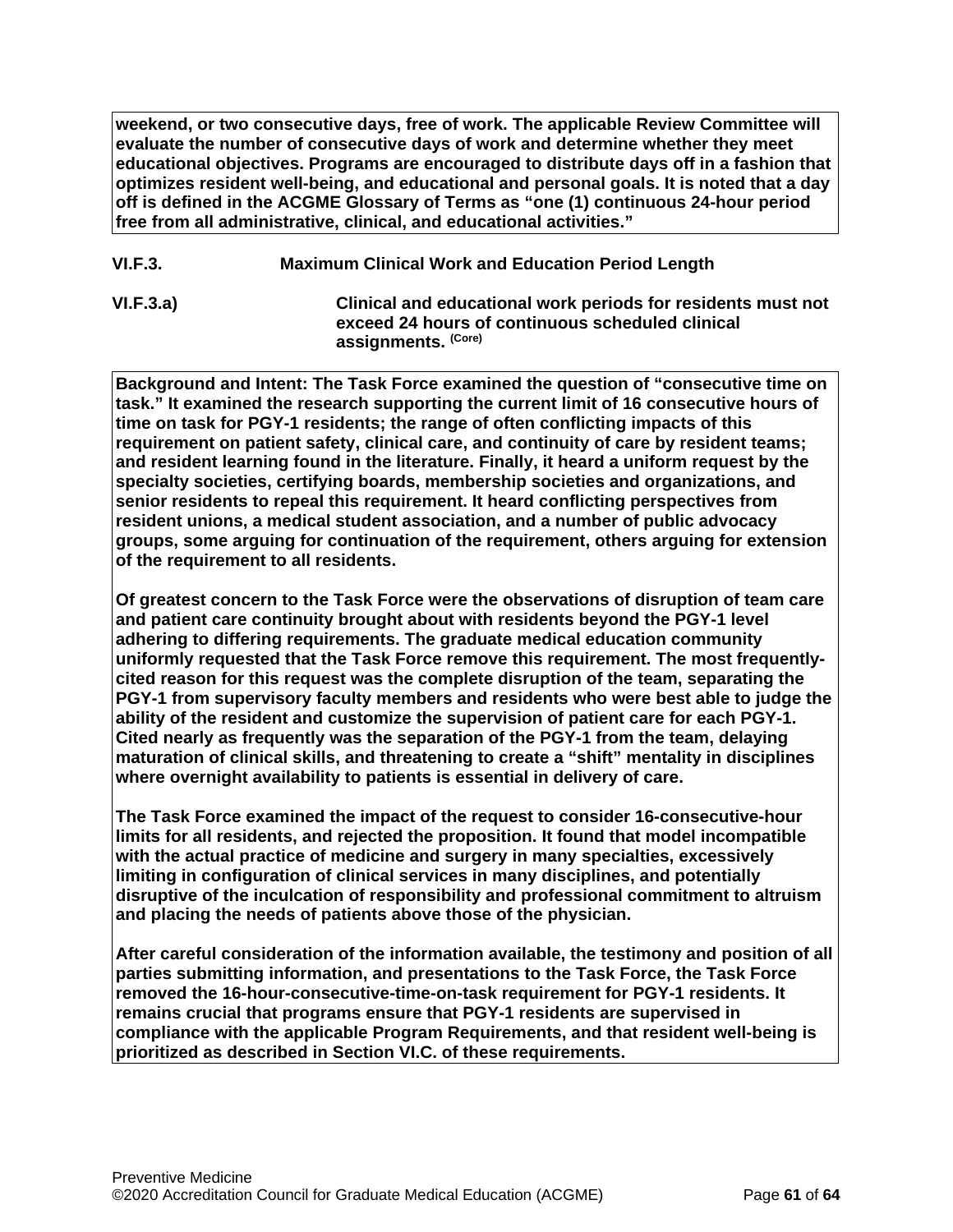| VI.F.3.a)(1) | Up to four hours of additional time may be used for<br>activities related to patient safety, such as providing<br>effective transitions of care, and/or resident education.<br>(Core) |
|--------------|---------------------------------------------------------------------------------------------------------------------------------------------------------------------------------------|
|              |                                                                                                                                                                                       |

**VI.F.3.a).(1).(a) Additional patient care responsibilities must not be assigned to a resident during this time. (Core)**

**Background and Intent: The additional time referenced in VI.F.3.a).(1) should not be used for the care of new patients. It is essential that the resident continue to function as a member of the team in an environment where other members of the team can assess resident fatigue, and that supervision for post-call residents is provided. This 24 hours and up to an additional four hours must occur within the context of 80-hour weekly limit, averaged over four weeks.**

| VI.F.4.      | <b>Clinical and Educational Work Hour Exceptions</b>                                                                                                                                                  |
|--------------|-------------------------------------------------------------------------------------------------------------------------------------------------------------------------------------------------------|
| VI.F.4.a)    | In rare circumstances, after handing off all other<br>responsibilities, a resident, on their own initiative, may elect<br>to remain or return to the clinical site in the following<br>circumstances: |
| VI.F.4.a)(1) | to continue to provide care to a single severely ill or<br>unstable patient; (Detail)                                                                                                                 |
| VI.F.4.a)(2) | humanistic attention to the needs of a patient or<br>family; or, <sup>(Detail)</sup>                                                                                                                  |
| VI.F.4.a)(3) | to attend unique educational events. (Detail)                                                                                                                                                         |
| VI.F.4.b)    | These additional hours of care or education will be counted<br>toward the 80-hour weekly limit. (Detail)                                                                                              |

**Background and Intent: This requirement is intended to provide residents with some control over their schedules by providing the flexibility to voluntarily remain beyond the scheduled responsibilities under the circumstances described above. It is important to note that a resident may remain to attend a conference, or return for a conference later in the day, only if the decision is made voluntarily. Residents must not be required to stay. Programs allowing residents to remain or return beyond the scheduled work and clinical education period must ensure that the decision to remain is initiated by the resident and that residents are not coerced. This additional time must be counted toward the 80-hour maximum weekly limit.**

**VI.F.4.c) A Review Committee may grant rotation-specific exceptions for up to 10 percent or a maximum of 88 clinical and educational work hours to individual programs based on a sound educational rationale.**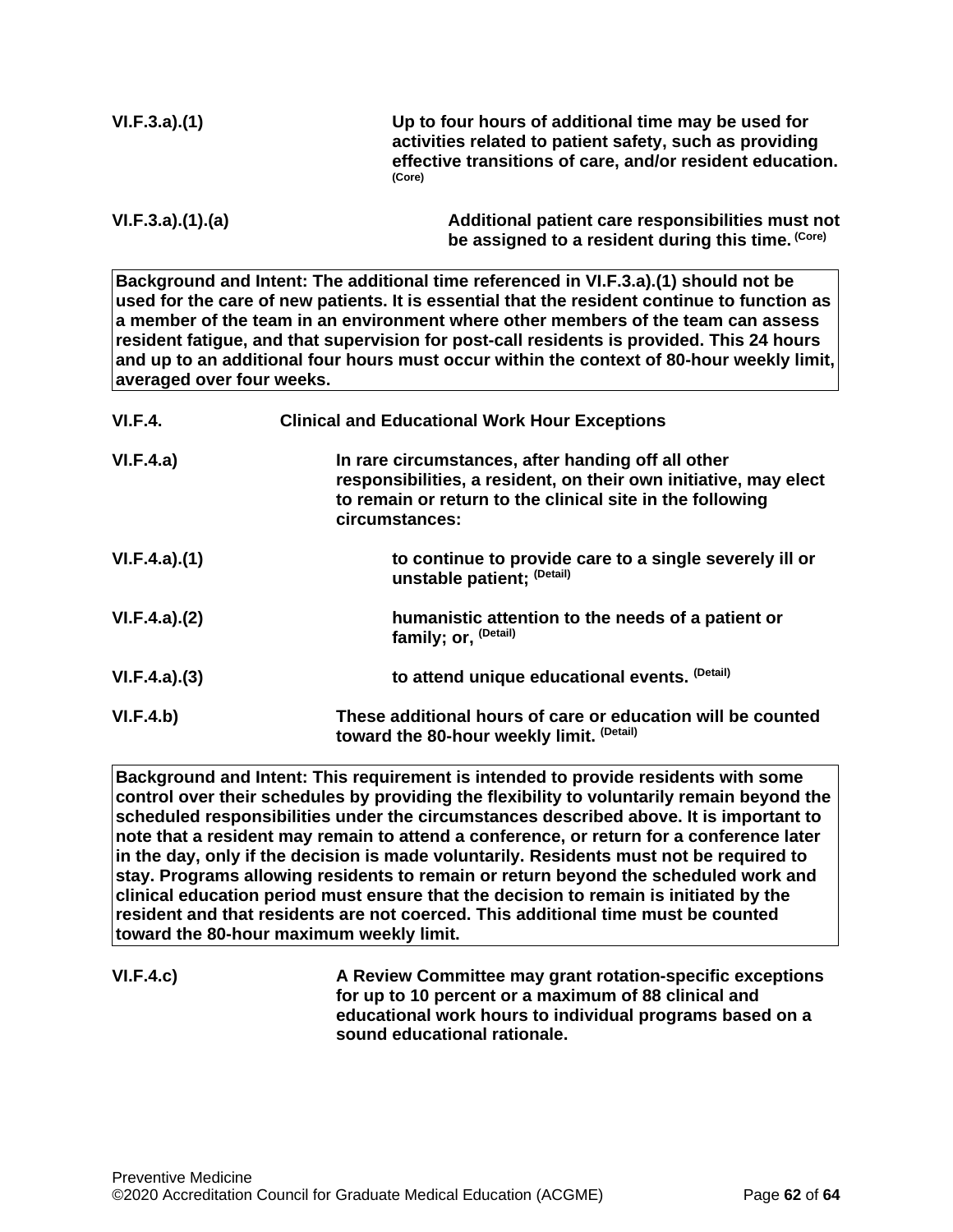|                     | The Review Committee for Preventive Medicine will not consider<br>requests for exceptions to the 80-hour limit to the residents' work<br>week.                                                      |
|---------------------|-----------------------------------------------------------------------------------------------------------------------------------------------------------------------------------------------------|
| $VI.F.4.c$ . $(1)$  | In preparing a request for an exception, the program<br>director must follow the clinical and educational work<br>hour exception policy from the ACGME Manual of<br>Policies and Procedures. (Core) |
| $VI.F.4.c$ ). $(2)$ | Prior to submitting the request to the Review<br>Committee, the program director must obtain approval<br>from the Sponsoring Institution's GMEC and DIO. (Core)                                     |

**Background and Intent: The provision for exceptions for up to 88 hours per week has been modified to specify that exceptions may be granted for specific rotations if the program can justify the increase based on criteria specified by the Review Committee. As in the past, Review Committees may opt not to permit exceptions. The underlying philosophy for this requirement is that while it is expected that all residents should be able to train within an 80-hour work week, it is recognized that some programs may include rotations with alternate structures based on the nature of the specialty. DIO/GMEC approval is required before the request will be considered by the Review Committee.**

| VI.F.5.   | <b>Moonlighting</b>                                                                                                                                                                                                                         |
|-----------|---------------------------------------------------------------------------------------------------------------------------------------------------------------------------------------------------------------------------------------------|
| VI.F.5.a) | Moonlighting must not interfere with the ability of the resident<br>to achieve the goals and objectives of the educational<br>program, and must not interfere with the resident's fitness for<br>work nor compromise patient safety. (Core) |
| VI.F.5.b) | Time spent by residents in internal and external moonlighting<br>(as defined in the ACGME Glossary of Terms) must be<br>counted toward the 80-hour maximum weekly limit. (Core)                                                             |
| VI.F.5.c) | PGY-1 residents are not permitted to moonlight. (Core)                                                                                                                                                                                      |

**Background and Intent: For additional clarification of the expectations related to moonlighting, please refer to the Common Program Requirement FAQs (available at [http://www.acgme.org/What-We-Do/Accreditation/Common-Program-Requirements\)](http://www.acgme.org/What-We-Do/Accreditation/Common-Program-Requirements).**

#### **VI.F.6. In-House Night Float**

**Night float must occur within the context of the 80-hour and oneday-off-in-seven requirements. (Core)**

**Background and Intent: The requirement for no more than six consecutive nights of night float was removed to provide programs with increased flexibility in scheduling.**

#### **VI.F.7. Maximum In-House On-Call Frequency**